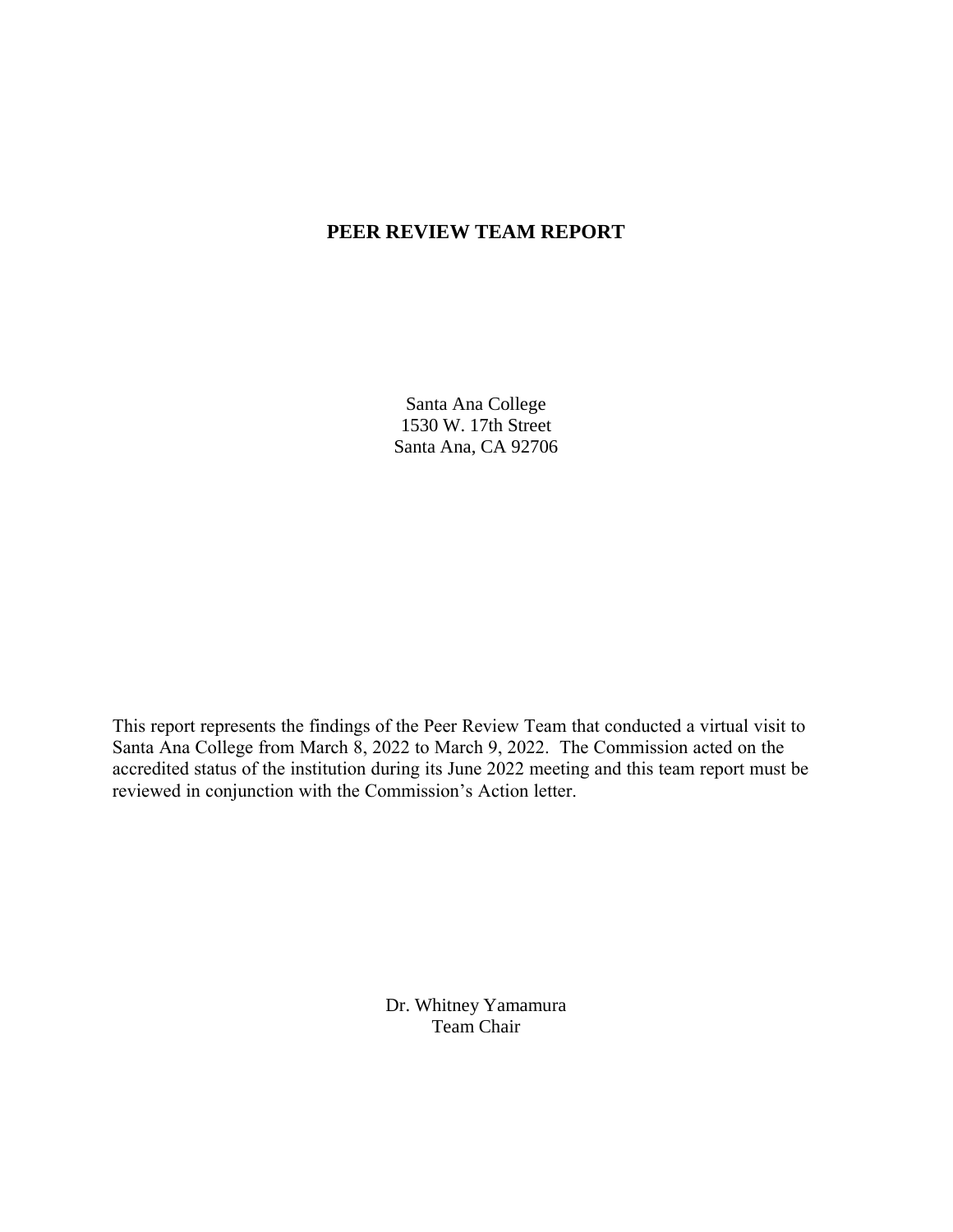| Contents                                                                   |  |
|----------------------------------------------------------------------------|--|
|                                                                            |  |
|                                                                            |  |
|                                                                            |  |
|                                                                            |  |
|                                                                            |  |
|                                                                            |  |
|                                                                            |  |
| Public Notification of a Peer Review Team Visit and Third-Party Comment 12 |  |
|                                                                            |  |
|                                                                            |  |
|                                                                            |  |
|                                                                            |  |
|                                                                            |  |
|                                                                            |  |
|                                                                            |  |
|                                                                            |  |
|                                                                            |  |
|                                                                            |  |
|                                                                            |  |
|                                                                            |  |
|                                                                            |  |
|                                                                            |  |
|                                                                            |  |
|                                                                            |  |
|                                                                            |  |
|                                                                            |  |
|                                                                            |  |
|                                                                            |  |
|                                                                            |  |
|                                                                            |  |
|                                                                            |  |
|                                                                            |  |
|                                                                            |  |
|                                                                            |  |
|                                                                            |  |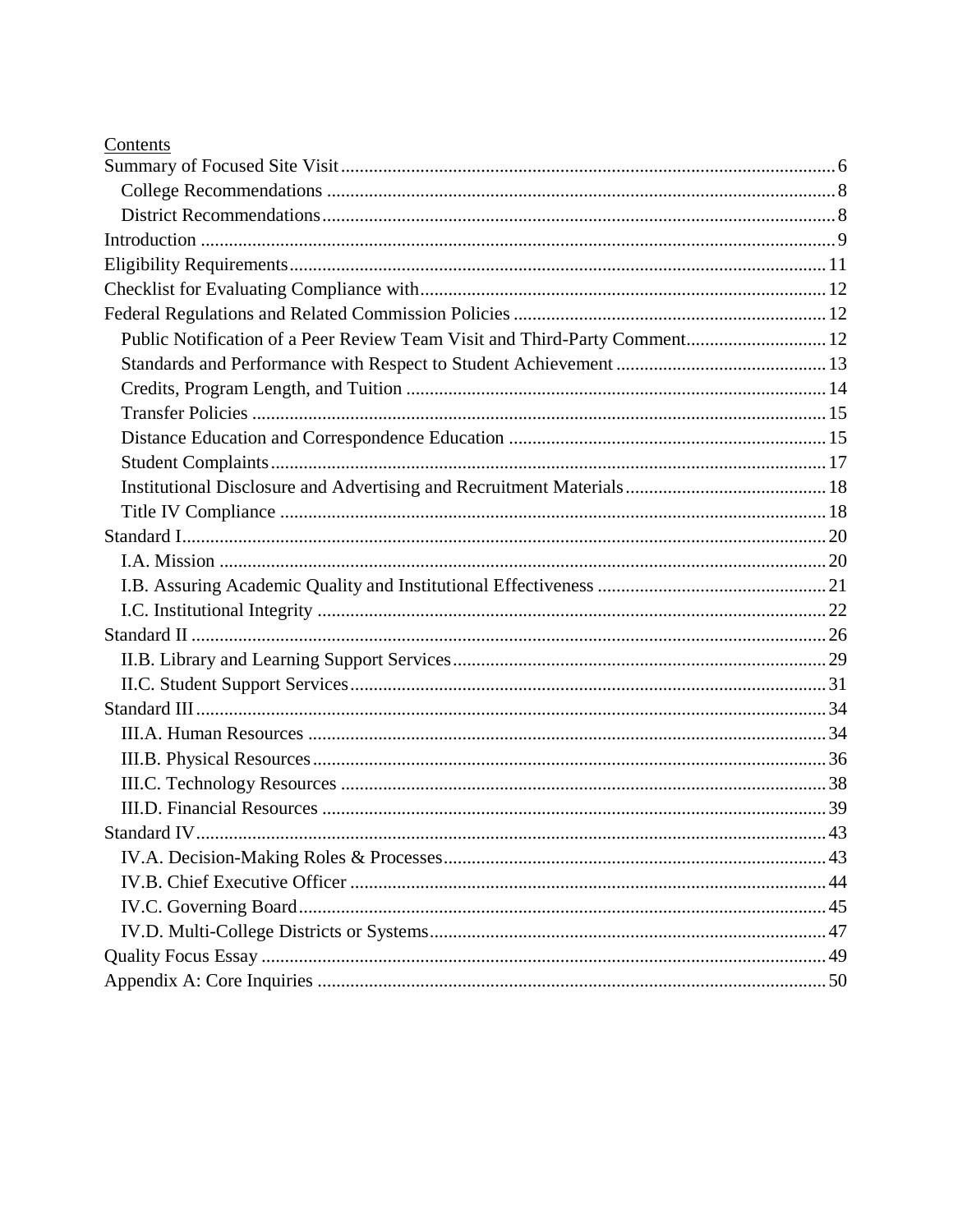# **Santa Ana College Peer Review Team Roster TEAM ISER REVIEW**

Dr. Brian King, Chair of Chairs\* Los Rios Community College District Chancellor

Dr. Whitney Yamamura, Team Chair\* Folsom Lake College President

Dr. Seher Awan, Vice Chair\* Los Angeles Southwest College President

#### **ACADEMIC MEMBERS**

Ms. Stephanie Joy Collier\* College of the Sequoias Math Faculty

Mr. Raymond Hernandez Skyline College Dean - Science, Math, and Technology

Ms. Melissa Reeve Solano Community College Instructor, English and ESL

Mr. Jeffrey Sabol Long Beach City College Librarian/Assistant Professor

Dr. Kurt Sterling West Hills College Lemoore Dean of Educational Services

#### **ADMINISTRATIVE MEMBERS**

Dr. Erik Cooper Sierra College Dean of Planning, Research, and Resource Development

Mr. Tim Flood\* MiraCosta College Vice President, Administrative Services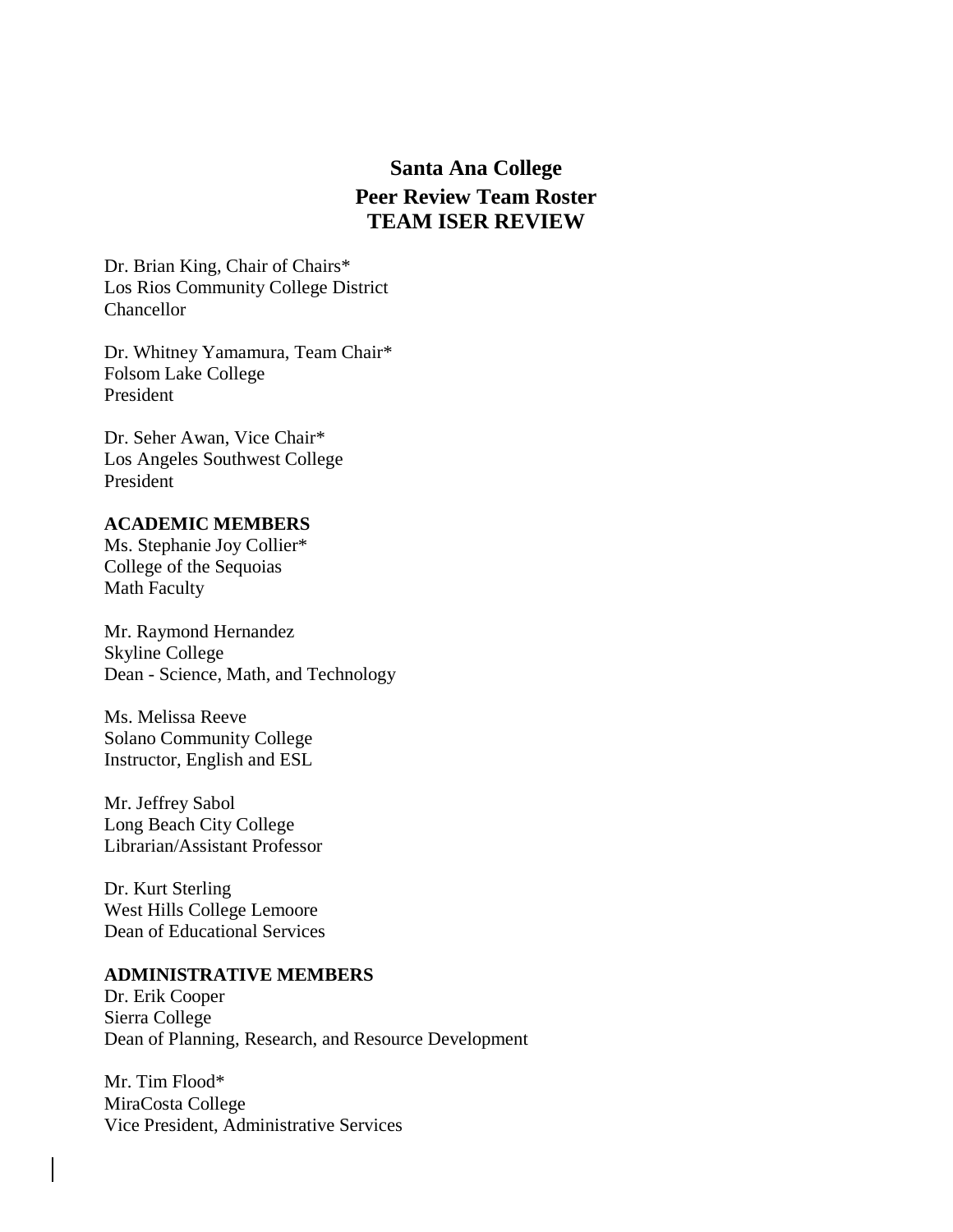Ms. Heather Ostash Cerro Coso Community College Vice President of Student Services

Dr. Jennifer Zellet\* Modesto Junior College Vice President of Instruction

#### **ACCJC STAFF LIAISON**

Dr. Catherine Webb Vice President, ACCJC

\*Persons who served as participants on the district review team are noted with an asterisk.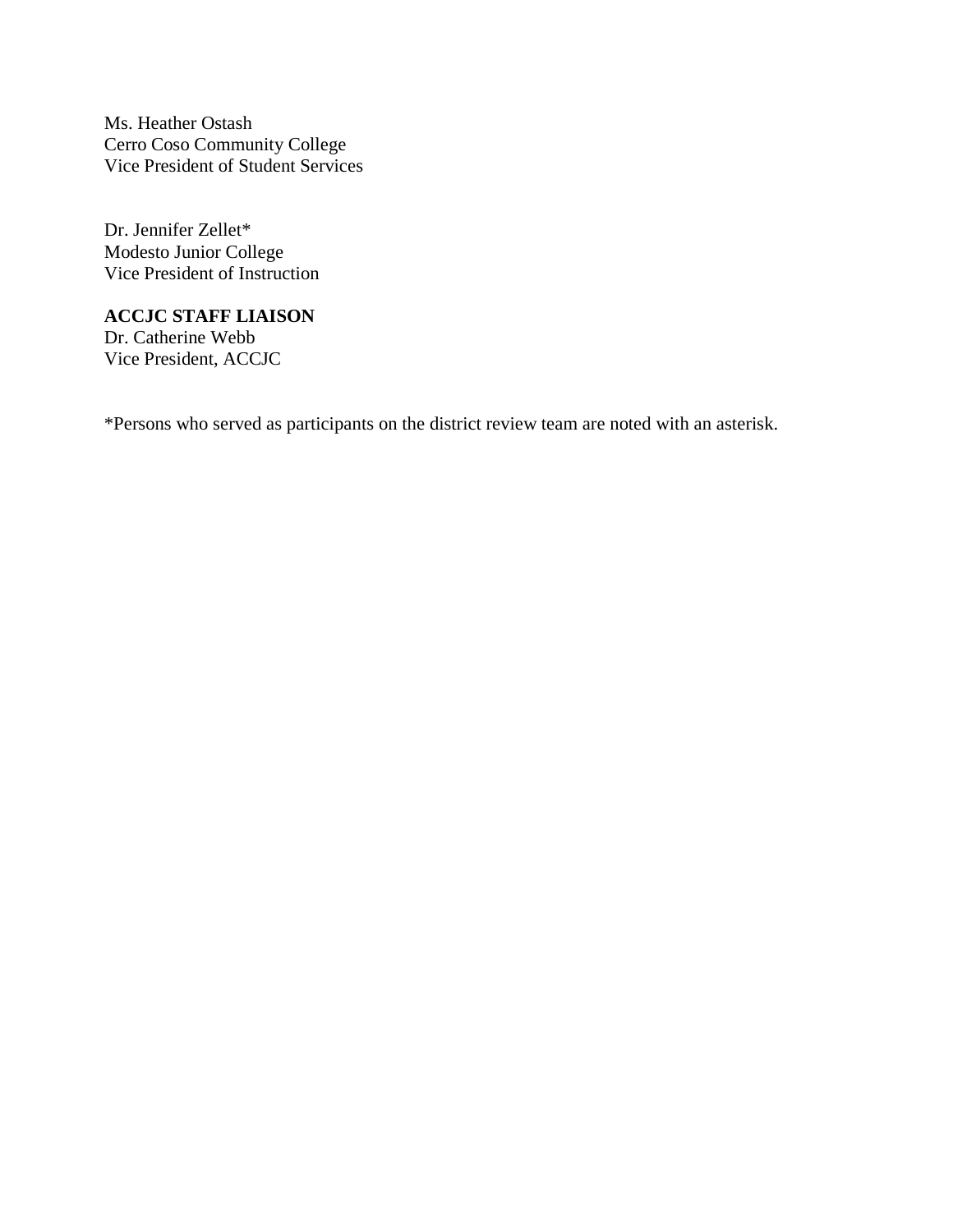# **Santa Ana College Peer Review Team Roster FOCUSED SITE VISIT**

Dr. Whitney Yamamura, Team Chair Folsom Lake College President

Dr. Seher Awan, Vice Chair Los Angeles Southwest College President

#### **ACADEMIC MEMBERS**

Ms. Stephanie Joy Collier College of the Sequoias Math Faculty

#### **ADMINISTRATIVE MEMBERS**

Ms. Melissa Reeve Solano Community College Interim Dean of Research and Planning

Dr. Erik Cooper Sierra College Dean of Planning, Research, and Resource Development

Mr. Tim Flood MiraCosta College Vice President, Administrative Services

**ACCJC STAFF LIAISON** Dr. Catherine Webb Vice President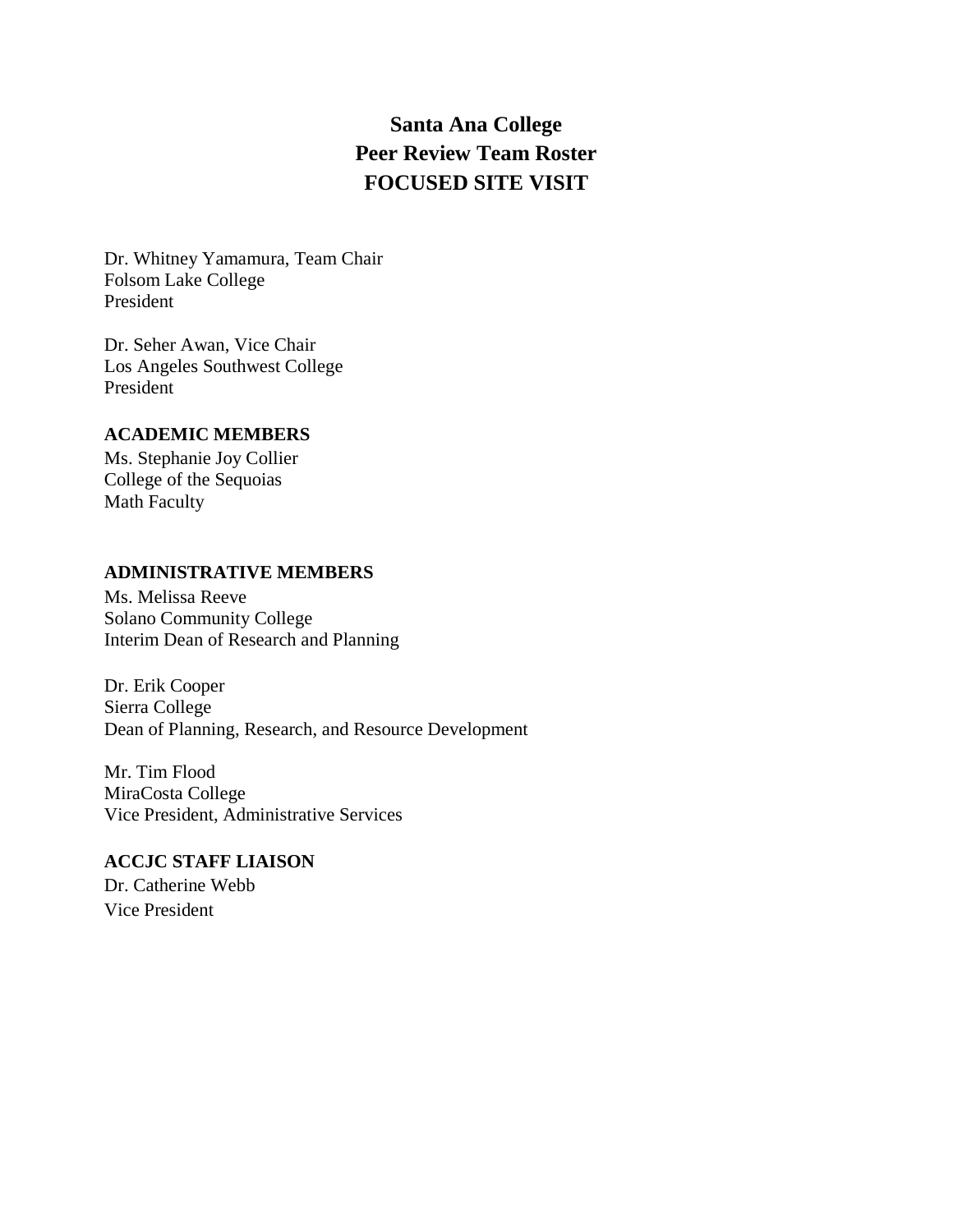# **Summary of Focused Site Visit**

<span id="page-5-0"></span>**INSTITUTION:** Santa Ana College

**DATES OF VISIT:** 03/08/22 to 03/09/22

**TEAM CHAIR:** Dr. Whitney Yamamura, President, Folsom Lake College

This Peer Review Team Report is based on the formative and summative components of the comprehensive peer review process. In October 2021, the team conducted Team ISER Review (formative component) to identify where the college meets Standards and to identify areas of attention for the Focused Site Visit (summative component) though Core Inquiries that the team will pursue to validate compliance, improvement, or areas of excellence. The Core Inquiries are appended to this report.

A focus group of six members of the eleven-member accreditation team conducted a virtual visit to Santa Ana College on Tuesday, March 8, 2022 and Wednesday, March 9, 2022 for the purpose of determining whether the College continues to meet Accreditation Standards, Eligibility Requirements, Commission Policies, and USDE regulations.

ACCJC's decision to conduct virtual visits for the Spring 2022 comprehensive reviews was based upon state mandated health guidelines, and the Commission's authority to implement flexibilities to accreditation processes and practices afforded by the federal government in response to the COVID-19 pandemic. Specifically, the U.S. Department of Education's March 17, 2020 guidance, as well as all updates, permitted accreditors to perform virtual site visits for institutions as long as the accreditor follows up with an onsite visit in a reasonable amount of time to meet the statutory and regulatory requirements (though not necessarily a full peer-review site visit).

Consistent with on-site visits, and in accordance with the Guide for Conducting Virtual Visits: An Addendum for Peer Review Team Chairs, Team Members, and Colleges that ACCJC provided to team chairs, peer reviewers, and colleges being reviewed, the virtual peer review team visit to Santa Ana College relied on an engaged and interactive format, conducting multiple interviews with college representatives, participating in team meetings to discuss findings, and conducting the required campus forums. The team evaluated how well the College is achieving its stated purposes, providing recommendations for quality assurance and institutional improvement.

The team chair and vice chair held a pre-Focused Site Visit meeting with the college CEO on February 25, 2022 to discuss updates since the Team ISER Review and to plan for the Focused Site Visit. During the Focused Site Visit on March 8-9, 2022, team members spent the afternoon discussing their initial observations and their preliminary review of the written materials and evidence provided by the College. During the visit, team members met with approximately sixty faculty, administrators, classified professionals and students in formal meetings, group interviews and individual interviews. The team held two open forums, which were well-attended, and provided the College community and others to share their thoughts with members of the evaluation team.

The visiting team found it noteworthy that its sustainability efforts include many aspects of the College and seem to be on a path toward institutionalization as part of the ethos of the College.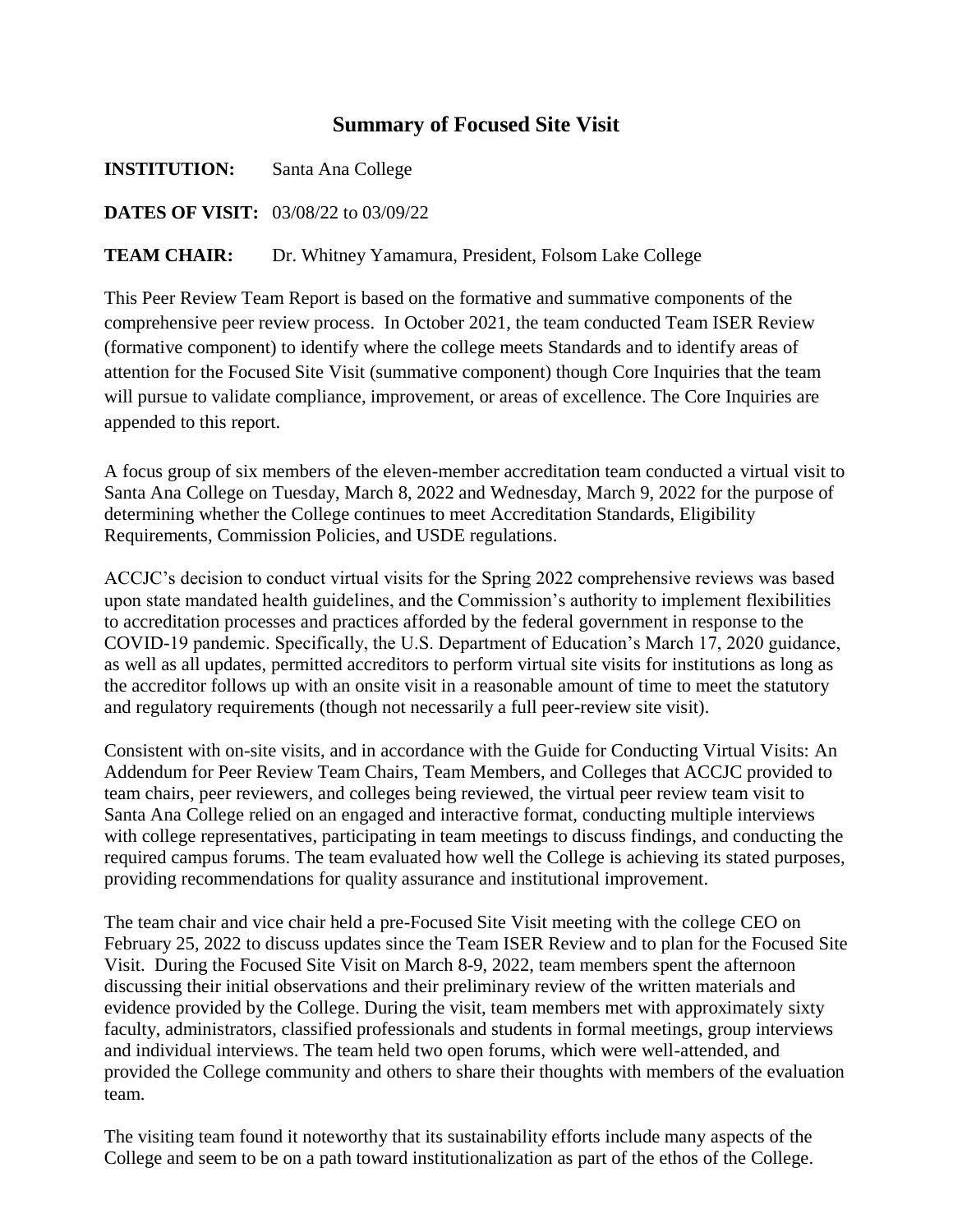The visiting team was impressed with the continuing work of the College to implement its new processes and systems for assessment and program review that support resource allocation. The College is encouraged to continue to implement its new processes, gather data to help inform assessment of the new process, to engage in continuous quality improvement.

The team thanks the College staff for coordinating and hosting the virtual visit meetings and interviews, and ensuring a smooth process which held high standards for the integrity of the peer review process.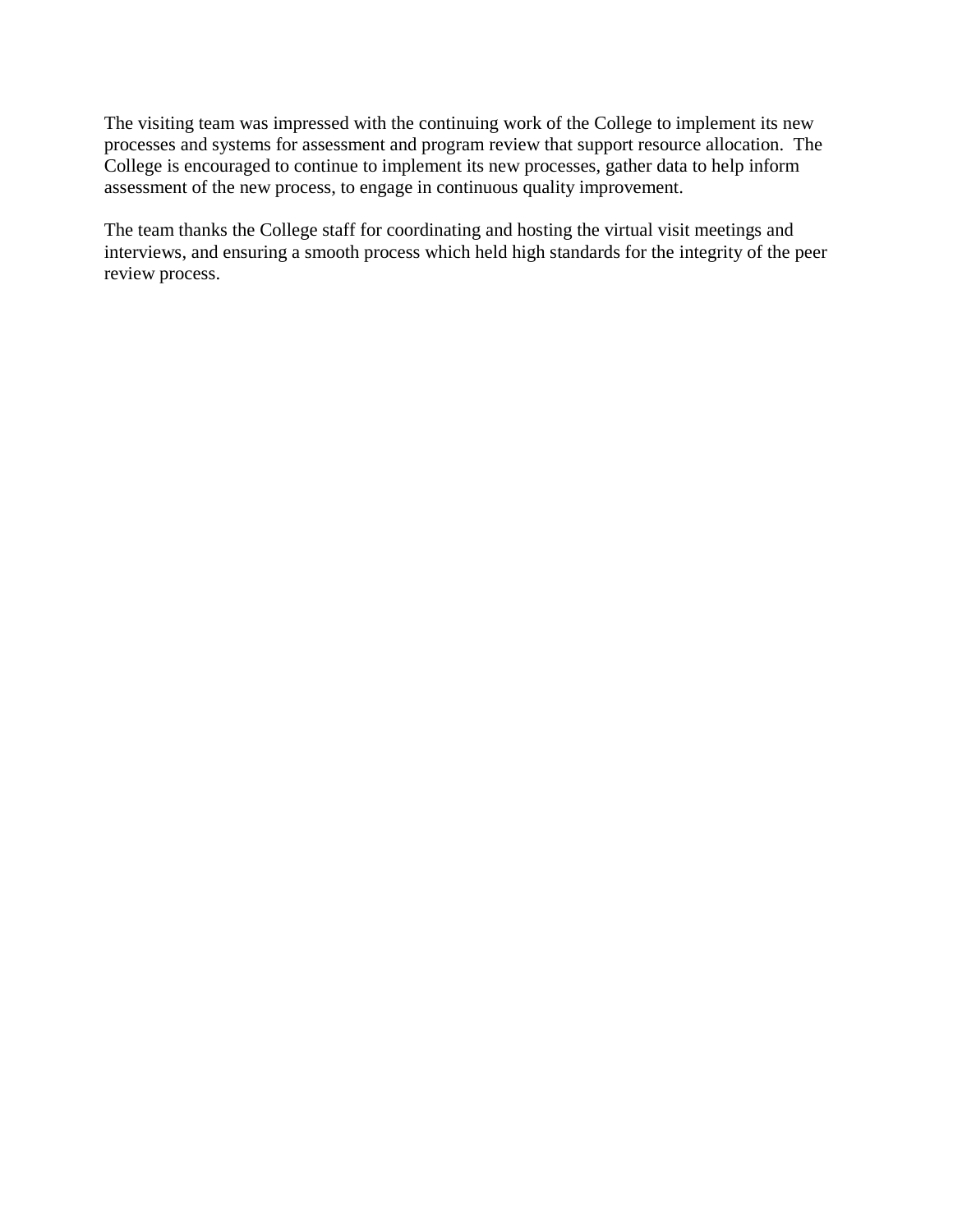# **Major Findings and Recommendations of the Peer Review Team Report**

### <span id="page-7-0"></span>**College Recommendations**

**Recommendations to Meet Standards** None.

**Recommendations to Improve Quality** None

<span id="page-7-1"></span>**District Recommendations**

**Recommendations to Meet Standards** None.

**Recommendations to Improve Quality** None.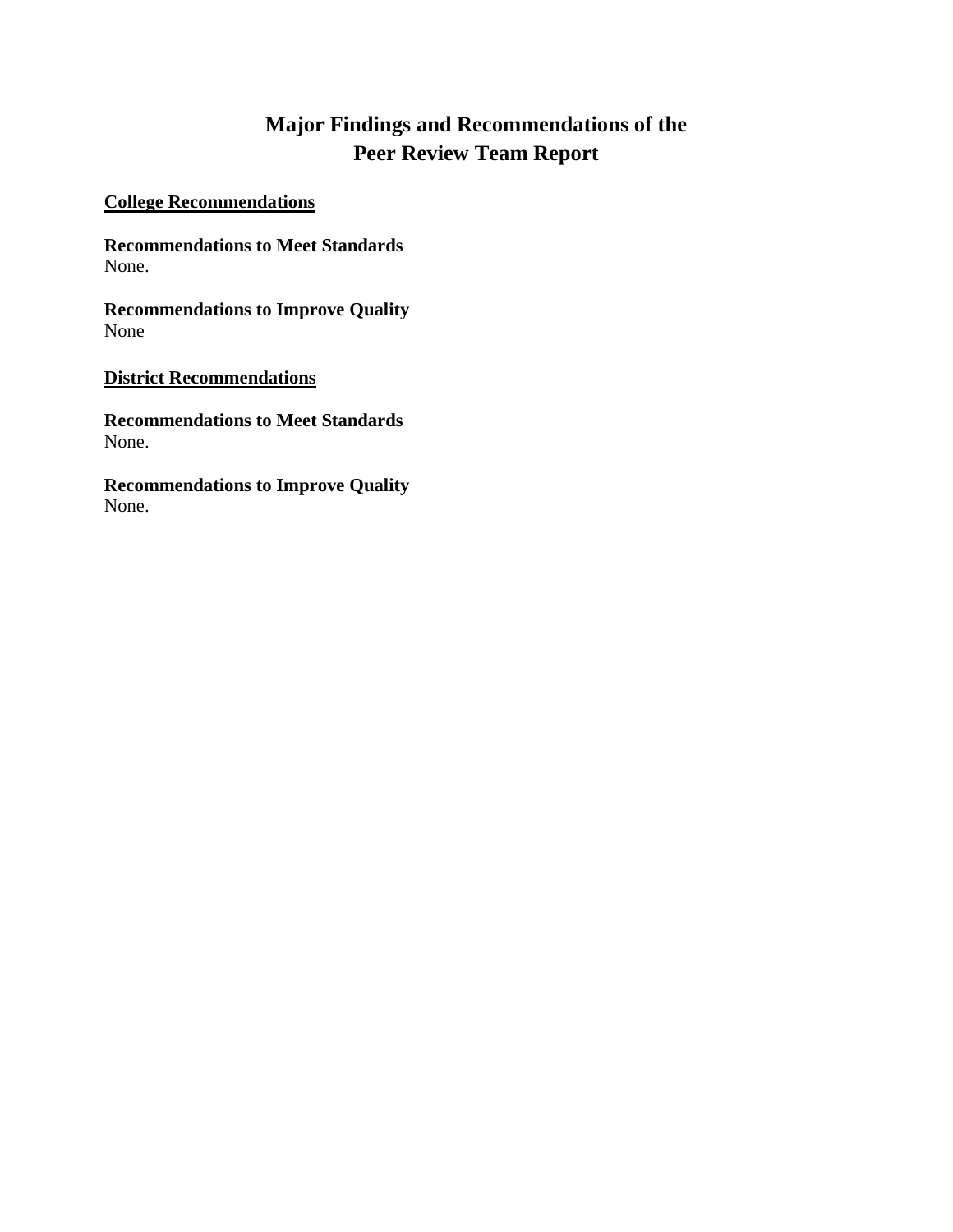# **Introduction**

<span id="page-8-0"></span>Santa Ana College (SAC) is a two-year community college founded in 1915 and is part of the twocollege Rancho Santiago Community College District (RSCCD), located in Orange County, California. Santa Ana College began as a department of Santa Ana High School with 25 students and 11 teaching faculty. It was the second junior college founded in Orange County and is the fourth oldest community college in California. In 1947, the college moved to a 48-acre permanent campus at the corner of 17th and Bristol in Santa Ana.

Although the core campus remains within this original area, the college expanded beyond the original boundaries and now includes 66.6 acres providing 503,380 assignable square feet of space. As the college continued to expand on this site, so did its outreach through extended sites across the community to promote student access including Centennial Education Center, Remington Educational Center, the Digital Media Center, and the Orange County Sheriff's Regional Training Center. In 1971 Santa Ana College separated from the Santa Ana Unified School District with the establishment of the Rancho Santiago Community College District (RSCCD).

Today RSCCD is one of the largest community college districts in California. RSCCD includes Santa Ana College and Santiago Canyon College. Santa Ana college offers a full complement of general education, transfer-level, pre-collegiate level, and career and technical education classes leading to an associate degree or career/technical certificate and is Santa Ana College is federally recognized as a Hispanic Serving Institution (HSI) SAC offers 255 degrees and certificates in credit programs and 29 Associate degrees for Transfer. Several programs are separately accredited by professional organizations such as The American Bar Association for the Paralegal Program and the Accreditation Commission for Education in Nursing (ACEN) for the Nursing Program.

Santa Ana College was one of 15 community colleges selected to take part in the California Community College Bachelors' degree pilot program. In the Fall of 2017, SAC began offering courses in its Occupational Studies program with its first graduating class in 2019

Overall, Santa Ana College ranks 8th in the nation for the number of certificates awarded to Hispanic students and 12th in the awarding of associate of arts degrees according to The Hispanic Outlook in Higher Education Magazine. The College was ranked 14th nationally amongst two- and four-year colleges and universities that enrolled and supported Hispanic students. In addition, the College is committed to both credit and non-credit instruction serving the needs of its diverse community. Santa Ana College has a large non-credit program, with a central site at the Centennial Education Center. From this central site, SAC has expanded to provide academic and support services to over 100 other locations. Finally, the recent adoption of Guided Pathways and the longstanding program's such as EOPS, ¡Adelante! Program and Upward Bound for veterans demonstrate the College's commitment to developing new pathways for students and serving new populations.

Despite the COVID-19 pandemic, Santa Ana College continued to grow, supporting its students and surrounding communities. With the onset of the COVID-19 pandemic, new delivery strategies were developed to continue serving students in a remote environment. This included the development of Remote Live, Remote Blended, and Hybrid course with interaction that included remote live sessions rather than on-campus class meetings.

Throughout the ISER review, core inquiries development, and virtual site visit, the peer review team was impressed with the College's demonstrable integrated planning efforts. The college community presented itself as an institution with pride and a "can do" attitude, exemplifying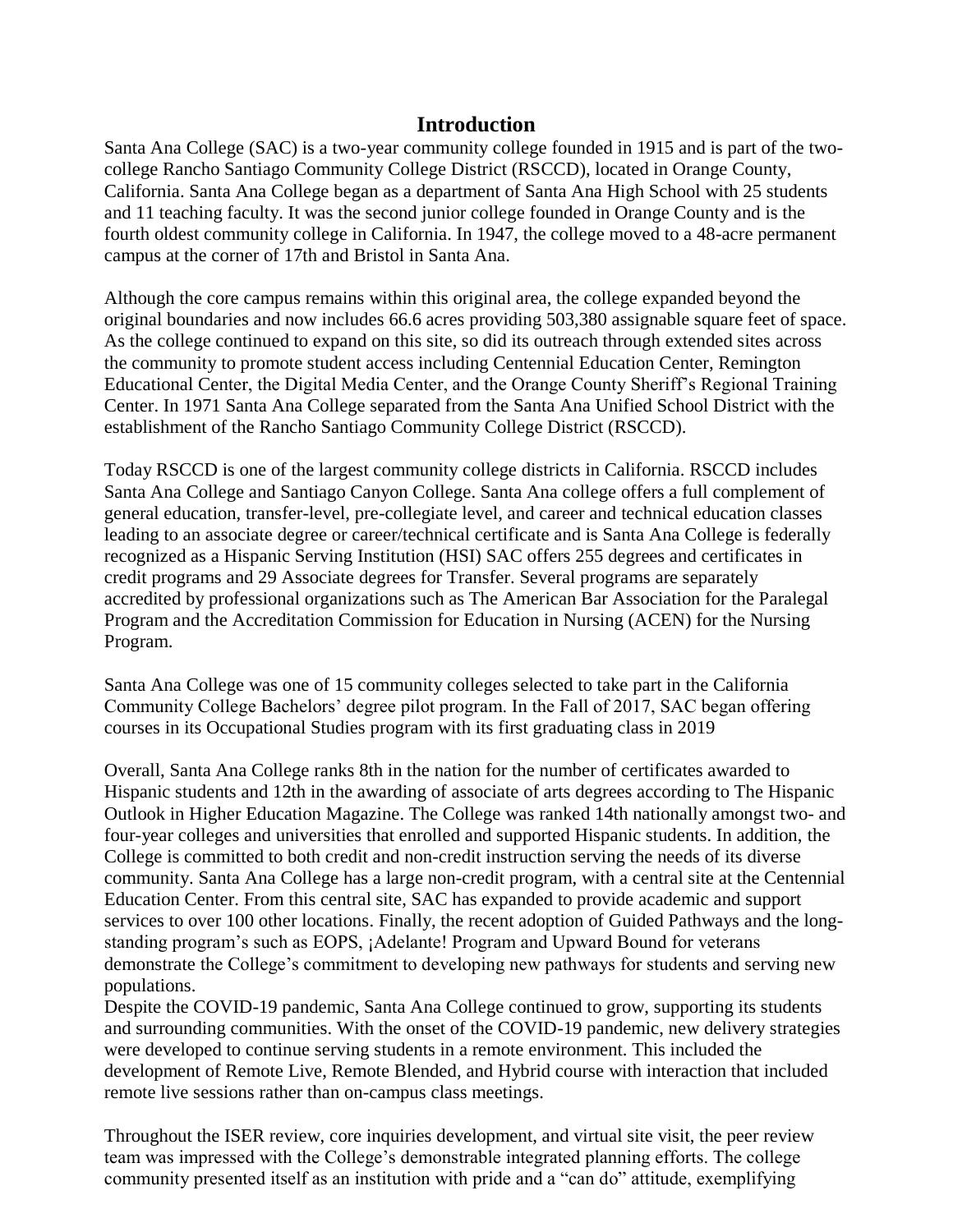academic excellence and a continued effort to pursue improved student outcomes with a dedicated equity lens. The team was also impressed with the campus-wide commitment to sustainability and creating a culture of sustainable practices as evidenced by the Student Environmental Club's planning and events, inclusion of environmental sustainability into new and existing curriculum, and the implementation of best practices for conserving resources and reducing waste. The peer review team appreciated the warm welcome and hospitality of the campus community during the virtual site visit and encourages the College to stay the course in their planning and outcomes assessment activities.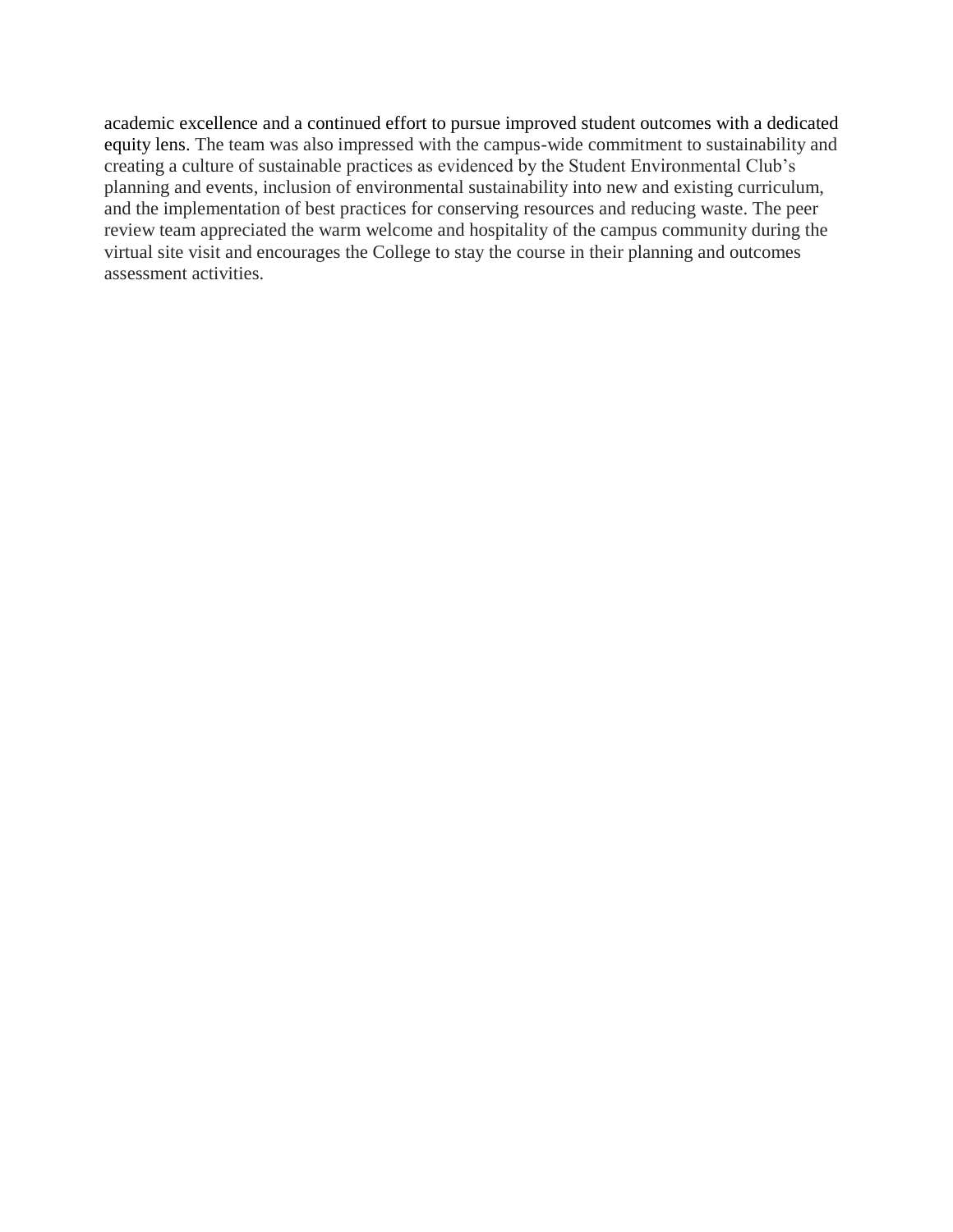# **Eligibility Requirements**

### <span id="page-10-0"></span>**1. Authority**

Santa Ana College, as part of the Rancho Santiago Canyon Community College District (RSCCD), has a duly elected Board of Trustees. Pursuant to California Education Code 70902, the elected board establishes rules and regulations consistent with state regulation.

The College meets the Eligibility Requirement.

### **2. Operational Status**

Santa Ana College served 35,196 unduplicated students in Fall 2019 and 17,420 in the Spring 2021. The data was reported to the California Community College Chancellor's Office (CCCCO) and published on the CCCCO DataMart. The institution is operational and has students actively pursuing degrees and certificates.

The College meets the Eligibility Requirement.

### **3. Degrees**

A substantial portion of the institution's educational offerings are programs that lead to degrees, and a significant proportion of its students are enrolled in them. At least one-degree program must be of two academic years in length. Santa Ana College offers 255 degrees and certificates and 29 Associate Degrees for transfer. The ISER cites 26,217 full- and part-time students taking classes at a variety of times and dates and for variable durations (e.g. four weeks to full 16-week semester). All information regarding degrees and certificates as well as a schedule of classes is published each semester both in print and online for constituent use.

The College meets the Eligibility Requirement.

# **4. Chief Executive Officer**

The team confirmed that the RSCCD Board of Trustees employs a Chancellor as the chief executive officer and has direct oversight of the Santa Ana College President. The President of Santa Ana College serves as the chief executive officer of the College and was appointed by the Board of Trustees in December of 2021. The CEO does not serve as a member of the Board of Trustees nor as the board president. The team found that the Board of Trustees delegates authority to the Chancellor and College President to administer board policies and implement administrative procedures.

The College meets the Eligibility Requirement.

# **5. Financial Accountability**

The team reviewed evidence that supports the institution uses a qualified external auditor to conduct audits of all financial records. The audit includes an assessment of compliance with Title IV federal requirements. All audits are certified and explanations of findings are documented appropriately. There have been no material findings or internal control weaknesses in the past four years. Any findings prior to that time were resolved without recurrence. Audit reports are made available to the public at board meetings and the District website.

<span id="page-10-1"></span>The College meets the Eligibility Requirement.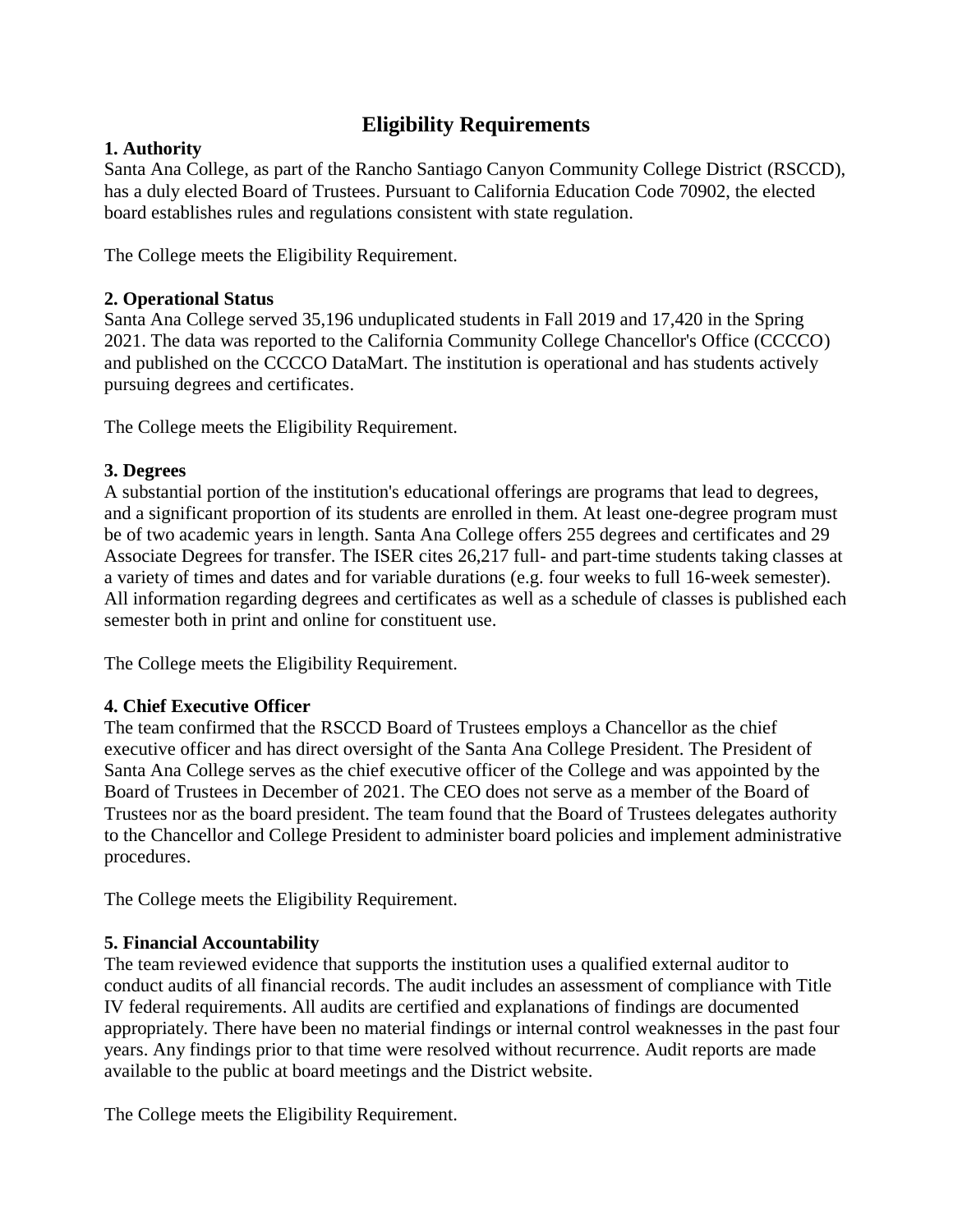# **Checklist for Evaluating Compliance with Federal Regulations and Related Commission Policies**

<span id="page-11-0"></span>The evaluation items detailed in this Checklist are those which fall specifically under federal regulations and related Commission policies, beyond what is articulated in the Accreditation Standards; other evaluation items under ACCJC standards may address the same or similar subject matter. The peer review team evaluated the institution's compliance with Standards as well as the specific Checklist elements from federal regulations and related Commission policies noted here.

# <span id="page-11-1"></span>**Public Notification of a Peer Review Team Visit and Third-Party Comment Evaluation Items:**

| $\boxtimes$ | The institution has made an appropriate and timely effort to solicit third party<br>comment in advance of a comprehensive evaluation visit.                                                      |
|-------------|--------------------------------------------------------------------------------------------------------------------------------------------------------------------------------------------------|
| $\boxtimes$ | The institution cooperates with the evaluation team in any necessary follow-up<br>related to the third-party comment.                                                                            |
| $\boxtimes$ | The institution demonstrates compliance with the Commission <i>Policy on Rights</i> ,<br>Responsibilities, and Good Practice in Relations with Member Institutions as to<br>third party comment. |

[Regulation citation: 602.23(b).]

# **Conclusion Check-Off (mark one):**

| $\boxtimes$ | The team has reviewed the elements of this component and has found the<br>institution to meet the Commission's requirements.                                       |
|-------------|--------------------------------------------------------------------------------------------------------------------------------------------------------------------|
|             | The team has reviewed the elements of this component and has found the<br>institution to meet the Commission's requirements, but that follow-up is<br>recommended. |
|             | The team has reviewed the elements of this component and found the institution<br>does not meet the Commission's requirements.                                     |

# **Narrative:**

<span id="page-11-2"></span>The College posted a link to the third-party comment form maintained by ACCJC on its accreditation webpage. The College presented the Institutional Self Evaluation Report (ISER) to the Board of Trustees in a public meeting and on the campus website. ACCJC did not receive third-party comment in advance of the site visit. The College demonstrates compliance with the Commission Policy on Rights and Responsibilities of the Commission and Member Institutions as to third party comment.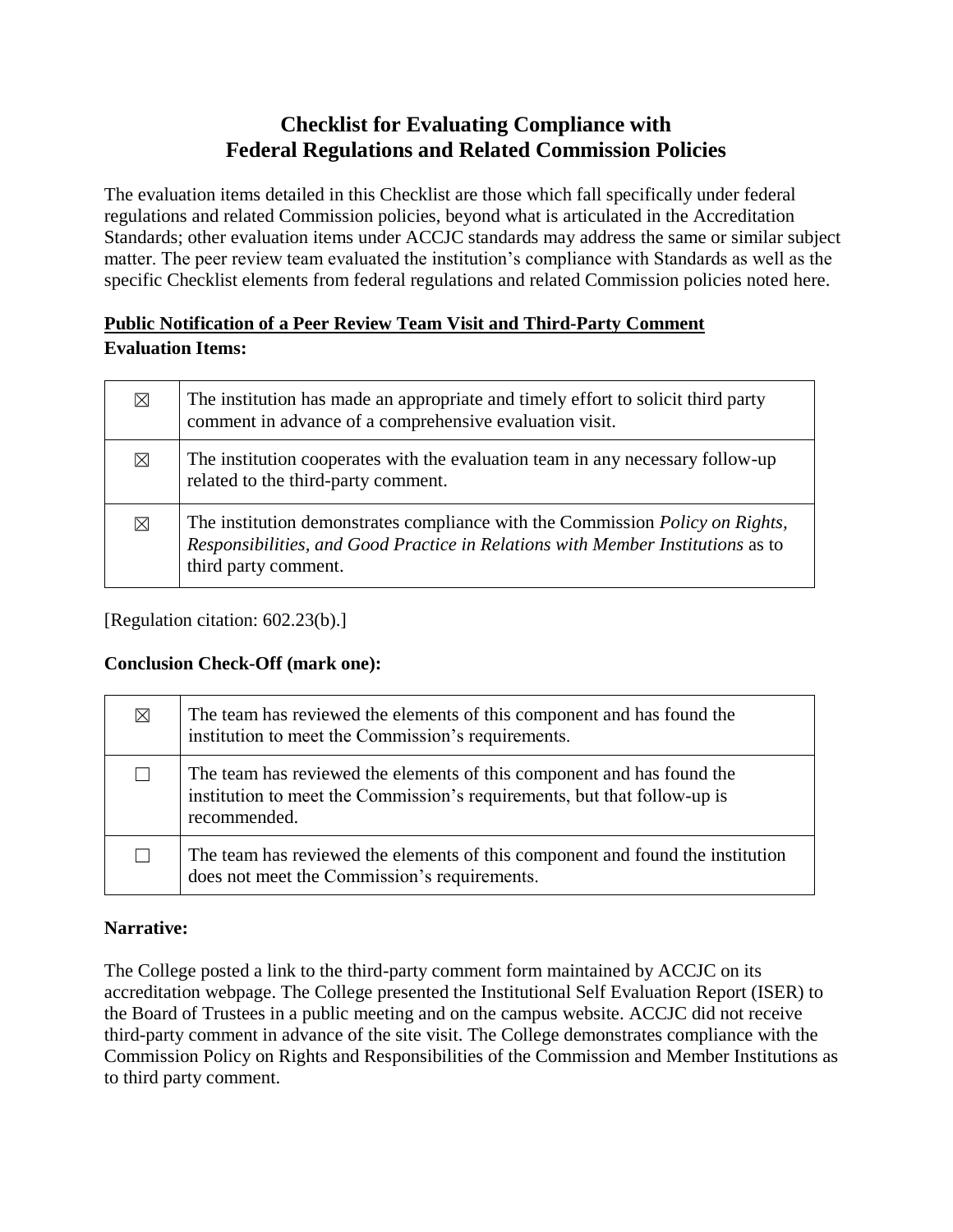# **Standards and Performance with Respect to Student Achievement Evaluation Items:**

| $\boxtimes$ | The institution has defined elements of student achievement performance across<br>the institution, and has identified the expected measure of performance within<br>each defined element. Course completion is included as one of these elements of<br>student achievement. Other elements of student achievement performance for<br>measurement have been determined as appropriate to the institution's mission.<br>(Standard I.B.3 and Section B. Presentation of Student Achievement Data and<br><b>Institution-set Standards)</b>                                                          |
|-------------|-------------------------------------------------------------------------------------------------------------------------------------------------------------------------------------------------------------------------------------------------------------------------------------------------------------------------------------------------------------------------------------------------------------------------------------------------------------------------------------------------------------------------------------------------------------------------------------------------|
| $\boxtimes$ | The institution has defined elements of student achievement performance within<br>each instructional program, and has identified the expected measure of<br>performance within each defined element. The defined elements include, but are<br>not limited to, job placement rates for program completers, and for programs in<br>fields where licensure is required, the licensure examination passage rates for<br>program completers. (Standard I.B.3 and Section B. Presentation of Student<br>Achievement Data and Institution-set Standards)                                               |
| $\boxtimes$ | The institution-set standards for programs and across the institution are relevant to<br>guide self-evaluation and institutional improvement; the defined elements and<br>expected performance levels are appropriate within higher education; the results<br>are reported regularly across the campus; and the definition of elements and<br>results are used in program-level and institution-wide planning to evaluate how<br>well the institution fulfills its mission, to determine needed changes, to allocating<br>resources, and to make improvements. (Standard I.B.3, Standard I.B.9) |
| $\boxtimes$ | The institution analyzes its performance as to the institution-set standards and as<br>to student achievement, and takes appropriate measures in areas where its<br>performance is not at the expected level. (Standard I.B.4)                                                                                                                                                                                                                                                                                                                                                                  |

[Regulation citations: 602.16(a)(1)(i); 602.17(f); 602.19 (a-e).]

# **Conclusion Check-Off (mark one):**

| $\boxtimes$ | The team has reviewed the elements of this component and has found the<br>institution to meet the Commission's requirements.                                       |
|-------------|--------------------------------------------------------------------------------------------------------------------------------------------------------------------|
|             | The team has reviewed the elements of this component and has found the<br>institution to meet the Commission's requirements, but that follow-up is<br>recommended. |
|             | The team has reviewed the elements of this component and found the institution<br>does not meet the Commission's requirements.                                     |

# **Narrative:**

The College has defined institution-set standards and stretch goals that are relevant to the institution for course completion, degree and certificate completion, and transfer. Job placement rates and licensure exam pass rates are established for relevant CTE programs. These standards are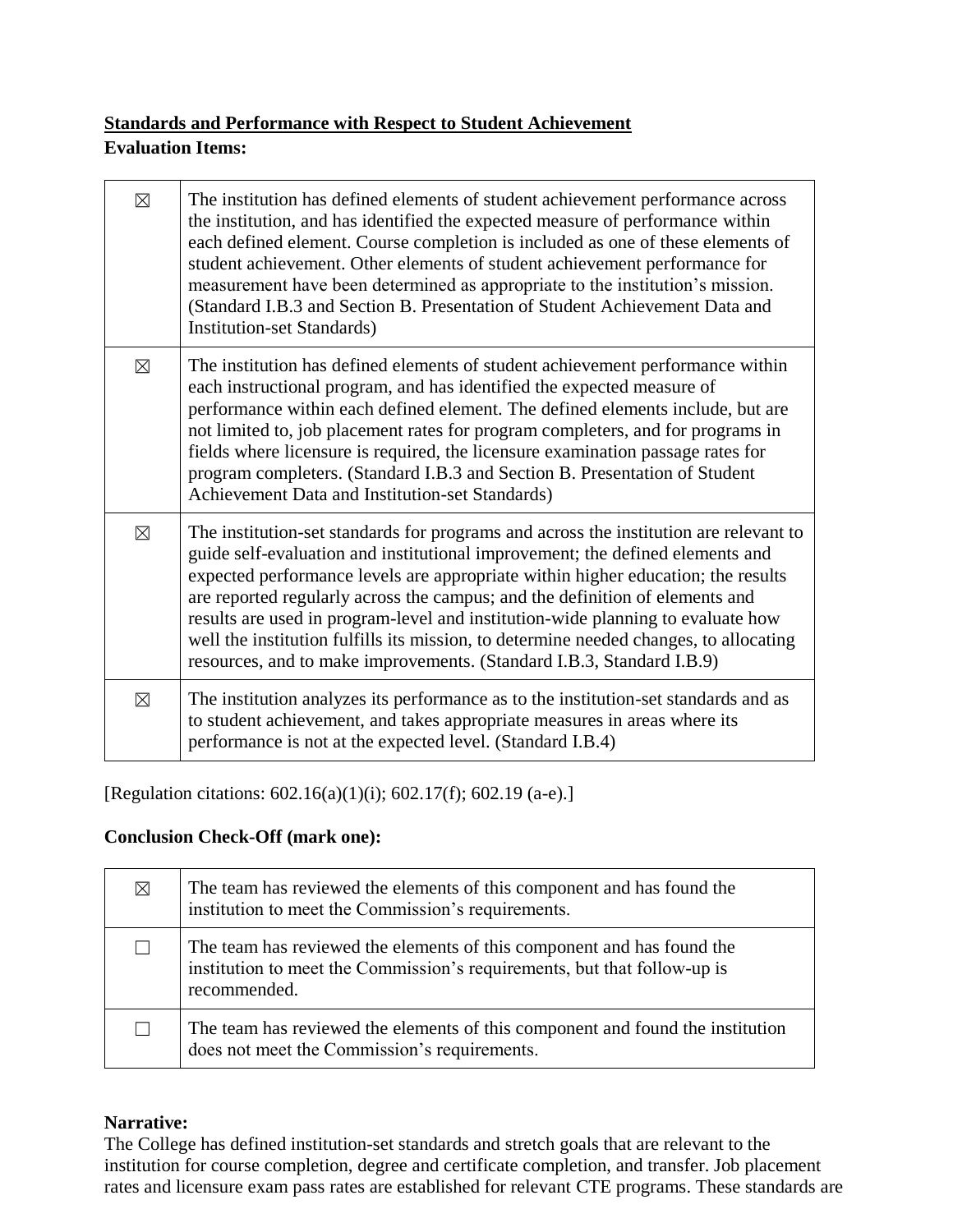evaluated annually by the Accreditation Standing Committee and documented in the ACCJC Annual Report. The goals in the College's Educational Master Plan are aligned with the College's institution-set standards. All programs work toward accomplishment of the Educational Master Plan goals through the Annual Update and Comprehensive Program Review processes. Course success rate, completion, and transfer data are analyzed through these processes to inform improvements and identify resources needed to support student achievement and learning.

# <span id="page-13-0"></span>**Credits, Program Length, and Tuition**

# **Evaluation Items:**

| ⊠        | Credit hour assignments and degree program lengths are within the range of good<br>practice in higher education (in policy and procedure). (Standard II.A.9)                                                                                                                                                         |
|----------|----------------------------------------------------------------------------------------------------------------------------------------------------------------------------------------------------------------------------------------------------------------------------------------------------------------------|
| ⊠        | The assignment of credit hours and degree program lengths is verified by the<br>institution, and is reliable and accurate across classroom-based courses, laboratory<br>classes, distance education classes, and for courses that involve clinical practice<br>(if applicable to the institution). (Standard II.A.9) |
| ⊠        | Tuition is consistent across degree programs (or there is a rational basis for any<br>program-specific tuition). (Standard I.C.2)                                                                                                                                                                                    |
| $\times$ | Any clock hour conversions to credit hours adhere to the Department of<br>Education's conversion formula, both in policy and procedure, and in practice.<br>(Standard II.A.9)                                                                                                                                        |
| ⊠        | The institution demonstrates compliance with the Commission Policy on<br><b>Institutional Degrees and Credits.</b>                                                                                                                                                                                                   |

[Regulation citations: 600.2 (definition of credit hour); 602.16(a)(1)(viii); 602.24(e), (f); 668.2; 668.9.]

# **Conclusion Check-Off (mark one):**

| $\boxtimes$ | The team has reviewed the elements of this component and has found the<br>institution to meet the Commission's requirements.                                       |
|-------------|--------------------------------------------------------------------------------------------------------------------------------------------------------------------|
|             | The team has reviewed the elements of this component and has found the<br>institution to meet the Commission's requirements, but that follow-up is<br>recommended. |
|             | The team has reviewed the elements of this component and found the institution<br>does not meet the Commission's requirements.                                     |

#### **Narrative:**

The team reviewed the College Catalog, website, and policy and determined that the College applies good practice in higher education when assigning credit hours and determining program lengths. This is applicable to classroom, lab, distance education classes and courses that involve clinical practice. Tuition is consistent across degree programs and clock hour conversions to credit hours align to the Department of Education's conversion formula. Finally, College practices align with the Commission Policy on Institutional Degrees and Credits.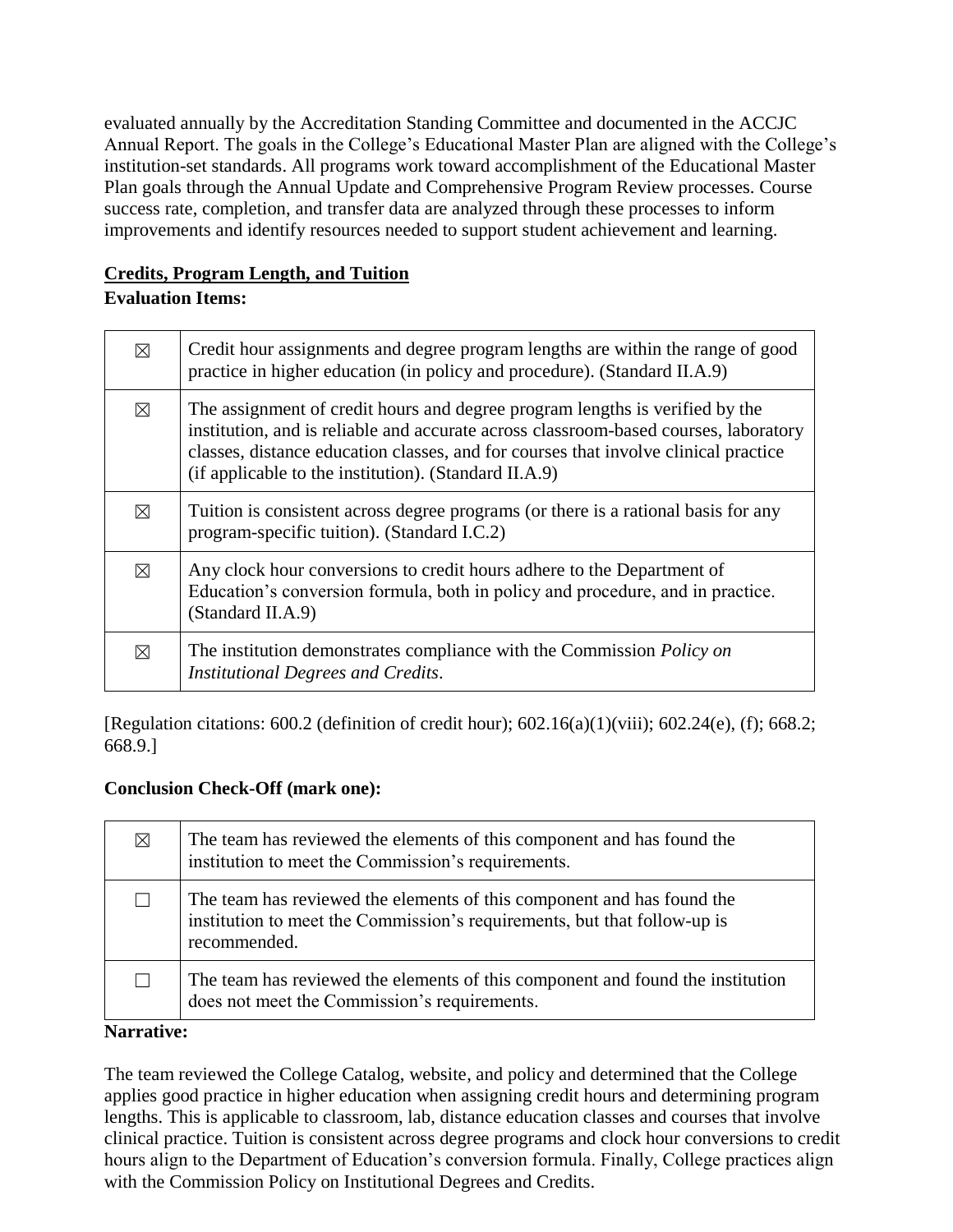# <span id="page-14-0"></span>**Transfer Policies Evaluation Items:**

| $\boxtimes$ | Transfer policies are appropriately disclosed to students and to the public.<br>(Standard II.A.10)                         |
|-------------|----------------------------------------------------------------------------------------------------------------------------|
| $\boxtimes$ | Policies contain information about the criteria the institution uses to accept credits<br>for transfer. (Standard II.A.10) |
| $\boxtimes$ | The institution complies with the Commission Policy on Transfer of Credit.                                                 |

[Regulation citations: 602.16(a)(1)(viii); 602.17(a)(3); 602.24(e); 668.43(a)(ii).]

#### **Conclusion Check-Off (mark one):**

| $\boxtimes$ | The team has reviewed the elements of this component and has found the<br>institution to meet the Commission's requirements.                                       |
|-------------|--------------------------------------------------------------------------------------------------------------------------------------------------------------------|
| H           | The team has reviewed the elements of this component and has found the<br>institution to meet the Commission's requirements, but that follow-up is<br>recommended. |
|             | The team has reviewed the elements of this component and found the institution<br>does not meet the Commission's requirements.                                     |

#### **Narrative:**

Transfer-of-credit policies are made available to students through multiple sources including the College website, the catalog, the schedule, and in individual student appointments with counselors and advisors. The information contained in the policies explains transfer requirements to four-year public and private colleges and universities. The transfer tool used to offer customized transfer of credit information or information on articulation agreements to students is accurate and current. The transfer policies comply with the Commission's policy on transfer of credit.

# <span id="page-14-1"></span>**Distance Education and Correspondence Education Evaluation Items:**

| <b>For Distance Education:</b> |                                                                                                                                                               |
|--------------------------------|---------------------------------------------------------------------------------------------------------------------------------------------------------------|
| $\boxtimes$                    | The institution demonstrates regular and substantive interaction between students<br>and the instructor.                                                      |
| ⊠                              | The institution demonstrates comparable learning support services and student<br>support services for distance education students. (Standards II.B.1, II.C.1) |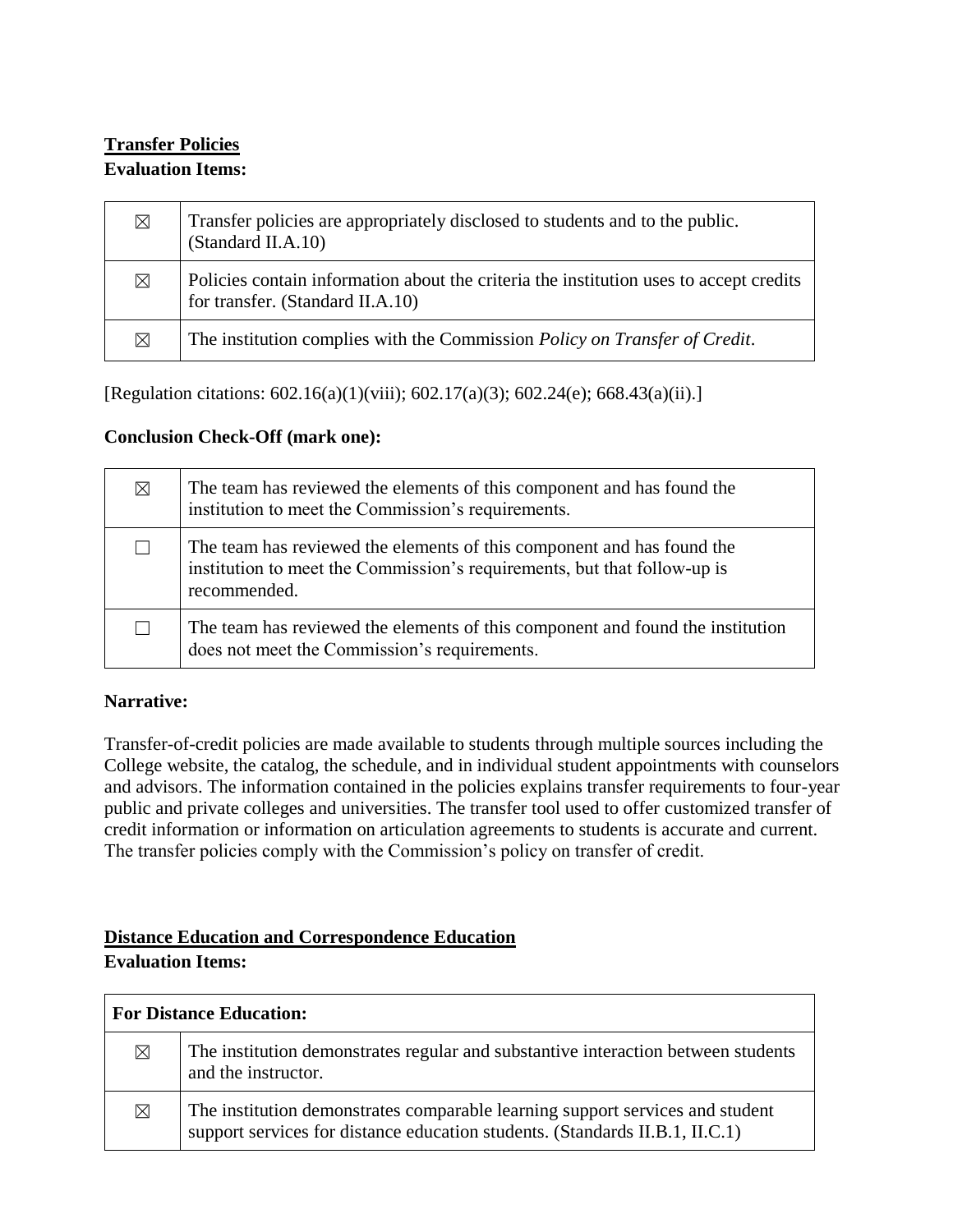| ⊠        | The institution verifies that the student who registers in a distance education<br>program is the same person who participates every time and completes the course<br>or program and receives the academic credit.       |
|----------|--------------------------------------------------------------------------------------------------------------------------------------------------------------------------------------------------------------------------|
|          | <b>For Correspondence Education:</b>                                                                                                                                                                                     |
|          | The institution demonstrates comparable learning support services and student<br>support services for correspondence education students. (Standards II.B.1, II.C.1)                                                      |
|          | The institution verifies that the student who registers in a correspondence<br>education program is the same person who participates every time and completes<br>the course or program and receives the academic credit. |
| Overall: |                                                                                                                                                                                                                          |
| $\times$ | The technology infrastructure is sufficient to maintain and sustain the distance<br>education and correspondence education offerings. (Standard III.C.1)                                                                 |
| ⊠        | The institution demonstrates compliance with the Commission Policy on Distance<br>Education and Correspondence Education.                                                                                                |

[Regulation citations:  $602.16(a)(1)(iv)$ ,  $(vi)$ ;  $602.17(g)$ ;  $668.38$ .]

#### **Conclusion Check-Off (mark one):**

| $\boxtimes$ | The team has reviewed the elements of this component and has found the<br>institution to meet the Commission's requirements.                                       |
|-------------|--------------------------------------------------------------------------------------------------------------------------------------------------------------------|
|             | The team has reviewed the elements of this component and has found the<br>institution to meet the Commission's requirements, but that follow-up is<br>recommended. |
|             | The team has reviewed the elements of this component and found the<br>Institution does not meet the Commission's requirements.                                     |
|             | The college does not offer Distance Education or Correspondence Education.                                                                                         |

#### **Narrative:**

The team reviewed a sample of regularly scheduled online courses, as well as a sample of classes scheduled for remote instruction and found that the institution meets the Commission's requirements. The team found evidence of regular and substantive interaction between students and instructor, as well as evidence that comparable learning support and student support services are available for distance education students. Overall, the team found that the institution demonstrates compliance with the Commission Policy on Distance Education and Correspondence Education. It was noted that Santa Ana College no longer utilizes the modality of Correspondence Education, due to low success and retention of students. The team observed that the success rates in online courses was the same or higher than that of traditional face-to-face delivery. In addition to these three modalities, the college utilized the following methods to respond to instructional needs during the COVID pandemic: Remote Live, Remote Blended, and a new definition of Hybrid that allows for a combination of remote live and online.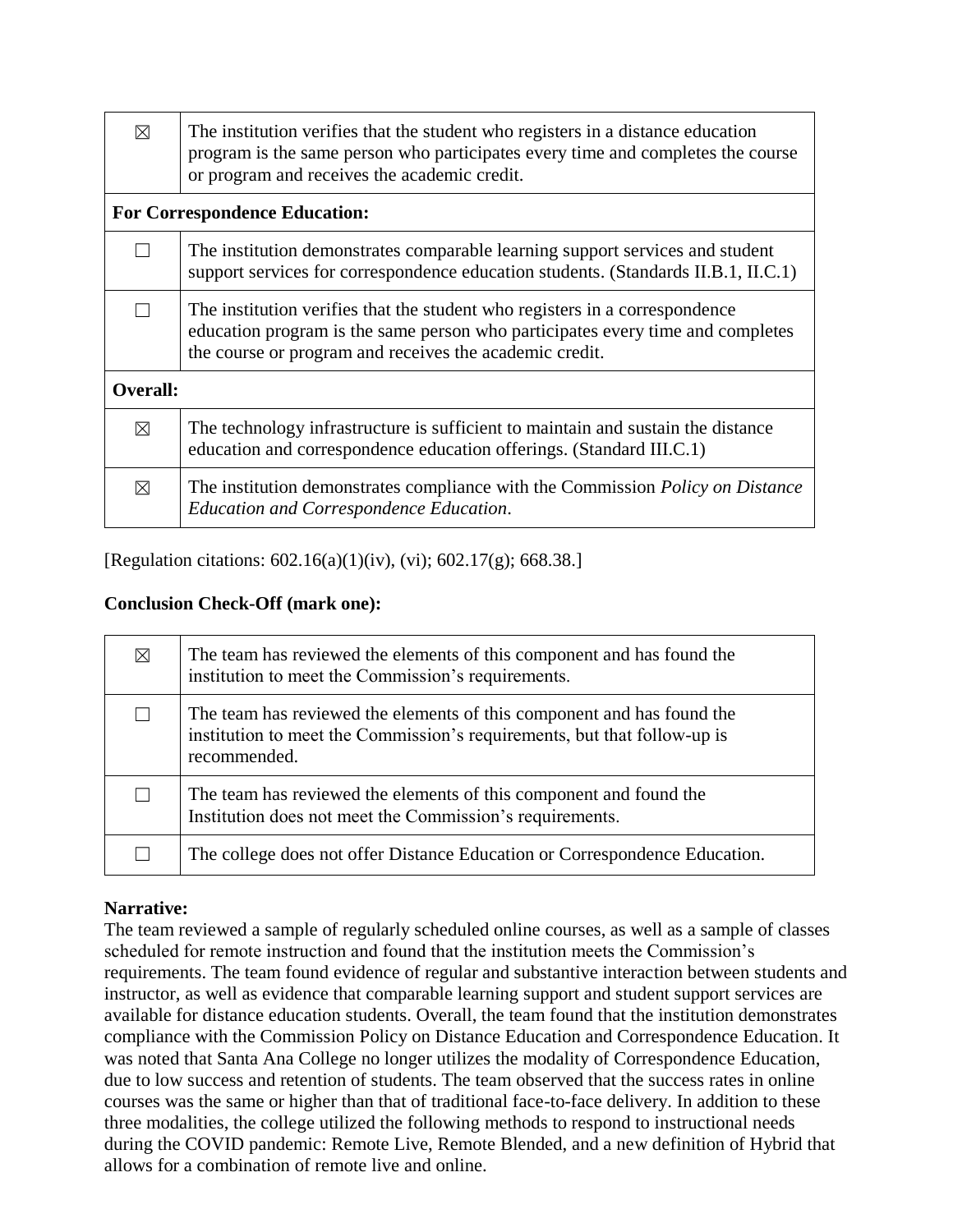# <span id="page-16-0"></span>**Student Complaints**

#### **Evaluation Items:**

| $\times$    | The institution has clear policies and procedures for handling student complaints,<br>and the current policies and procedures are accessible to students in the college<br>catalog and online.                                                                                    |
|-------------|-----------------------------------------------------------------------------------------------------------------------------------------------------------------------------------------------------------------------------------------------------------------------------------|
| $\boxtimes$ | The student complaint files for the previous seven years (since the last<br>comprehensive evaluation) are available; the files demonstrate accurate<br>implementation of the complaint policies and procedures.                                                                   |
| $\boxtimes$ | The team analysis of the student complaint files identifies any issues that may be<br>indicative of the institution's noncompliance with any Accreditation Standards.                                                                                                             |
| $\times$    | The institution posts on its website the names of associations, agencies and<br>governmental bodies that accredit, approve, or license the institution and any of its<br>programs, and provides contact information for filing complaints with such<br>entities. (Standard I.C.1) |
| $\boxtimes$ | The institution demonstrates compliance with the Commission <i>Policy on</i><br>Representation of Accredited Status and the Policy on Student and Public<br>Complaints Against Institutions.                                                                                      |

[Regulation citations: 602.16(a)(1)(ix); 668.43.]

#### **Conclusion Check-Off (mark one):**

| ⊠ | The team has reviewed the elements of this component and has found the<br>institution to meet the Commission's requirements.                                       |
|---|--------------------------------------------------------------------------------------------------------------------------------------------------------------------|
|   | The team has reviewed the elements of this component and has found the<br>institution to meet the Commission's requirements, but that follow-up is<br>recommended. |
|   | The team has reviewed the elements of this component and found the institution<br>does not meet the Commission's requirements.                                     |

#### **Narrative:**

The team reviewed a sample of student complaints and found that they are handled in a timely manner, issues are typical of institutions of higher education and not out of compliance with accreditation standards. Policies and procedures are accessible in the catalog and online and information regarding all accrediting organizations are listed on the website. College practices align with the Policy on Representation of Accredited Status and the Policy on Student and Public Complaints Against Institutions.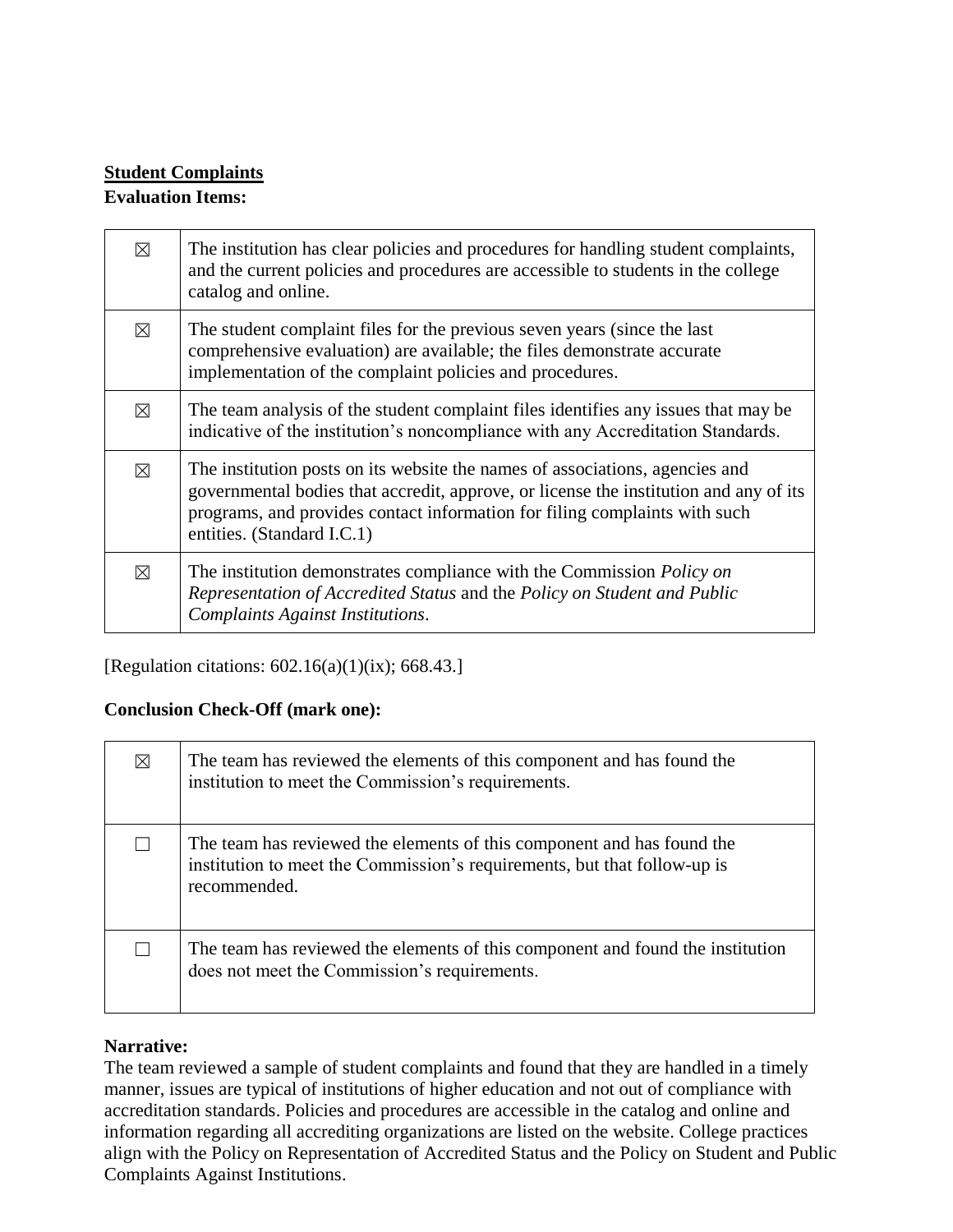# <span id="page-17-0"></span>**Institutional Disclosure and Advertising and Recruitment Materials Evaluation Items:**

| $\boxtimes$ | The institution provides accurate, timely (current), and appropriately detailed<br>information to students and the public about its programs, locations, and policies.<br>(Standard I.C.2) |
|-------------|--------------------------------------------------------------------------------------------------------------------------------------------------------------------------------------------|
| ⊠           | The institution complies with the Commission Policy on Institutional Advertising,<br>Student Recruitment, and Policy on Representation of Accredited Status.                               |
| $\boxtimes$ | The institution provides required information concerning its accredited status.<br>(Standard I.C.12)                                                                                       |

[Regulation citations: 602.16(a)(1)) (vii); 668.6.]

#### **Conclusion Check-Off (mark one):**

| $\boxtimes$ | The team has reviewed the elements of this component and has found the<br>institution to meet the Commission's requirements.                                       |
|-------------|--------------------------------------------------------------------------------------------------------------------------------------------------------------------|
|             | The team has reviewed the elements of this component and has found the<br>institution to meet the Commission's requirements, but that follow-up is<br>recommended. |
|             | The team has reviewed the elements of this component and found the institution<br>does not meet the Commission's requirements.                                     |

#### **Narrative:**

The team reviewed all elements of the institutional disclosure and advertising and recruitment materials and found that the institution meets the Commission's policy requirements. The institution provides accurate and timely information to students and the public about its programs, locations, policies, and accreditation status.

# <span id="page-17-1"></span>**Title IV Compliance**

### **Evaluation Items:**

| $\boxtimes$ | The institution has presented evidence on the required components of the Title IV<br>Program, including findings from any audits and program or other review<br>activities by the USDE. (Standard III.D.15)                                                                                                                                                                                              |
|-------------|----------------------------------------------------------------------------------------------------------------------------------------------------------------------------------------------------------------------------------------------------------------------------------------------------------------------------------------------------------------------------------------------------------|
| $\boxtimes$ | If applicable, the institution has addressed any issues raised by the USDE as to<br>financial responsibility requirements, program record-keeping, etc. If issues were<br>not timely addressed, the institution demonstrates it has the fiscal and<br>administrative capacity to timely address issues in the future and to retain<br>compliance with Title IV program requirements. (Standard III.D.15) |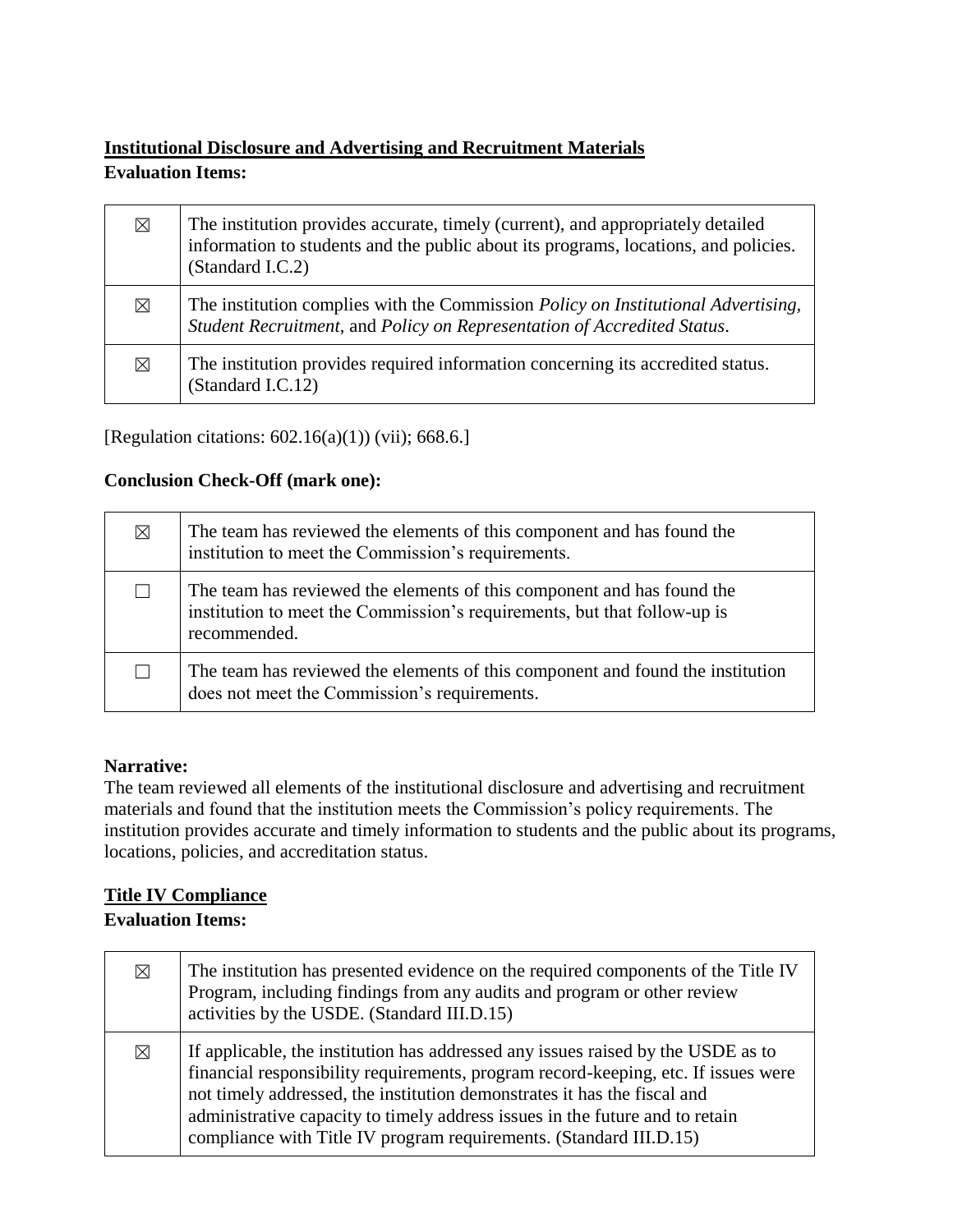| ⊠           | If applicable, the institution's student loan default rates are within the acceptable<br>range defined by the USDE. Remedial efforts have been undertaken when default<br>rates near or meet a level outside the acceptable range. (Standard III.D.15)                    |
|-------------|---------------------------------------------------------------------------------------------------------------------------------------------------------------------------------------------------------------------------------------------------------------------------|
| $\boxtimes$ | If applicable, contractual relationships of the institution to offer or receive<br>educational, library, and support services meet the Accreditation Standards and<br>have been approved by the Commission through substantive change if required.<br>(Standard III.D.16) |
| $\boxtimes$ | The institution demonstrates compliance with the Commission <i>Policy on</i><br>Contractual Relationships with Non-Accredited Organizations and the Policy on<br>Institutional Compliance with Title IV.                                                                  |

[Regulation citations: 602.16(a)(1)(v); 602.16(a)(1)(x); 602.19(b); 668.5; 668.15; 668.16; 668.71 et seq.]

#### **Conclusion Check-Off:**

| ⊠ | The team has reviewed the elements of this component and has found the<br>institution to meet the Commission's requirements.                                       |
|---|--------------------------------------------------------------------------------------------------------------------------------------------------------------------|
|   | The team has reviewed the elements of this component and has found the<br>institution to meet the Commission's requirements, but that follow-up is<br>recommended. |
|   | The team has reviewed the elements of this component and found the institution<br>does not meet the Commission's requirements.                                     |

#### **Narrative:**

The College demonstrates compliance with Federal Title IV regulations and US ED requirements. The College has no Department of Education findings and the student loan default rate is within the acceptable range. The Team examined the report of the independent auditor and confirmed that there are no audit findings related to compliance with Title IV regulations.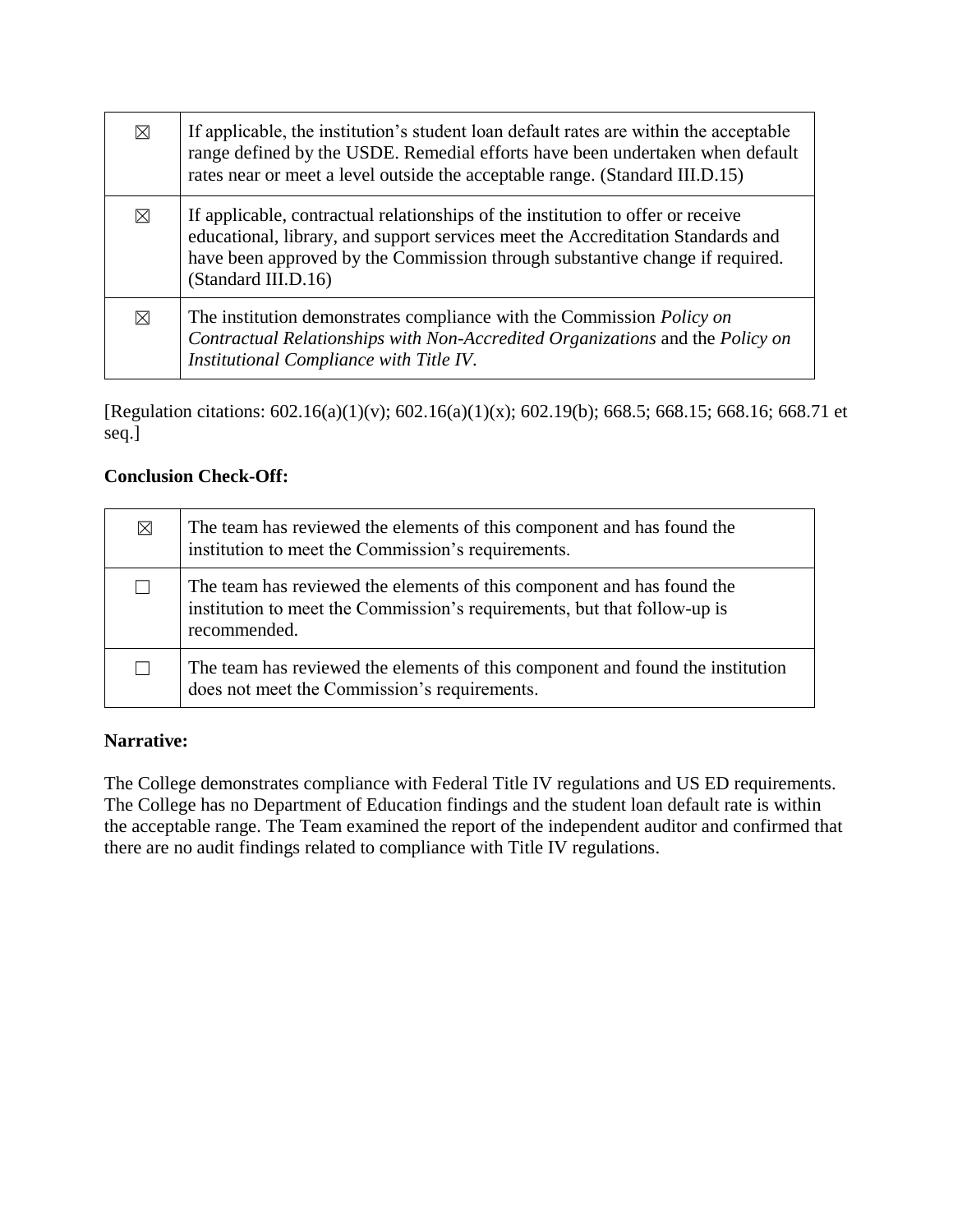# **Standard I**

### **Mission, Academic Quality and Institutional Effectiveness**

### <span id="page-19-1"></span><span id="page-19-0"></span>**I.A. Mission**

#### General Observations:

Santa Ana College's (SAC) mission statement, vision statement, cornerstones, and related documents, such as the Education Master Plan, demonstrate SAC's commitment to ensuring student learning and achievement. The college uses data systematically to evaluate its progress in meeting its goals, develops plans for improvement, and ensures that its programs and services are aligned to its community's needs. The college's published documents, such as the college catalog, policies, and website, clearly represent the college's mission, programs, and efficacy to the community.

#### Findings and Evidence:

In examining SAC's mission statement, the team found a clear commitment to serving the local community, supporting students, and closing achievement gaps. In examining related documents, such as the catalog, Education Master Plan, and Student Equity and Achievement Plan, the team found evidence that SAC clearly communicates its intended population, the types of educational programs it offers including its baccalaureate program, and its commitment to student achievement. The commitment to the mission begins with the Rancho Santiago Community College Board and permeates to all levels of the college. (I.A.1)

The team found that Santa Ana College regularly uses data to determine its effectiveness in meeting its mission. The team noted the extensive use of data dashboards, surveys, and other forms of information to inform conversations and develop priorities in participatory governance committees such as the College Council, Academic Senate, Guided Pathways Steering Committee, and the Student Success and Equity Committee. The team also confirmed that Santa Ana College effectively used degree achievement at the associate and baccalaureate levels to measure the accomplishment of its mission. (I.A.2)

The team found that SAC's educational programs and student support services are aligned with its mission. The team took particular note of how the College was supporting a "diverse community of learners" and demonstrated alignment to district priorities. SAC demonstrated that they are supporting the college mission through clearly articulated planning and governance structures, aligning resources to college plans, and establishing goals. The college provided evidence that decision-making bodies were monitoring progress in achieving goals related to learning and achievement as appropriate for all educational levels. (I.A.3)

Santa Ana College clearly articulates its mission statement in a document that is regularly reviewed and approved by the governing board. The mission statement is broadly published in places, such as the catalog, website, and Participatory Governance Handbook. (I.A.4)

#### Conclusions:

The College meets the standard.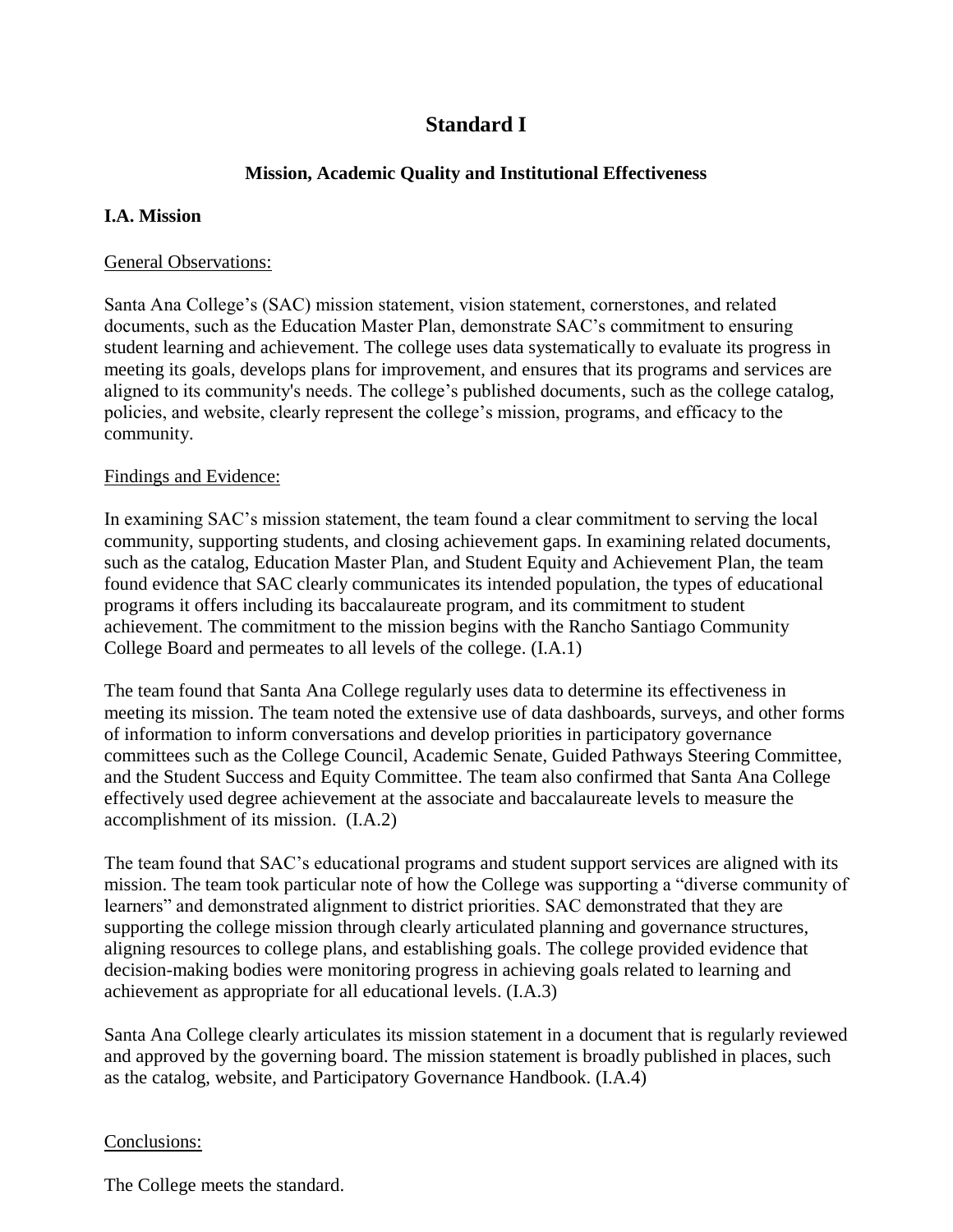### <span id="page-20-0"></span>**I.B. Assuring Academic Quality and Institutional Effectiveness**

#### General Observations:

Santa Ana College assures academic quality and institutional effectiveness through a participatory governance process that supports collegial dialogue about student learning, academic quality, and student equity, while empowering groups to improve institutional effectiveness, student learning, and achievement. While SAC has recently adopted new practices related to program review and resource allocation, the College has demonstrated its commitment to institutional effectiveness throughout the adoption of this new model and has developed a clear understanding of how the changes will improve academic quality.

#### Findings and Evidence:

Santa Ana College demonstrates a sustained, substantive, and collegial dialog about student outcomes, student equity, academic quality, and institutional effectiveness. The team found that the college has a participatory governance structure that encourages accountability and supports improvement in these key areas. Specifically, the evidence provided shows SAC has engaged in a thoughtful conversation of how participatory governance can be refined to better support the mission of the college. Further, committee agendas and minutes have shown that the College is serious about improving outcomes and achievement. (I.B.1)

The team found that SAC uses its program review process to help define and assess student learning outcomes for instructional programs and student support services. While the current process of program review is relatively new, the template provided and the early results of the program review process demonstrate the College's commitment to assessing learning. The Occupational Studies bachelor's degree program faculty developed course and program level outcomes following college procedures. Student learning outcomes and program learning outcomes reflect higher levels of depth and rigor to the Occupational Therapy Assistant program and are assessed through recently updated integrated outcomes assessment, program review, and resource allocation processes. In alignment with college assessment cycles, annual reviews of the program's performance are conducted to help department faculty, administrators, and staff to achieve the college's established course and program outcomes and success rates. The program's first quadrennial report was completed in Fall 2021. (I.B.2)

The team found that SAC has institution set standards for student achievement that are appropriate to its mission. The College has set institution standards for bachelor's degree completion and assesses performance related to those standards in alignment with the College's mission and vision. The team found evidence that the College consistently monitors and evaluates the program's course and program completion rates, job placement rates, and transfer rates to Masters programs. SAC demonstrated that it incorporates those standards into publicly available sources, such as the Fact Book, and has incorporated progress in meeting those standards into multiple iterations of College plans, such as the Integrated Plan, Educational Master Plan, and Equity Plan. (I.B.3)

The team found that SAC uses assessment and achievement data and organizes its institutional processes to support student learning and achievement. As noted in Standard I.A.2, SAC has a large amount of data available to inform decision making, such as in reports, dashboards, and through presentations. By reviewing meeting agendas and minutes, as well as supporting documentation from institutional planning, resource allocation processes, and program reviews, the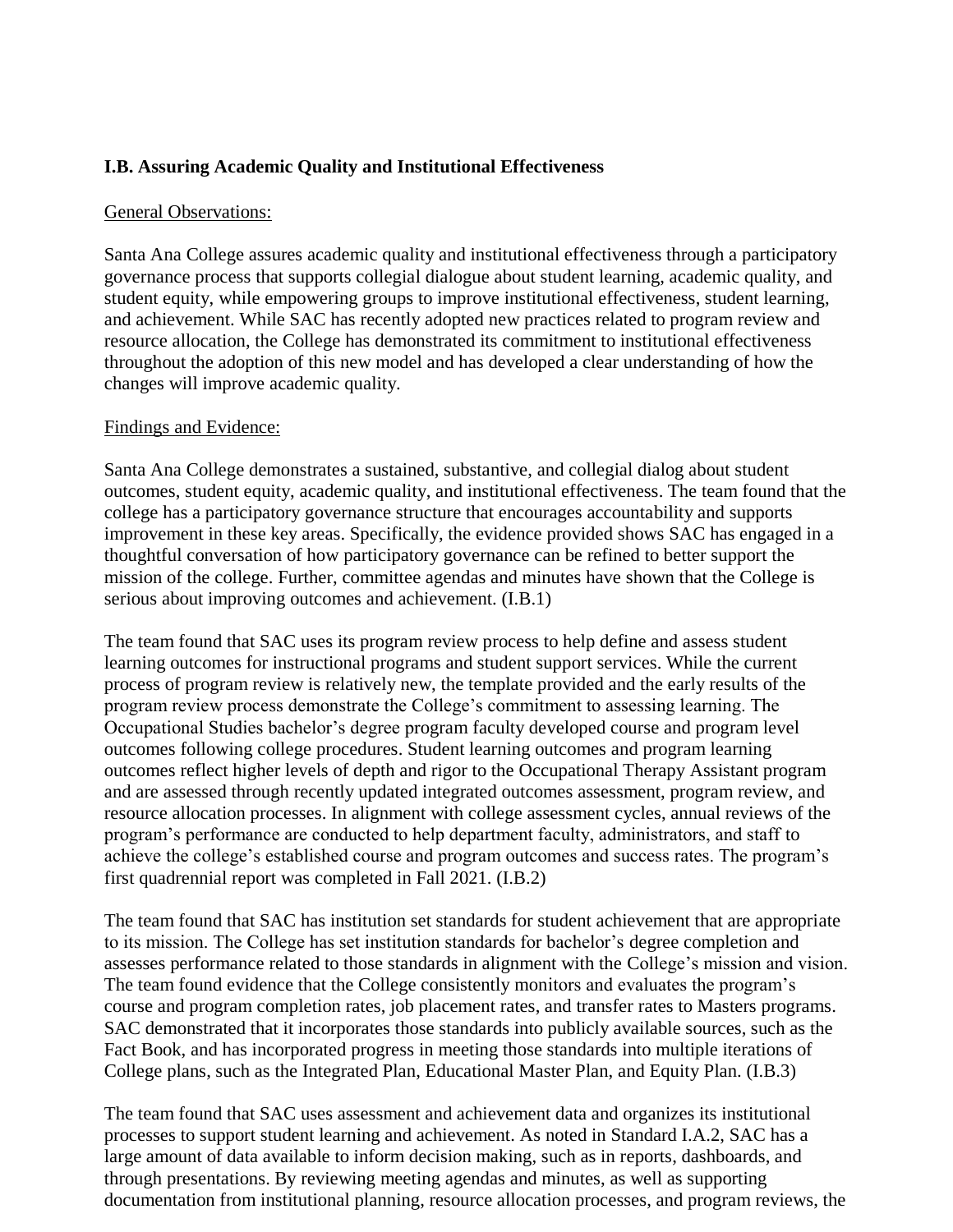team found that SAC has sufficiently organized its processes to support student learning and achievement. (I.B.4)

After reviewing documents related to the Santa Ana College program review process and working with the college to better understand a newly developed program review process, the team found that SAC assesses the accomplishment of its mission and is making changes to better ensure that program reviews are sufficient to help the college understand how well it is achieving its goals. The college has sufficient data, which is disaggregated by mode of delivery and program type in order to understand program quality and efficacy. The visiting team encourages the college continue its plans to improve its program review process and to develop training for new managers and faculty. (I.B.5)

The team found that SAC uses disaggregated data to identify and understand achievement gaps or differences in learning outcomes for different sub-populations of students. Further, based on the review of the Student Equity and Achievement Plan, Student Equity and Achievement Program Committee agendas and minutes, program review documents, and resource allocation processes, the college has processes and plans in place to mitigate identified gaps and evaluate the efficacy of interventions. (I.B.6)

Based on the Institutional Self-Evaluation Report narrative and the provided evidence, the team found SAC has gone through a recent reorganization of its governance processes to better ensure the effectiveness of academic quality and accomplishment of its mission. The Participatory Governance Handbook and related documentation help establish how SAC will continue to evaluate and review these policies and practices in the future. Further, the college provided evidence that it regularly evaluates policies and practices to ensure alignment across all aspects of the college. (I.B.7)

The team found that SAC broadly communicates the results of its assessment and evaluation activities through its participatory governance structure. The participatory governance structure, as described in the Participatory Governance Handbook, shows the mechanism by which the college maintains a shared understanding across constituencies and provides a mechanism to set institutional priorities. (I.B.8)

After reviewing the relevant policies, college plans, the newly developed program review process, and the resource allocation process, the team found that the college had a well thought out process for broad based, systematic evaluation and planning. After working with the college to better understand how the new processes align resources to support the college's mission and reviewing additional evidence showing the new process in action, the team finds there is sufficient evidence that SAC integrates program review, planning, and resource allocation into a comprehensive process and supports the College in continuing to implement the new process. (I.B.9)

#### Conclusions:

The College meets the standard.

# <span id="page-21-0"></span>**I.C. Institutional Integrity**

General Observations:

Santa Ana College assures institutional integrity by broadly disseminating accurate information regarding the quality of its academic programs, student learning and support services, and its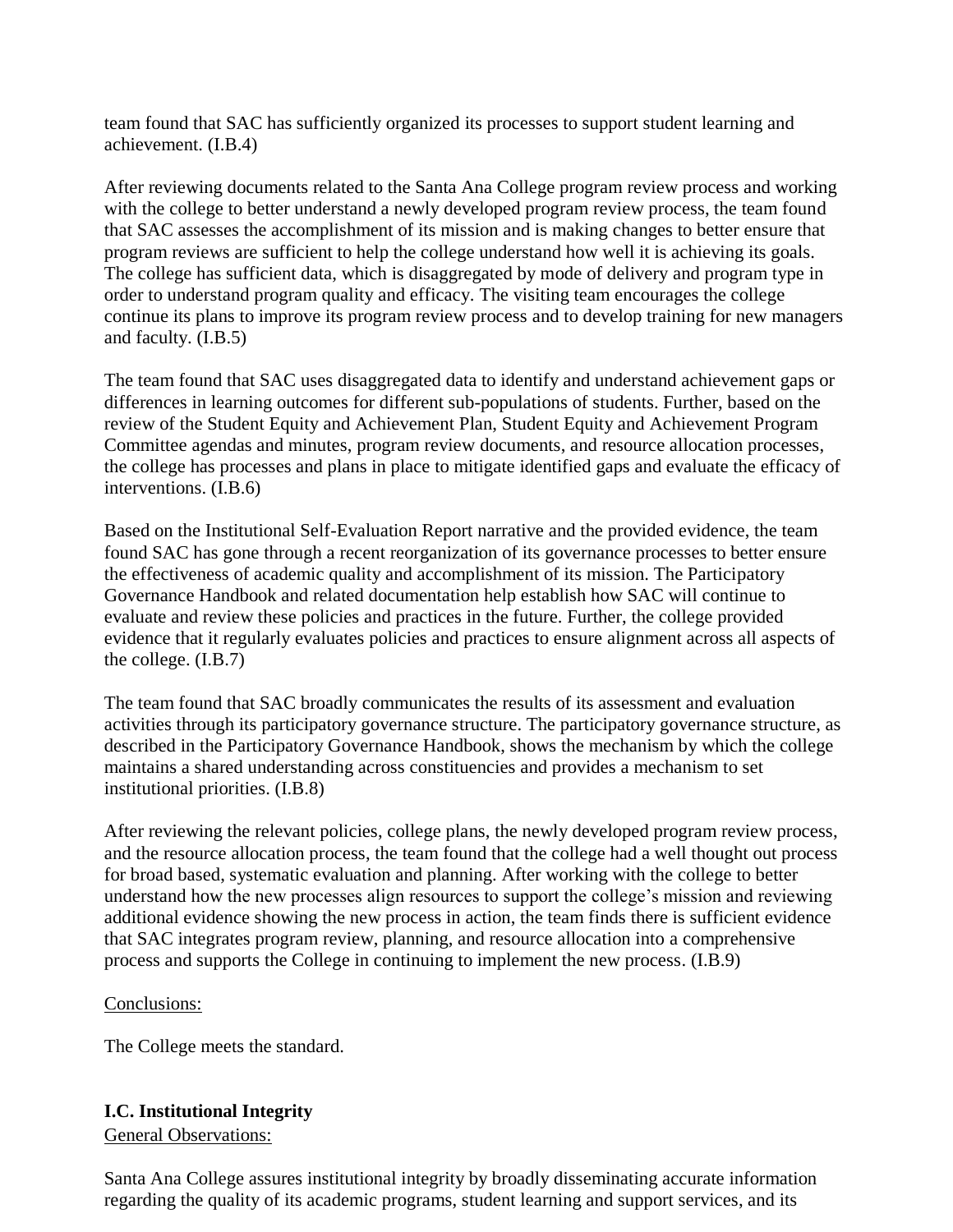ability to meet its mission. SAC has policies and procedures in place in order to ensure clear communication to students, internal stakeholders, and the community it serves. SAC uses a variety of mechanisms to communicate its programs, courses, and services, such as the college catalog, class schedule, and the college website. The college regularly reviews those programs, services, policies, and procedures to ensure it is meeting its mission. SAC has appropriate policies and procedures in place to ensure academic freedom, personal integrity, and compliance with relevant eligibility requirements, commission policies, and other accreditation requirements.

#### Findings and Evidence:

SAC provides accurate information through online and printed materials. For example, the mission statement is included in the catalog, planning documents, official emails, social media posts, as well as printed material. Learning outcomes at the course, program and institutional level are included in the Course Outline of Record, the catalog and program websites. Student achievement data is published by the SAC Research department in an annual Fact Book. Finally, accreditation reports and responses are available on the college website. The institution provides in clear language to all its constituents and the local and regional community information regarding its mission statement, learning outcomes, and programs. The team confirmed that SAC provides information about its bachelor's degree in Occupational Studies in multiple locations, including the college catalog and website. A review of the college catalog and website revealed that information about the program learning outcomes and curriculum, program tuition and fees, access to financial aid, and services that support students enrolled in the program is accurate and clear. (I.C.1)

The team found the SAC catalog is published after a college-wide process ensures all departments, offices and programs have provided input for updates and revisions as evidenced through the "2021-2022 Catalog Timelines". The catalog is also published online. The annual catalog published online and in print is thorough, complete and provides all required policies, procedures and requirements. (I.C.2)

The team found SAC publishes an annual Fact Book as well as Fact Sheet infographics, which include data such as enrollments, programs and services, and outcomes. SAC communicates its academic quality to the local and regional communities, and current and future students through its annual Fact Book. Additionally, outcome data shows persistence, course completion, degrees and certificates awarded and transfer velocity and volume. Student satisfaction data is also included.  $(I.C.3)$ 

SAC provides detailed information about its degrees and certificates, including its baccalaureate degree, in the college catalog and on department and program websites. The SAC catalog provides detailed descriptions of the college's certificate and degree programs. The descriptions provide the purpose, content course requirements and learning outcomes for the degrees and certificates. Department marketing materials maintained by division staff and faculty include course sequences and prerequisites. Additionally, as part of the Guided Pathway initiative, the college has mapped full program, four semester sequences for many full-time programs. (I.C.4)

Board policies and procedures are reviewed when brought to the Chancellor's Cabinet after the Community College League of California's biannual legal updates. Relevant updates are brought by administrators whose areas are affected by any updates and are within their responsibilities and expertise. Representatives for all four constituencies were present to approve the reviewed document. (I.C.5)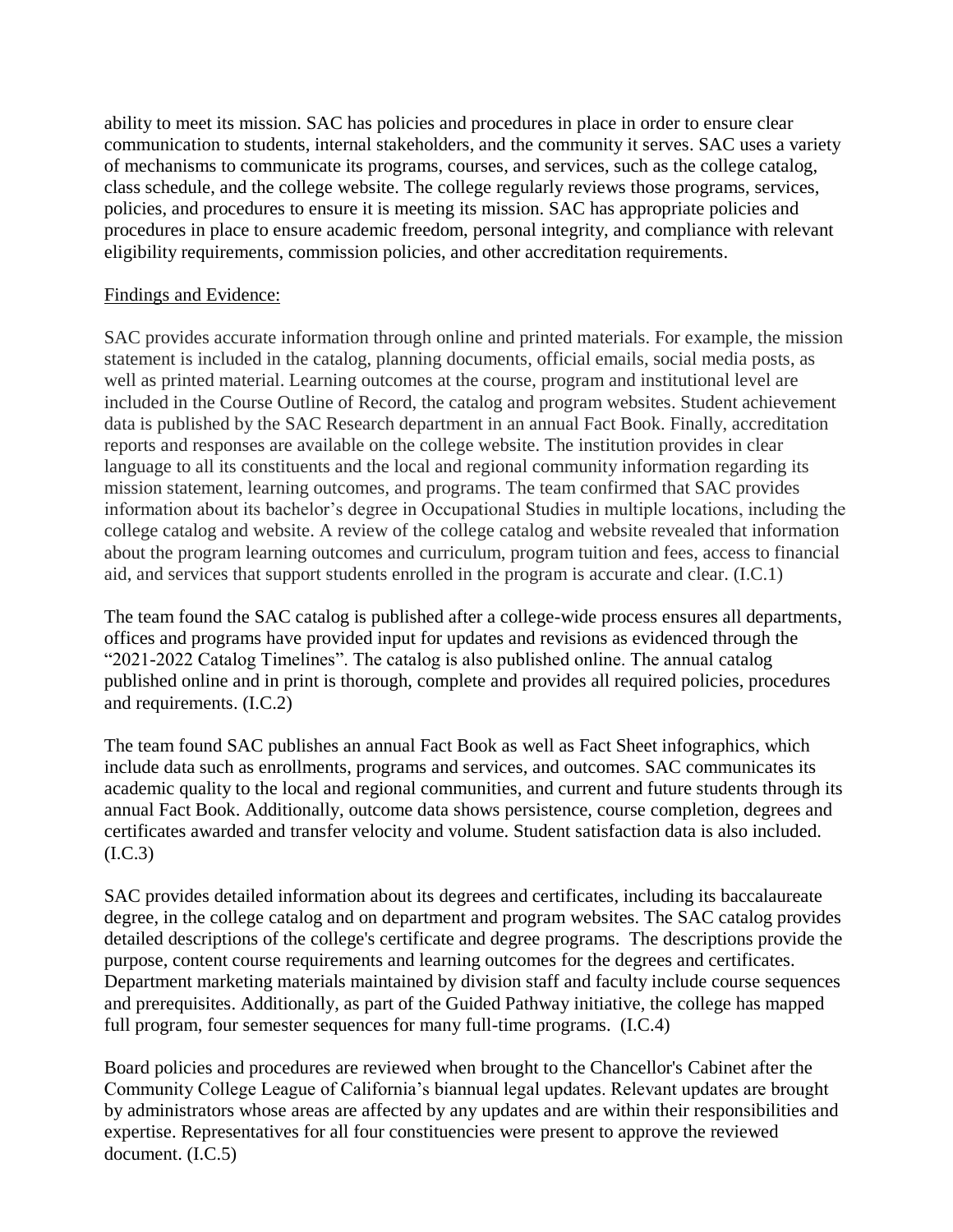The team found that SAC publishes both a catalog and schedule of courses that include the cost of tuition and fees, textbooks, and instructional materials. This includes detailed cost information for non-residents. To reduce student costs SAC uses Open Educational Resources (OER) and Zero Textbook Cost (ZTC) textbooks. OER and ZTC courses are designated through Webadvisor for student selection and enrollment. (I.C.6)

The team found that SAC assures institutional and academic integrity through Board Policy and Administrative Regulation 4030 that states the District's academic freedom policy is in alignment with AAUP best practices. The policy is published in the catalog, schedule of courses and the Faculty Handbook. (I.C.7)

The team found that SAC ensures honesty, responsibility and academic integrity through Board Policy and Administrative Regulation 4030 (see I.C.7) as well as their grade change policy in Board Policy and Administrative Regulation 4231. These are included in the catalog, schedule of classes, and Faculty Handbook. Academic integrity and honesty are also maintained by Board Policy 5500, which outlines the District's student conduct code that is also included in the catalog, the Associated Students Government (ASG) Handbook, the schedule of classes and is required for inclusion in all course syllabi per the Faculty Handbook. (I.C.8)

By reviewing relevant policies and practices, Board Policy and Administrative Regulation 4030 on Academic Freedom, the team found the college has policies in place that define the rights and responsibilities of a faculty members' academic freedom and to distinguish professionally accepted views within a discipline from personal conviction. (I.C.9)

The team found that the Rancho Santiago Community College District, and by extension Santa Ana College, provides expected codes of conduct for staff, faculty, administrators and students through the policies and procedures such as Academic Freedom (4030), Standards of Student Conduct (5500), Code of Ethics (7001) published in the annual catalog, ASG Student Handbook, and the Equal Employment Plan. (I.C.10)

Santa Ana College does not operate foreign locations. (I.C.11)

The team found SAC complies with ACCJC eligibility requirements, standards, guidelines and Commission policies. Previous accreditation reports, follow-up reports and ACCJC responses are published on the SAC "Accreditation" website. (I.C.12)

Through review of department and program websites, the team found SAC complies with regulations and statutes for the regulatory agencies that oversee programs such as Automotive Technology, Nursing, Paralegal, and the Fire Academy. Information for the regulatory agencies is provided on program websites. Changes in SAC's status with accrediting agencies is provided on the colleges "Accreditation" page on the campus website. (I.C.13)

Through review of the relevant policies and procedures, the team found that as a California Community College, SAC has no investor interests, parent organizations or other external interest groups. More broadly, RSCCD states it will provide "quality educational programs and services that address the needs of our diverse students and communities." Additionally, the district holds to Board Policy and Administrative Regulation 2710 - Conflict of Interest, Administrative Regulation 2712 - Conflict of Interest Codes, and Board Policy 7001 - Code of Ethics. The College's primary objective is to achieve its mission statement, "SAC inspires, transforms and empowers a diverse community of learners." (I.C.14)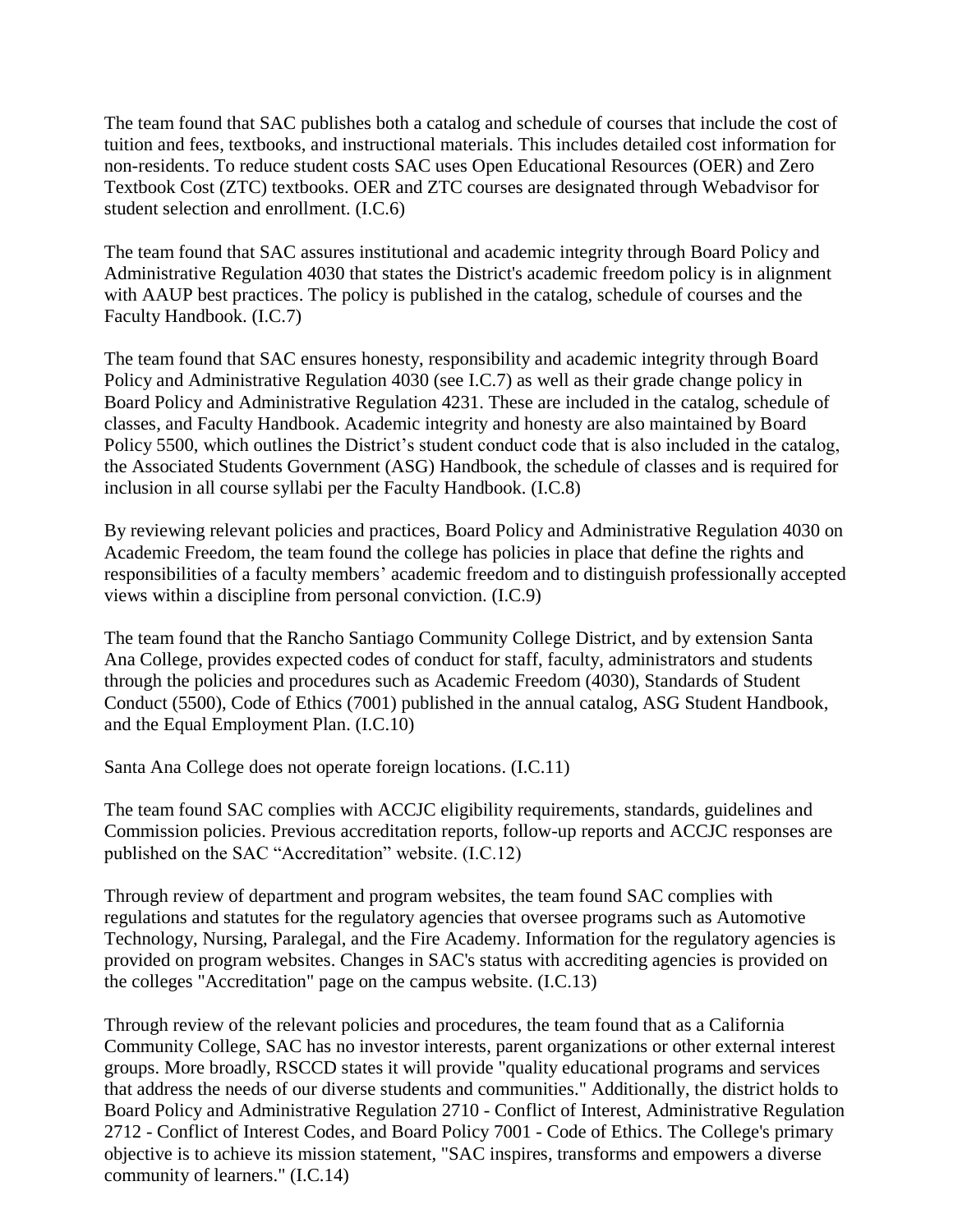Conclusions:

The College meets the standard.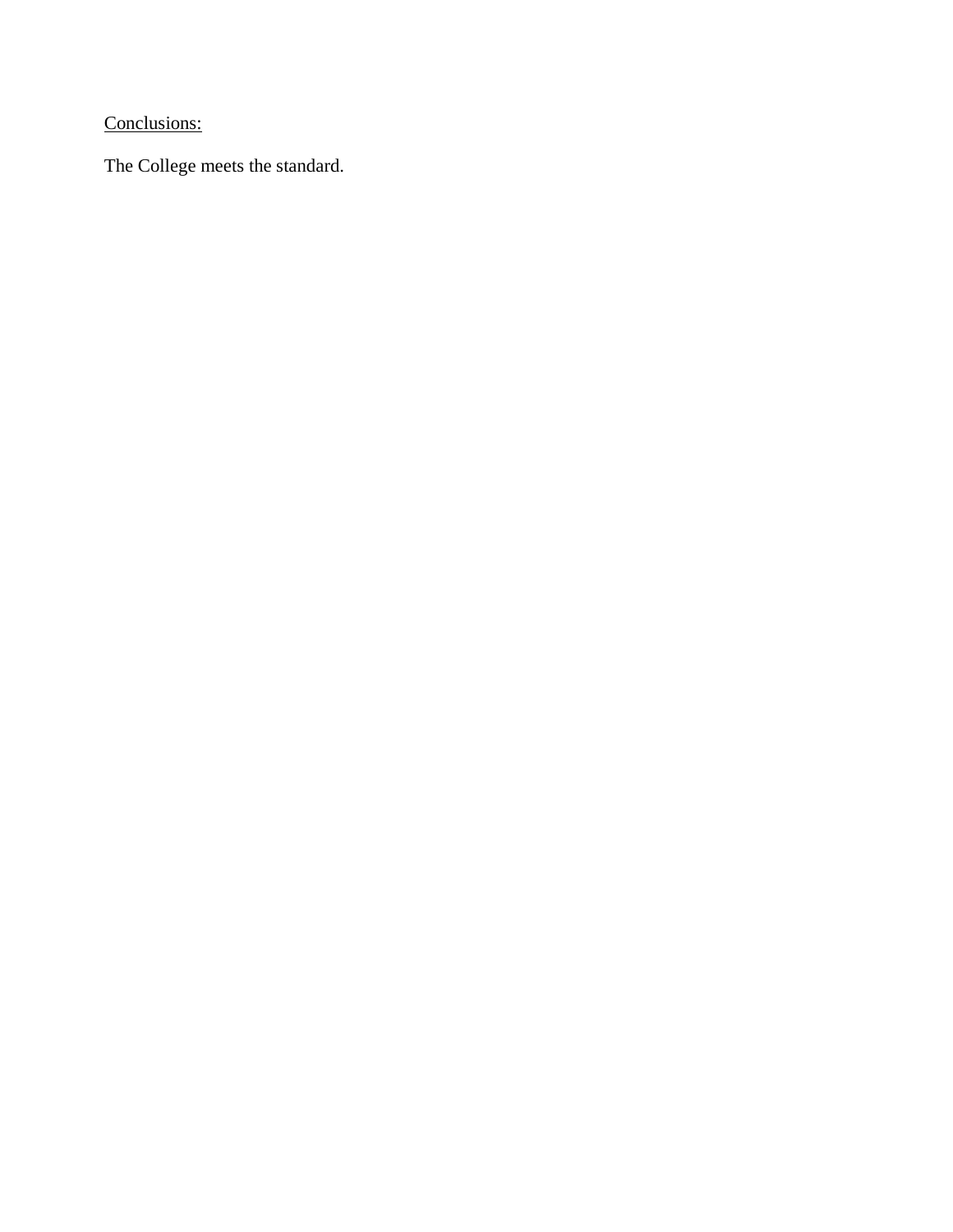# **Standard II**

#### **Student Learning Programs and Support Services**

#### <span id="page-25-0"></span>**II.A. Instructional Programs**

#### General Observations:

Santa Ana College is working diligently to improve the processes that support student learning. The college offers multiple degrees and certificates and is one of the fifteen California Community Colleges approved to offer a baccalaureate. Courses offered are of sufficient rigor, depth and breadth to reflect a collegiate level, lower division course. Learning Outcomes dovetail from course to program to Institutional, and there are systems in place to review and assess learning outcomes.

#### Findings and Evidence:

Santa Ana College takes necessary measures to ensure that instructional programs, regardless of location or modality are in fields of study consistent with the Institution's mission. Board Policy, campus processes, including Curriculum and Instruction Council, the Academic Senate, and Program Review Subcommittee, work to ensure that the offerings are both appropriate to higher education and culminate in student attainment of identified learning outcomes. Not only are associate degrees awarded, but also Santa Ana College is one of the fifteen Community Colleges in California offering a baccalaureate degree. Processes for course and program development, review, and update are documented and designed to ensure rigor and transferability. Consistent with the stated mission of the college, the Bachelor of Science in Occupational Studies (BSOS) is appropriate to the needs of the profession and the needs of the community. The BSOS program identifies both program and course-level outcomes and monitors course and program completion rates, job placement rates, and transfer to Master's Degree programs. (II.A.1)

Processes are clearly delineated to engage all faculty in curriculum development and maintenance. The Institutional Effectiveness & Assessment Committee oversees Program Review and Outcomes Assessment, and this group has developed many helpful resources for guiding faculty through the processes. Content and Methods of Instruction for courses are designed and reviewed by faculty, and through the CORs, demonstrate that discussion and evaluation of these curriculum components occur. (II.A.2)

A faculty Outcomes and Assessment Coordinator position was established in 2019 to ensure that continuous training occurs to facilitate the processes laid out by the subcommittee. Courses and programs at all levels have learning outcomes, and the Bachelor of Science PLOs are listed in the course catalog. CORs have Learning Outcomes listed on the approved document, and they are accessible for review. Through a program review process on both an annual and quadrennial cycle, the BSOS program is reviewed using student learning outcome and achievement data. Achievement data is disaggregated for review by the department to review progress of students from diverse backgrounds and the program review specifically prompts the department about equity gaps. All students enrolled in the BSOS program are given a course syllabus that helps students understand the learning outcomes, learning objectives, and goals, assignments, grading criteria and methodology for determining final grades. (II.A.3)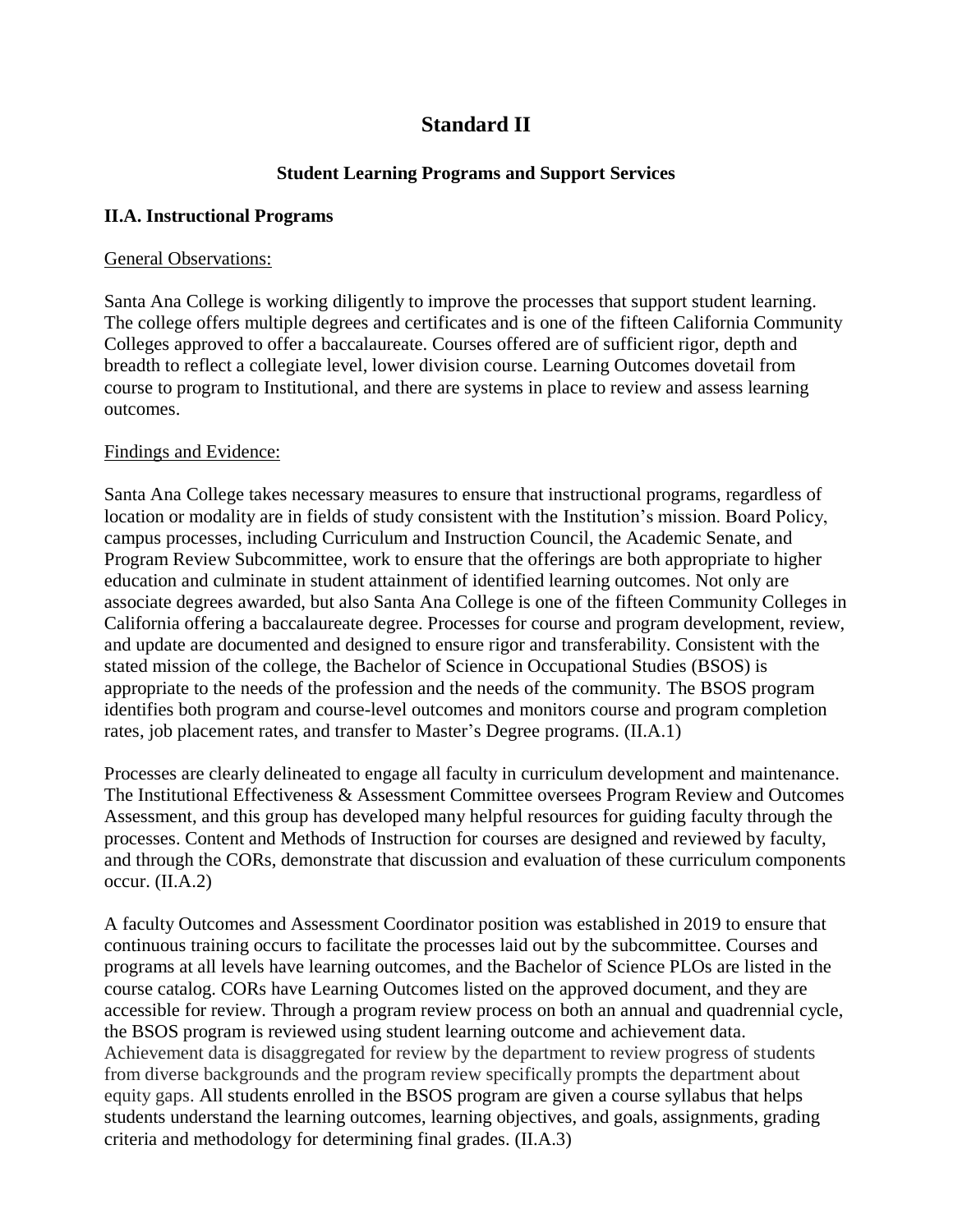The college distinguishes pre-collegiate level curriculum from college-level curriculum through the catalog, the schedule of classes, and the course descriptions. Credit type, modality and location are all determined by what best meets student learning needs. While there may be pre-collegiate courses offered, the team notes the ISER clearly explains adherence to AB705 and the opening of access to college transfer-level English, math, and ESL. The AB705 Monitoring Committee is designed to oversee continual improvement in these critical skill areas. (II.A.4)

Through the curriculum review and approval process and the practices established in Santa Ana College's Curriculum and Instruction Handbook, guarantee adherence to Title V, the ASCCC Program, and Course Approval Handbook, which align with the Standard. The curriculum process involves all required constituents, ending in board approval for all curriculum origination and modification that requires state reporting. The college uses an industry recognized internet software-based application for its Curriculum Management System. The required elements of curriculum approval and compliance are structurally integrated into this system. As required by regulation, associate degree programs require 60 units, 12 of which must be locally earned. In addition, 24 of the units in the associate degree are general education units and 18 units are in the concentration or major. The team reviewed the BSOS degree in the college catalog and department website and validated that Santa Ana College has established a baccalaureate program that follows practices common to regionally accredited higher education. The length, breadth and depth, course sequencing, and time to completion are appropriate. A review of the curriculum confirmed that the program requires at least 120 semester units and at least 40 of those units are in upper division relevant to occupational studies (30 units) and general education (10 units). (II.A.5)

Consistent with the practices of a Guided Pathways College, SAC utilizes methods and tools to ensure that courses are scheduled in a manner that students are able to complete their educational goals in a period of time consistent with established expectations. Pathways are designed with flexibility such that students may enter the program of study on different rotations, but still complete in a timely manner. The team noted the adoption of successful practices, such as creating patterns for one-semester certificates to meet market demand for short-term training, resulting in certificates. Recent revising of the block schedule allowed for maximum scheduling in the day for student access. Course scheduling patterns for the baccalaureate degree reflect the college's commitment to offer courses in a manner to facilitate the progression of students through program completion and in hybrid format to support student access. All bachelor's degree pathways have published academic maps. (II.A.6)

To successfully serve its diverse student population, SAC provides flexibility in delivery modes, utilizing online, hybrid, and face to face modalities. The ISER notes that SAC no longer utilizes the modality of Correspondence Education, due to low success and retention of students. Also noted, the success rates in online courses is the same or higher than that of traditional face-to-face delivery. In addition to these three modalities, the college utilized the following methods to respond to instructional needs during the COVID pandemic: Remote Live, Remote Blended, and a new definition of Hybrid that allows for a combination of remote live and online. (II.A.7)

Santa Ana College validates its math and English placements well, ensuring students can selfplace, encouraging direct access to college level courses. The team notes that Board Policy and Administrative Regulation 4235 extend beyond credit-by-exam to credit for prior learning, and processes are publicly available for students to access. While examples are offered from Chemistry and Mathematics to exemplify the institution's commitment to bias-free examinations, the college offers many more subjects and has opportunity to broaden this effort. (II.A.8)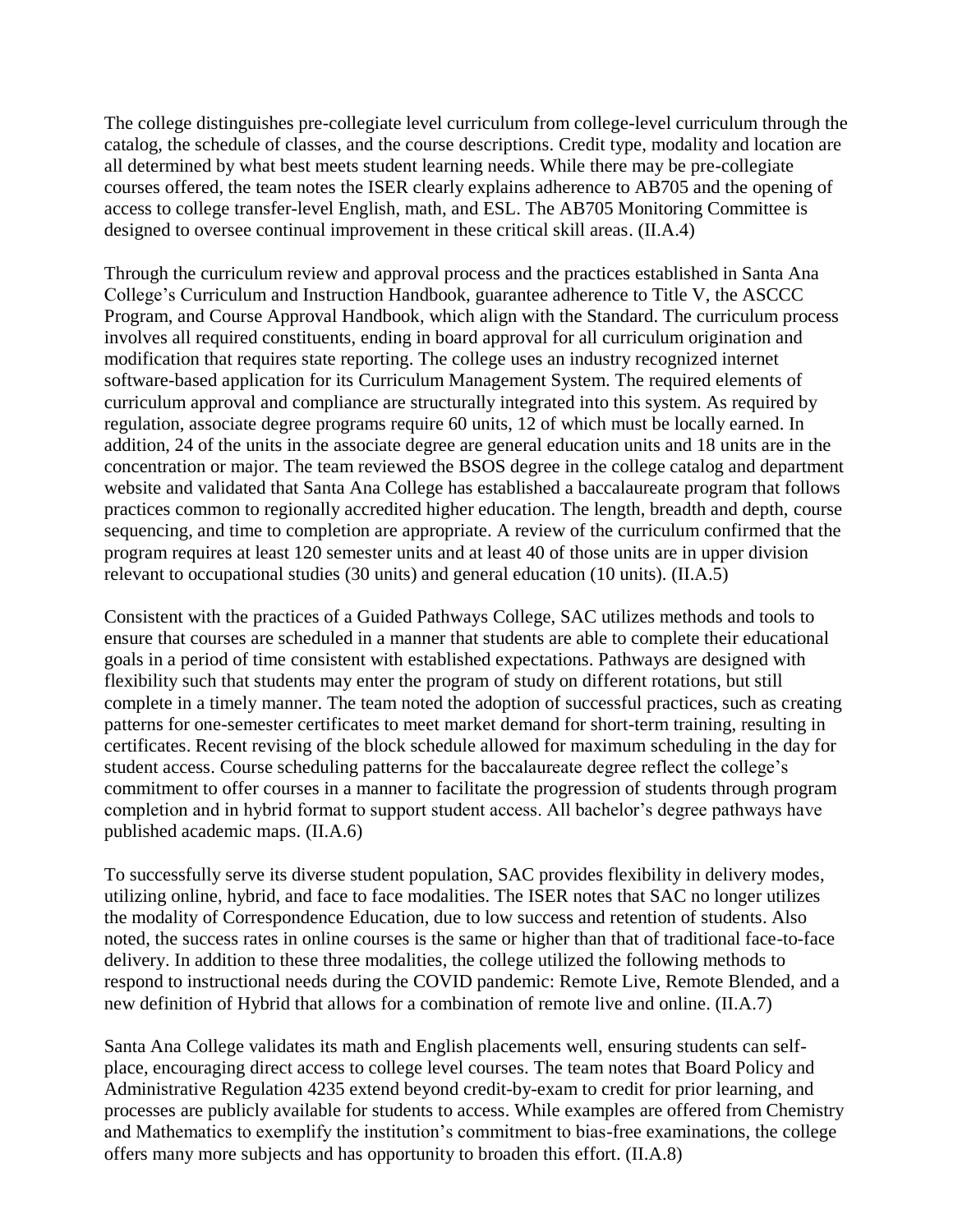Santa Ana College has Board Policies and Administrative Regulations that define the credit hour and its application in curriculum. Related to the credit hour are the outcomes that a student must attain in order to successfully complete the course, and the college exemplifies that Learning Outcomes, for both Baccalaureate and lower division courses, are listed on the Course Outline of Record and are measured. The team found that program and course-level outcomes in the BSOS program are consistent with the expected norms of higher education and upper division course requirements. These SLOs build upon the knowledge obtained upon completion of lower division requirements. Course-level outcomes at the lower division and upper division levels have been differentiated by their depth and breadth; upper division outcomes have more focus compared to the lower division. (II.A.9)

The team observed clearly stated transfer policies in the college catalog and on the website. SAC has developed C-IDs for applicable courses. Transfer is facilitated through articulation when Associate Degrees for Transfer (ADTs) are unavailable. Assistance for students can be found in the Transfer Center and through Counseling. (II.A.10)

The institution has developed Institutional Learning Outcomes and all programs follow a process to map its course and program learning outcomes to the ILOs. While this process was established in 2014-2015, it is currently under review to ensure it aligns with the new software chosen for curriculum management. Program SLOs integrate concepts of advanced problem solving, clinical reasoning skills, and critical thinking. (II.A.11)

The Team determined that there are institutional processes to vet and determine courses for inclusion in a General Education area. Faculty also create the Learning Outcomes for these General Education courses and are responsible for their alignment with Institutional Learning Outcomes. The BSOS program was verified to ensure a general education pattern consistent with coursework at lower and upper divisions. (II.A.12)

The Team found evidence that faculty lead the development, maintenance, and assessment of program requirements to ensure that all courses are of appropriate content and rigor to the specific area of study. The College curriculum approval process vets and approves these courses and programs to support faculty efforts. Program requirements are communicated with students through the college website, catalog, and marketing materials. (II.A.13)

General Education philosophy and requirements have been developed for SAC students that apply to Associate, Associate Degrees for Transfer, and Baccalaureate degrees. SAC provides a broad array of CTE programs and certificates that prepare students for the workforce. Institutional processes for program review and quadrennial curricular review, while robust, did not suffice to meet the expectation for biannual curriculum review in CTE areas. The college has self-identified an area for improvement and has approved a revised process in Spring 2021 to address timelines for compliance, and to ensure that CTE programs and certificates maintain efficacy for students and applicability in the workforce. The team noted the college's self-improvement plan related to quadrennial curricular review and the need for biannual review in CTE areas, and the team strongly encourages the college to follow the revised process. The BSOS program graduated its first cohort in 2019. Students graduating with a baccalaureate degree broaden their current practice in specialty areas and with a variety of populations to be advanced practitioners, take on leadership positions, teach in Occupational Therapy Assistant programs, and qualify to apply to master's level Occupational Therapy programs. The program has an active advisory committee that provides consultation and feedback to strengthen the program and support student learning outcomes. (II.A.14)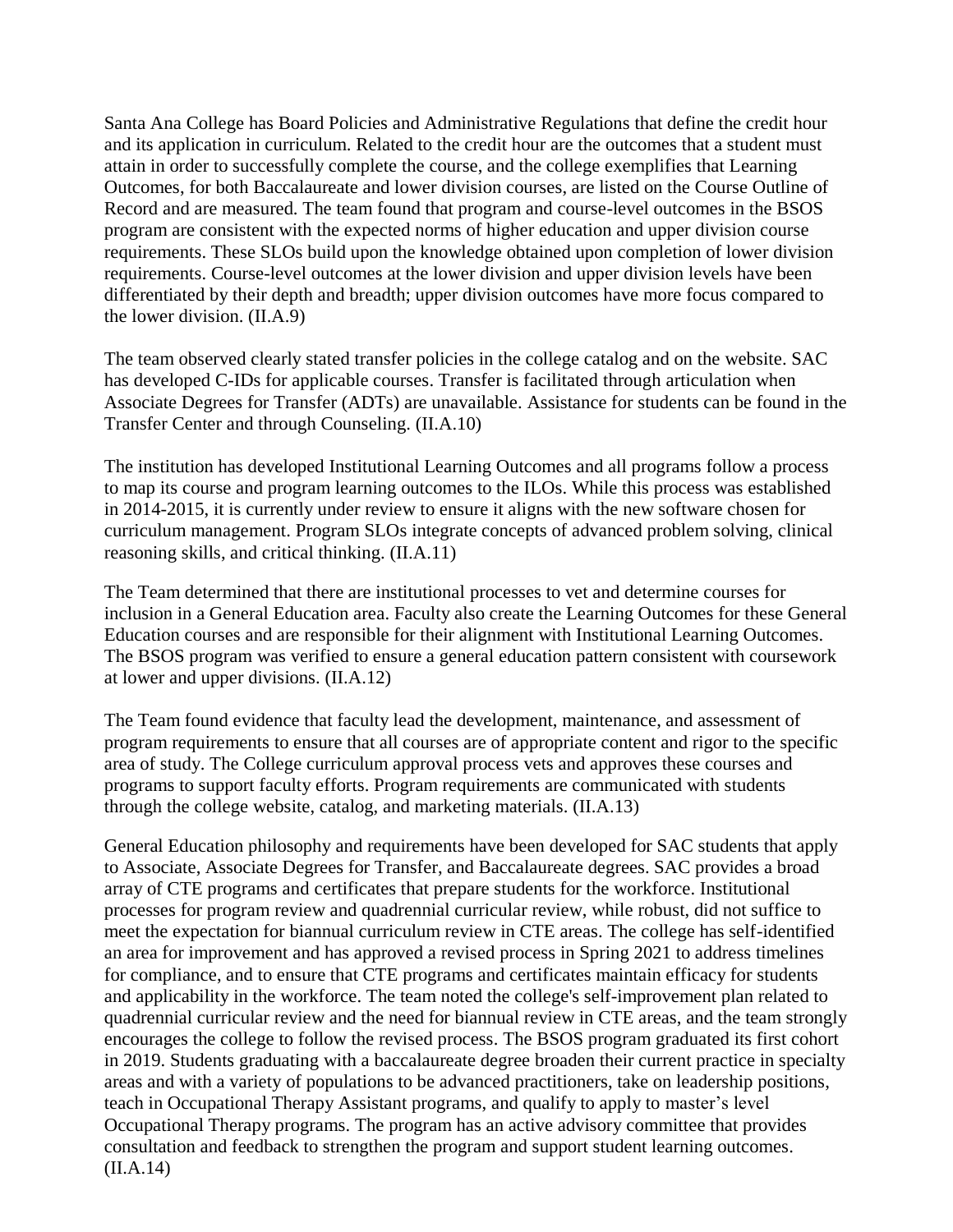The college has established procedures for both substantial change to program requirements and elimination or discontinuance of a program. During curricular review, the department chair has the opportunity to approve course substitutions to ensure that students have few barriers to completion. (II.A.15)

To ensure regular and systematic evaluation of curriculum, the College adheres to a comprehensive curriculum review process. The Curriculum and Instruction Council (CIC) operates based on a handbook, which is being updated to reflect current language from the Program and Course Approval Handbook that details a streamlined approval process. A small group from CIC is working to develop a similar handbook for CTE programs to ensure relevance and compliance. (II.A.16)

#### Conclusions:

The College meets the standard.

### <span id="page-28-0"></span>**II.B. Library and Learning Support Services**

#### General Observations:

The Library and learning support services provided are of sufficient quantity, currency, depth, and variety to support Santa Ana College educational programs and students. The library and learning resources provide services for both on-campus and distance education students, which are evaluated through the college's annual review process that culminates every four years with the Quadrennial Capstone Report. The Library is part of the Community College League of California for consortium electronic collections, participates in the Statewide Library Services Project (LSP) and maintains several agreements with outside vendors to provide essential resources and services to students both in-person and online that meets this standard.

#### Finding and Evidence:

The College provides sufficient Library and learning support services aligned with its mission. The majority of support services include the Nealley Library and a wide range of services provided through primary academic support centers including the Academic Computing Center (ACC), the Learning Center, the Math Center, the School of Continuing Education English Language Lab (SCE ELL), and the Science and Health Science Centers. In the most recent survey for the 2019 academic year, the library was ranked first among all services and programs with 91% of students rating the Library "good" or "excellent," and the Learning centers and ACC received a "good" or "excellent" rating by 89% of students showing that the majority of students are satisfied with the services provided by the Library and support centers

The Library's multidisciplinary print reference, circulating collection and online research databases are sufficient in depth and variety to support the college's educational programs. The library also provides reference services via in-person, phone, email, and chat; one-on-one and small group indepth research assistance through Assignment Based Research Appointments, Library Research Workshops and 1-credit Information Studies Courses, course reserves, circulation services, individual and group study spaces, including group study rooms, laptop check-out, computer workstations, and printing, photocopying, and scanning services. The team was impressed by the library's efforts to provide current textbooks for course reserves. The Academic Computing Center transitioned to online tutoring. The Library created a "Virtual Group Study Spaces" page for students that included technical support links, links to free software and tools. The Library also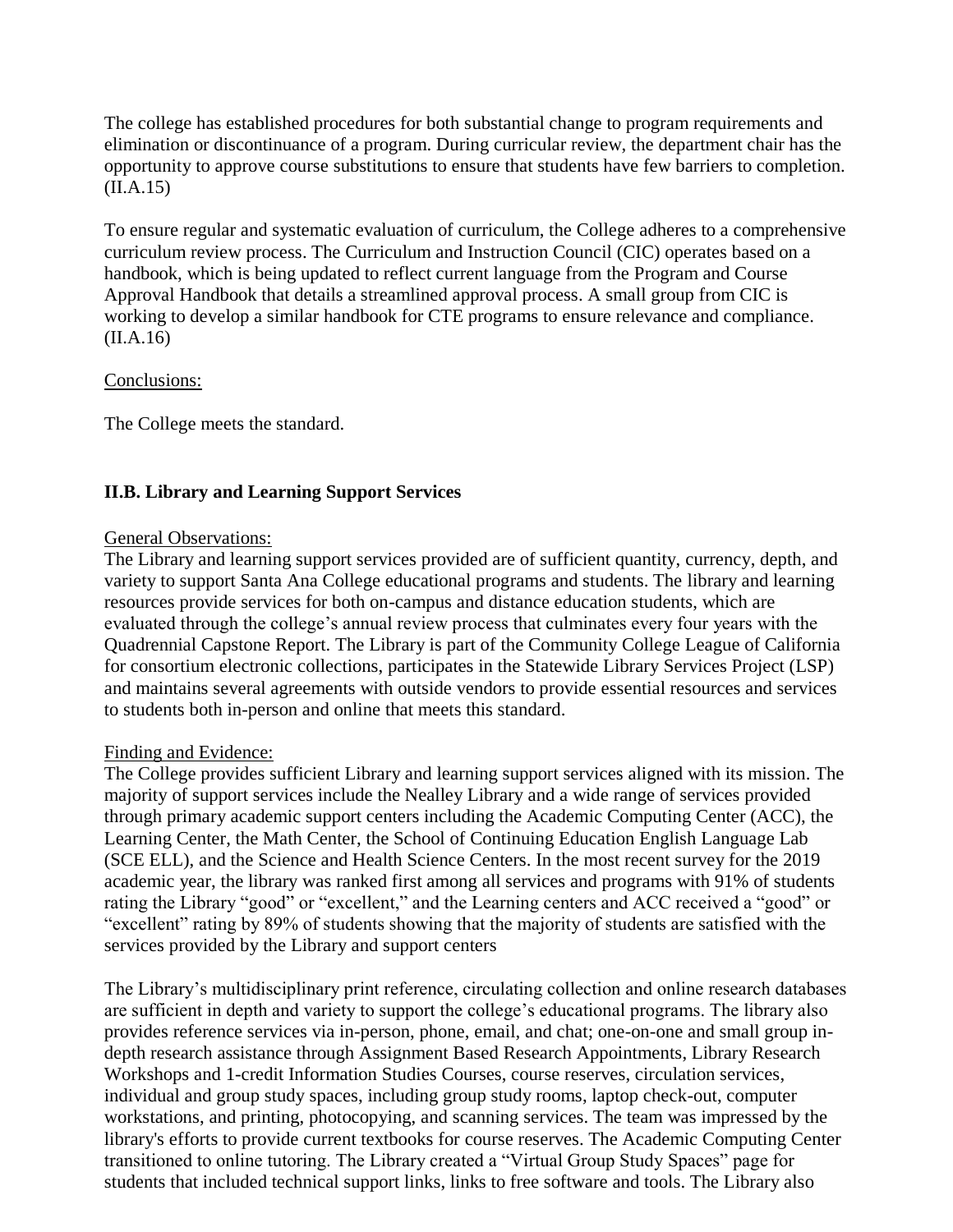created a "Free Online Resources" page featuring freely accessible resources and tools, which ensure that regardless of location or means of delivery the students have access to these resources.

The library and learning support services for the College's Bachelor of Science in Occupational Studies (BSOS) are the same as for all students. Print and digital library materials for the bachelor's degree are added to the collection by librarians in consultation with program faculty and the advisory committee. The team's review of the library's catalog and database searches confirm that sufficient materials at appropriate levels are available to the baccalaureate students. The online Occupational Therapy LibGuide (research guide) makes these resources readily available. The team also verified that upper division students benefit from tutoring support by dedicated faculty and staff. (II.B.1)

The Library Collection Development Policy in conjunction with the library liaisons ensures that the librarians and discipline faculty collaborate to ensure that library resources and other materials are supportive of the college's mission and support student learning. The internal committee of faculty librarians convened to review the Collection Development Policy and the Database Review Committee ensure that resources and the policies that govern the Library collections are routinely reviewed to ensure that they are meeting the needs of the students and academic programs of the College. The Faculty librarians serve on numerous committees and workgroups to ensure that the expertise from administrators, staff, and faculty are collected about equipment and materials the library and learning resources provide to continue to support student learning. Of particular note, Faculty Librarians serve on the OER Faculty Work Group whose mission is "To increase equity through the promotion, marketability, accessibility, and awareness of quality OER and ZTC (zero textbook cost) in working toward the goal of zero cost textbooks for the success of Santa Ana College students." To ensure that the equipment needs of the library and learning resources are met and up to date the annual Resource Allocation Request process is in place along with the computers being overseen by the Director of Academic and End User Support from Information Technology Services and replaced according to the Computer Replacement Plan. (II.B.2)

The evaluation of library and other learning support services is conducted through the college's annual review process that culminates every four years with the Quadrennial Capstone Report. This allows the Library and learning resources to evaluate all of their services and resources to ensure that they are meeting students' needs. The process also allows for the Library and learning resources to support the institutional learning outcome of information competency. Surveys of students who complete library research workshops and additional data on service usage inform collection needs and the development of FAQ reference content. Learning Center's Program Review ensures that the learning resources of the college are continuously evaluated and updated to improve services for students. (II.B.3)

The college maintains documentation of formal agreements and takes responsibility for and assures the security, maintenance, and reliability of services provided through contractual arrangements. The Library is a member of the California Community Colleges Council of Chief Librarians, is a participant of the statewide Library Services Platform (LSP) initiative and has documented these instances with formal agreements ensuring that the contractual arrangements assure the security, maintenance, and reliability of the provided services. (II.B.4)

#### Conclusion:

The College meets the Standard.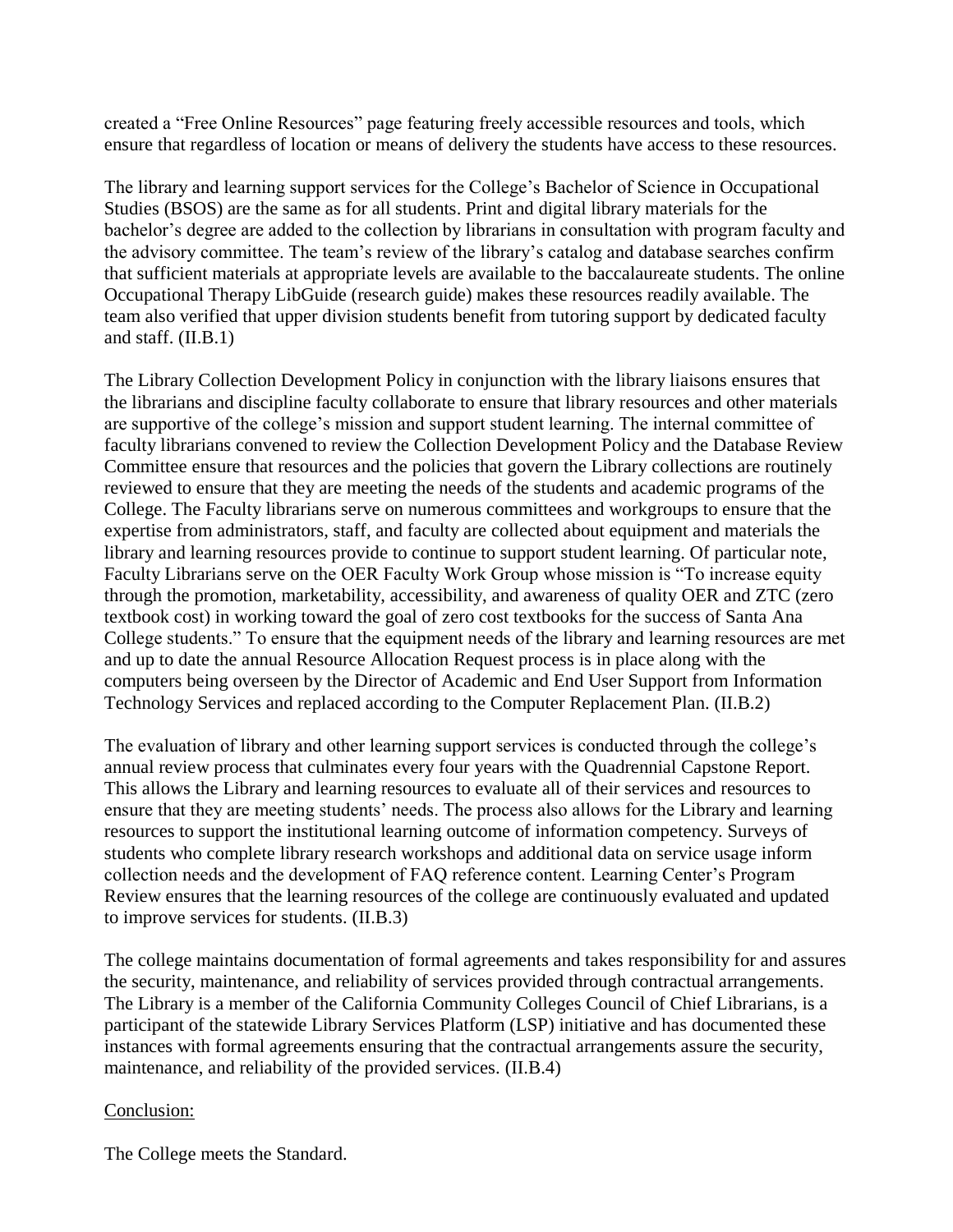#### <span id="page-30-0"></span>**II.C. Student Support Services**

#### General Observations:

Santa Ana College provides comprehensive and accessible student support services that align with the College's Strategic Plan, Student Equity Plan and Mission to enhance student learning, support achievement and advance equity. Student support services are available to students in person and in a number of areas online, with some services, like counseling, at other campus locations for both credit and continuing education programs. The college has transitioned to an annual program review with a capstone quadrennial review, which is too new to have evidence at this time. Student services engaged to some degree in the prior 4-year program review process, as well as reports submitted to fulfill state and federal mandates. Assessment of Student Learning Outcomes (SLOs) and Service Area Outcomes (SAOs) is reflected in the completed program reviews and used to improve student support programs and services. Program review is the primary link between student services and college planning and funding. SAC offers a wide variety of co-curricular activities and athletics programs consistent with and in support of the College mission. Santa Ana College maintains the accuracy, integrity and accessibility of records and information.

#### Finding and Evidence:

The college demonstrates its commitment to providing services to address student needs. The program review process described in the ISER is relatively new for the college. Templates are provided of both the annual and quadrennial program reviews currently used by the College, but completed program reviews provided in evidence since the College's last accreditation is limited to Counseling (comprehensive), EOPS, Citizenship and Counseling (instruction). Administration of the Student Satisfaction Survey is consistent and largely demonstrates satisfaction with support services. Going forward, the College's self-evaluation describes a new, regular evaluation cycle of the quality and effectiveness of student support services through an annual and quadrennial program review that addresses regular evaluation.

The program reviews in evidence include some usage data related to the unit under review and disaggregation of this data leading to an area of gap analysis for equity. Program Reviews are reviewed, feedback provided through the Program Review sub-committee. Elements of assessment and evaluation leading to program improvement are present in these processes. Since the last selfevaluation, 4 student support service units have completed program reviews. Of those program reviews completed, student services programs are employing a variety of strategies for assessment and evaluation. Some of the units are reviewing student achievement data relative to the program, such as DSPS and counseling. Program Reviews drives planning and includes resource requests. (II.C.1)

There is evidence of SLO assessment for instruction related to counseling. SAO identification and assessment is present in completed program reviews in student service programs. The new annual and quadrennial program review templates reflect regular assessment and analysis of outcomes data. Student Satisfaction Surveys, along with a Graduate Exit Survey, are consistently conducted, providing a primary source of service evaluation. (II.C.2)

The College offers comprehensive and appropriate student support services on campus. The college has worked to address student needs by making additional services available online and by employing technology to increase efficiency and access, e.g. CCCApply, WebAdvisor, and online orientation. The College provides access to information on all support services and some forms online. Meeting as well as some access to assistance with processes. (II.C.3)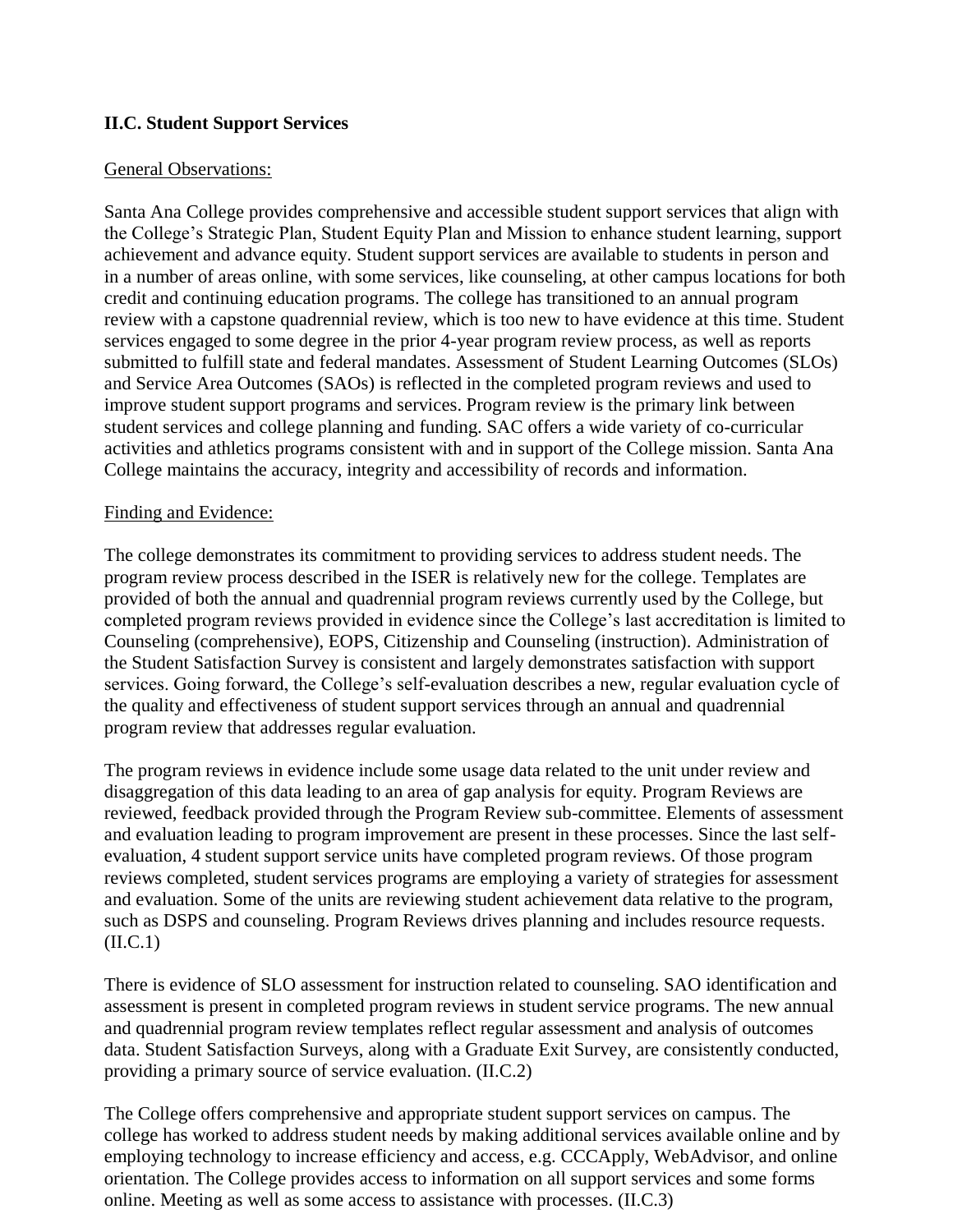The College provides co-curricular and athletic programs to support its mission and contribute to the social and cultural dimensions of students' educational experience. The Associated Students of Santa Ana College (ASG) is active and effective. Students have opportunities to participate in leadership roles and to engage and affect the work of the institution. The College supports an active and diverse number of clubs ranging from Santa Ana College. In the area of athletics, the College operates men's programs in football, basketball, baseball, swimming and diving, track and field, and water polo. Women's competitive sports include basketball, softball, track and field, swimming and diving, volleyball, and water polo. The college complies with the Commission on Athletics (COA) policies and procedures and CCCAA By-laws. (II.C.4)

Counseling is available by appointment and via drop-in. Counseling is available five days a week for 46 hours during fall, spring summer and intersession terms. Orientation and counseling support are provided through a wide-variety of programs across campus. The last program review of counseling and advising services (not instructional) was completed in 2016, making current assessment difficult. Education planning is provided within counseling, through education planning workshops and through Web Advisor, both a student and counselor tool. Students have ongoing access to semester by semester plans that map out completion of the identified educational goal, along with registration for appropriate classes. Counseling participates in bi-monthly meetings and trainings, as well as participating in annual strategic planning retreats to align counseling goals with College mission and the goals of the Enrollment Management Committee and the College's Educational Master Plan. (II.C. 5)

The college has adopted and adheres to admission policies consistent with its mission. The College outlines these policies in the Admission Policies section of the Catalog, which is available to prospective students on the College's website. In addition, information about degree, certificate and transfer requirements are all available on the College's website and in the catalog. The Bachelor of Science in Occupational Studies (BSOS) requires specific admission requirements. Admission requires completion of an Occupational Therapy Assistant associate degree program and certification and licensure to practice. The program has developed pathways maps that provide clear direction for students matriculating from the Occupational Therapy Assistant to the Occupational Studies program. Services to assist students in the bachelor's degree program are the same offerings as other students. These policies are consistent with the College mission and the institution provides academic pathways for the bachelor's degree and specialized, complementary certificates. (II.C.6)

Prior to the fall of 2018, the College utilized only California Community College Chancellor Office approved placement instruments for English, ESL, mathematics and chemistry and adhered to RSCCD board policy on the review, validation and validation of assessment practices, including content validity, criterion, minimization of bias, reliability and disproportionate impact. As of fall 2018, the College eliminated placement exams and adopted the multiple measures and Guided Self-placement, which is assessed according to student achievement data. (II.C.7)

Electronic records are stored on a secure server and hardcopy records are stored in a secure vault in Admissions and Records. Records are stored securely until they are destroyed in compliance with Title 5 and Board Policy. The College publishes its policy for Privacy of Records and standards for release of directory information in the College catalog. The College follows the RSCCD Board Policy on the Releasing of Student Records. (II.C.8)

Conclusions: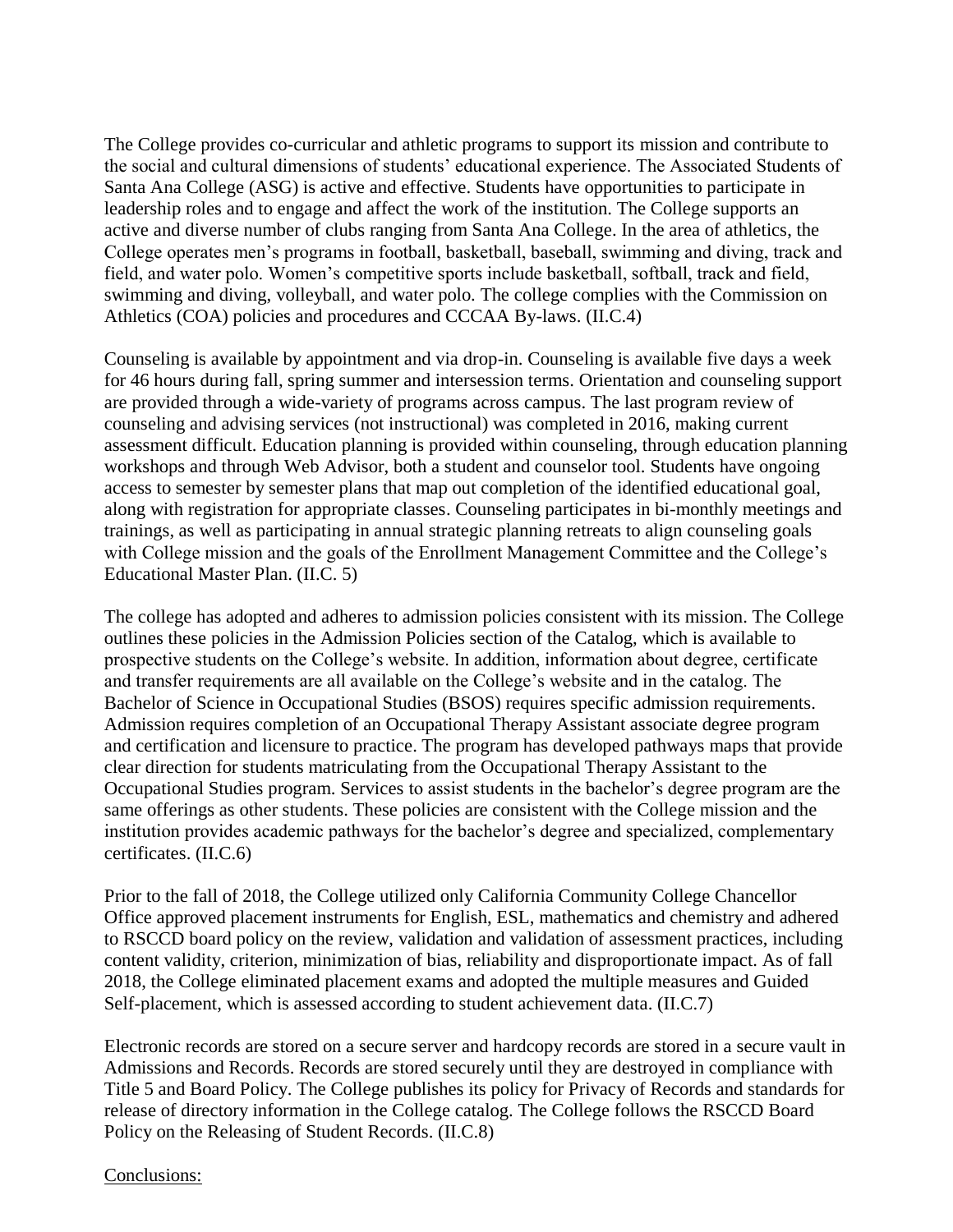The College meets the standard.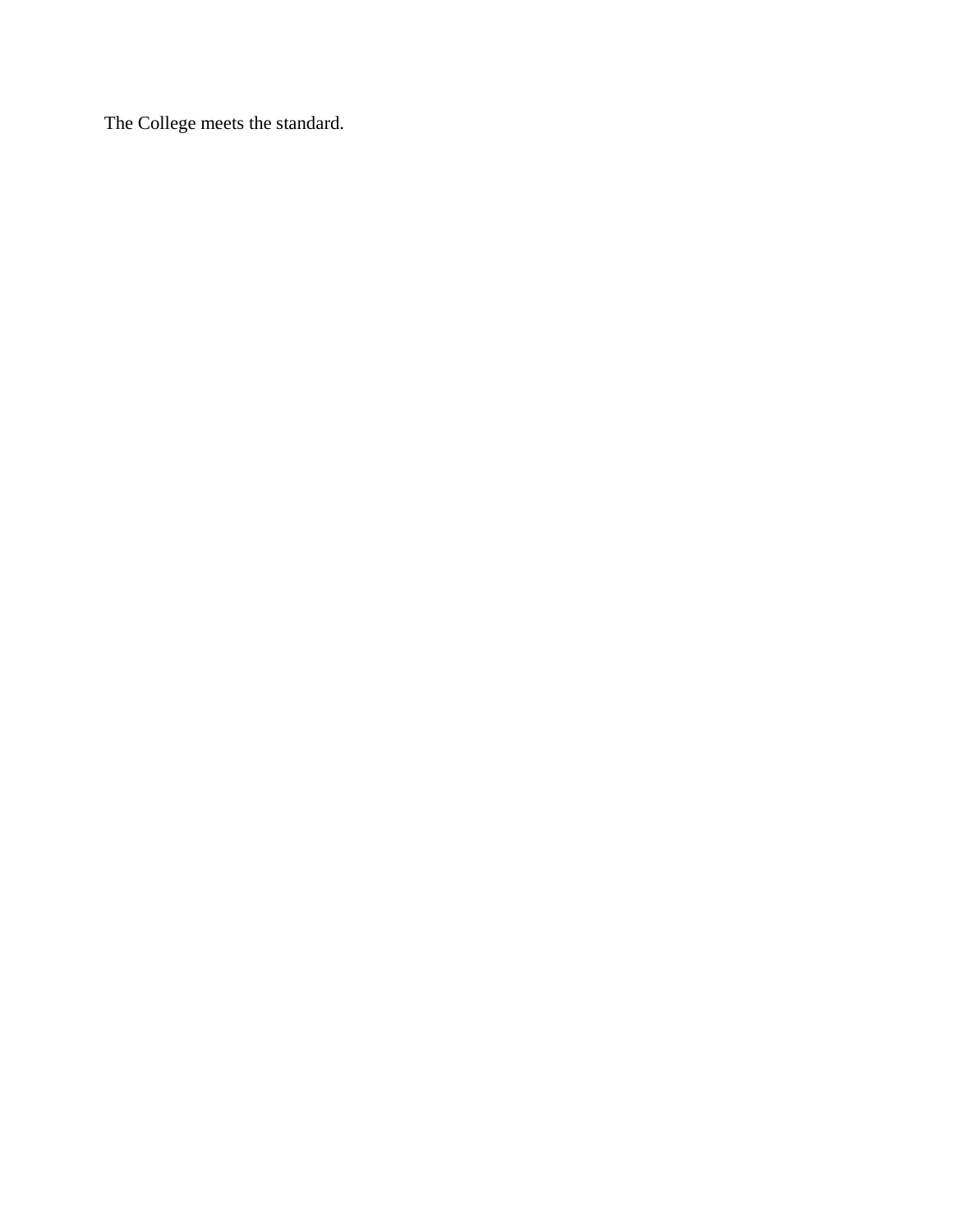# **Standard III**

#### **Resources**

#### <span id="page-33-1"></span><span id="page-33-0"></span>**III.A. Human Resources**

#### General Observations:

The college has provided sufficient evidence of effective human resources practices relevant to the Standards. The District has established Board Policies, Administrative Regulations, and collective bargaining unit contracts governing all aspects of human resources. The college maintains adequate staffing for faculty, staff, and administrators and ensures qualifications for employment are appropriate to the position and include relevant degrees and expertise. Established participatory governance processes, policies and regulations assure the quality of personnel practices, assessment, and general compliance security, confidentiality, professional development, evaluation, and training.

#### Findings and Evidence:

The institution has policies, procedures and hiring criteria which support integrity and quality of programs and services in alignment with equal opportunity requirements. The team reviewed job descriptions that delineate representative duties, desirable qualifications and knowledge and abilities, and educational requirements appropriate to each position, including those connected to the baccalaureate program. Job descriptions are available on the district website (excluding faculty) and job announcements are posted in a variety of locations including the District Website and CCC Registry to ensure broad access. BP/AR 7120 (Recruitment and Hiring) further describe hiring and posting processes and minimum qualifications for all employee groups and is regularly reviewed through participatory governance structure at the Human Resources Committee. Hiring practices are tied to the mission of providing quality educational experiences, and a clear review process is established to provide hiring oversight. (III.A.1).

The college ensures that faculty qualifications include knowledge of the subject matter and requisite skills for the service to be performed. The team reviewed established policies, procedures and hiring processes which help assure qualified faculty are selected for hire. Job descriptions for faculty include required experience in learning assessment and participation in curriculum development. Full-time faculty announcements are tailored to current departmental and college needs, and specifications regarding subject matter knowledge, training, skills, and experience are made publicly available. Faculty teaching Bachelor of Science in Occupational Studies (BSOS) meet minimum qualifications to teach upper division courses (III.A.2).

The team found evidence that the institution has established and implemented policies and regulations for the hiring of administrators and employees involved in educational programs and services. AR 7120 and its various subsections clearly delineate announcement, recruitment, and selection processes and requirements that the college implements. Position job descriptions also include clear minimum qualifications as well as preferred qualifications which are validated during the hiring process and designed to ensure appropriate skill and experience needed for the area. The College has a defined process for evaluating faculty, including in online instruction (III.A.3).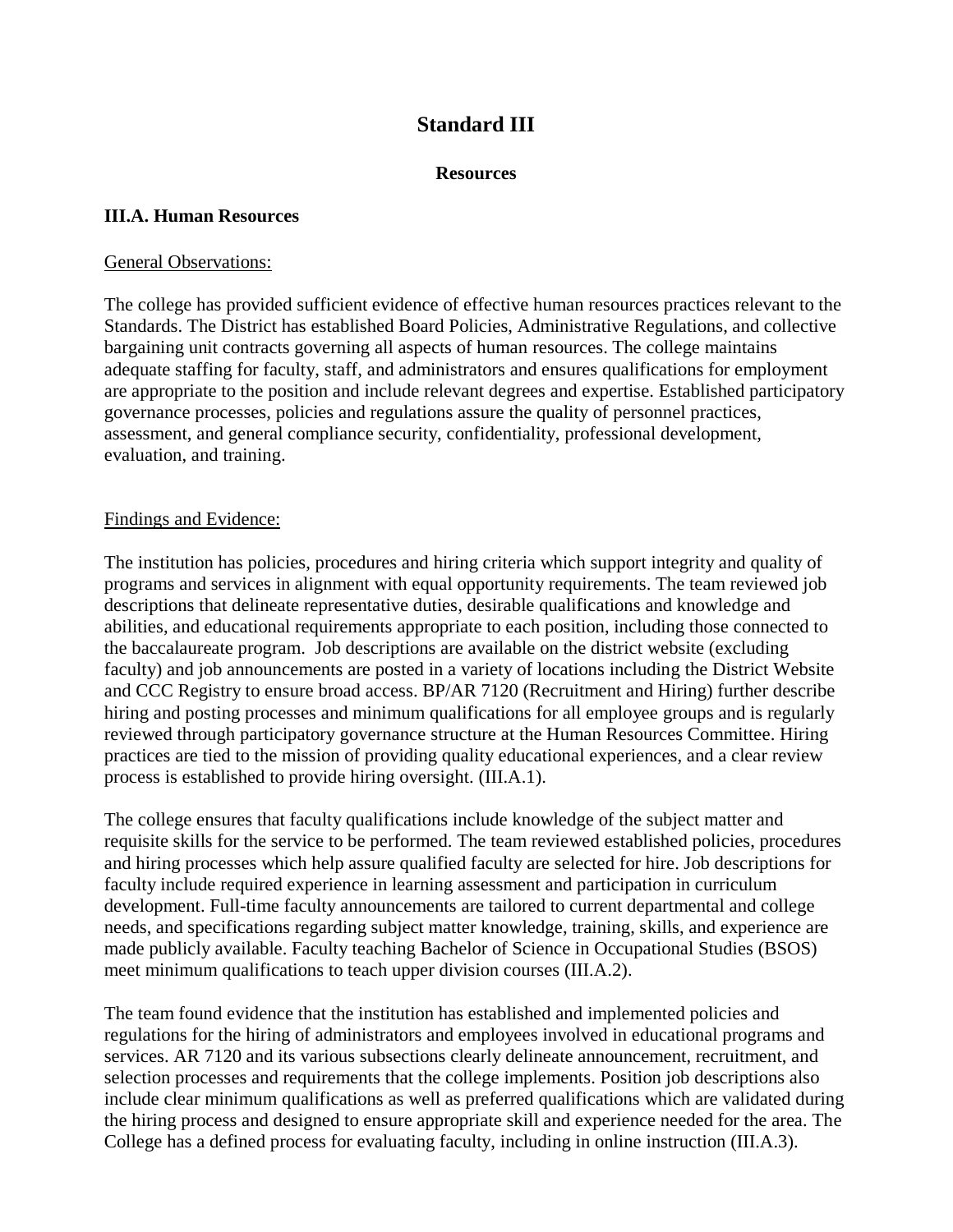Job descriptions also clearly define the required degrees for faculty, administrators, and staff according to recognized accreditation agencies, including equivalencies, with Human Resources verifying transcripts of personnel (III.A.4)

The institution implements established procedures for performance evaluations of all faculty, classified staff, and managers. BP/AR 7150 and collective bargaining agreements have established employee evaluations, evaluation cycles, and evaluation instruments to measure effectiveness and to provide feedback for the improvement of job performance. The timeline and review criteria for these evaluations is well documented and clearly communicated. College managers and District HR are responsible for monitoring evaluation deadlines (III.A.5).

Standard III.A.6 is no longer included.

The team reviewed evidence which demonstrates that the College maintains a sufficient number of qualified faculty to assure educational quality and meet its stated mission and goals. The College Academic Senate (AS) reviews and prioritizes faculty hiring requests. Hiring decisions are made by the CEO based on the recommendations of the AS and the needs of the college programs, student body, and education code requirements. In 2019 the institution had 366.3 full time faculty FTE, which exceeded the Faculty Obligation Number (FON) required by the state, demonstrating one way to measure that the College has sufficient faculty. Part-time staffing varies according to institutional needs each semester. The team verified that there is at least one full-time faculty member assigned to the BSOS program. (III.A.7).

The team found evidence that the College provides comprehensive orientation materials to its parttime faculty, and includes part-time faculty members in various campus events, college functions, and professional development activities. The collective bargaining agreement addresses evaluation and Flex hours for professional development. Academic Senate and Professional Development Committee meeting minutes provide evidence of part-time faculty participation in key participatory governance processes (III.A.8).

College staffing needs are identified through their integrated planning processes and administrative personnel. The District Human Resources Committee has the responsibility to review data on the demographics and levels of classified staff and the authority to make recommendations to the District Council regarding personnel hiring and qualifications (III.A.9).

The college appears to have a sufficient number of administrators. The team was able to review Board Policy and Administrative regulation such as 7120.3, the District EEO Plan, and Human Resources Committee meeting minutes to verify processes are in place to assure the appropriate number, qualifications, and organization of administrators at the college. (III.A.10).

The Team verified that the institution establishes, publishes, and adheres to Board Policy and Administrative regulations which are vetted by numerous personnel-related collegial consultation committees, approved by the board of trustees, and available for information and review on the District's public website. Regular trainings regarding diversity and equity and other sessions designed to improve organizational functionality are provided by various professional consultants. (III.A.11).

The team was able to verify that the institution has established policies, administrative regulations, practices, and participatory governance processes which create and maintain appropriate programs, practices, and services to support its diverse employees. The team reviewed evidence including the Equal Employment Opportunity (EEO) Plan and the EEO Human Resources Plan which include an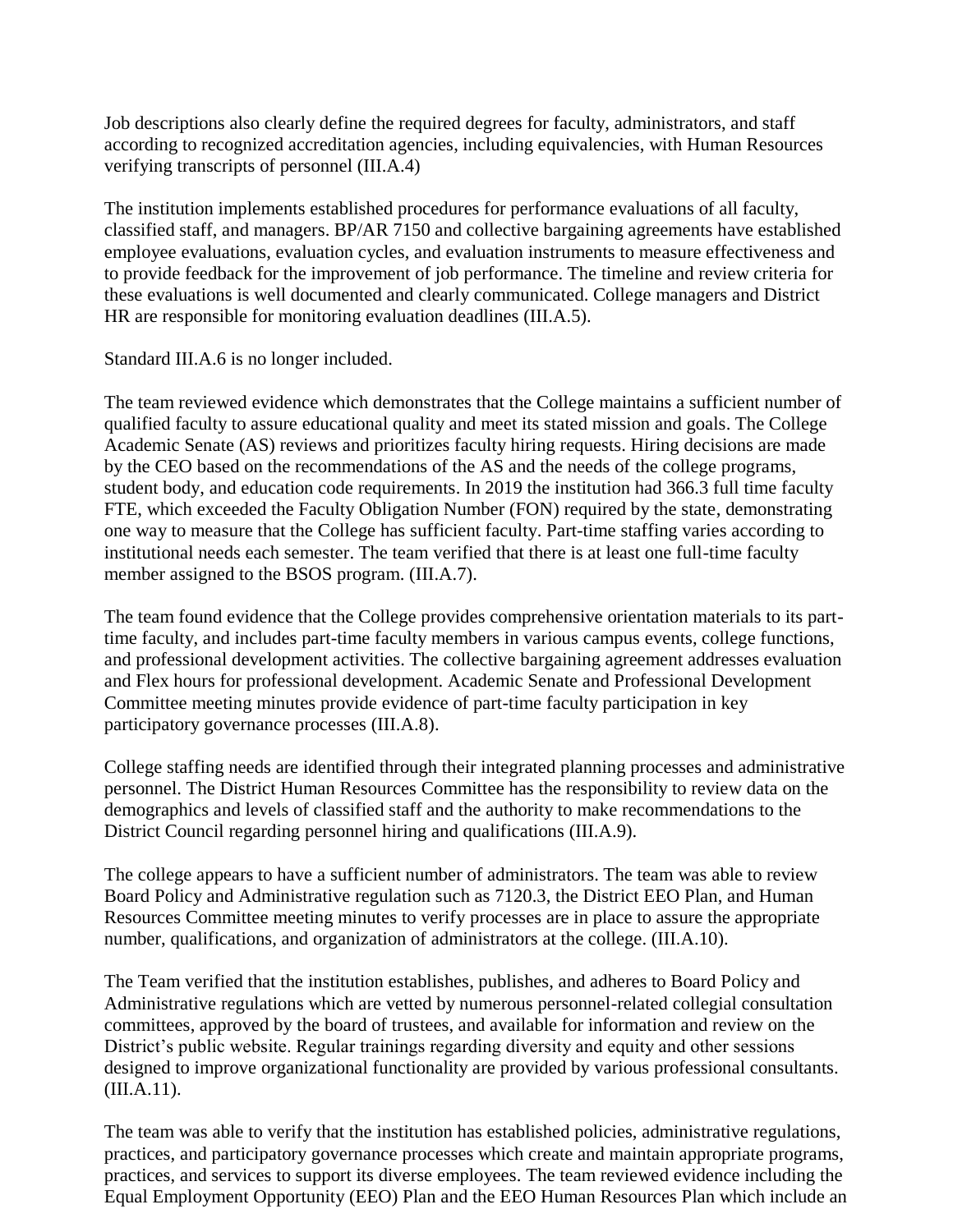analysis of employee demographics, a procedure for complaints of discrimination, and goals to further support equal employment opportunities. EEO training and workshops are provided by the human resources department, professional consultants, and web-based training modules. The institution's policies, regulations and practices promote an understanding of equity and diversity. (III.A.12)

The Team verified that board policies and administrative regulations include a code of ethics and civility requirements. These policies and administrative regulations are readily available to employees. The human resources department is responsible for complaint investigation processes, and consequences for violation are included in discipline and dismissal BP/AR (III.A.13).

The team verified that the College provides all personnel with sufficient opportunities for professional development and training. The college has established on-campus and online offerings which include professional and personal growth, diversity, and compliance training. Offerings are based on institutional objectives, program requirements, and faculty/staff needs. The Professional Development Committee, and institutional surveys provide a voice for the college community regarding PD offerings and provide a mechanism for feedback and quality improvement. The institution has established appropriate Professional Development and Staff Development board policies and administrative regulation. (III.A.14).

The Office of Human Resources maintains the security and confidentiality of all medical and personnel records. Records are kept in secured cabinets. Employees are allowed access to their individual employee records as outlined in Board Policy, Administrative Regulations, and collective bargaining unit contracts. (III.A.15)

#### Conclusions:

The College meets the Standard.

# <span id="page-35-0"></span>**III.B. Physical Resources**

#### General Observations:

The college has sufficient physical resources to meet their mission, and support student learning and support services. The college collects and analyses data to develop its short term and long-term physical resource needs. These needs are incorporated into college planning processes (RAR) and planning documents (EMP, FMP, Space Plan, and 5yr Construction Plan) and the plans are shared throughout the college community. The 2021-24 Education master Plan (EMP), the 2014 Facilities Master Plan (FMP) and the 2018-21 Sustainability Plan guide capital improvement and maintenance needs regarding campus safety, modernization, expansion, and compliance. Facilities Committee and subcommittee meeting minutes, the FMP, and Board Policy and Administrative Regulations were provided as evidence to support that information is shared throughout the college. Student enrollment data are utilized for effective planning.

#### Findings and Evidence:

The College used the 2014 FMP and District/College participatory governance structure to prioritize and implement facility projects such as construction, renovations and maintenance as evidenced by RSCCD Physical Resources Committee and College Facilities Committee meeting minutes. Maintenance requests are tracked and responded to adequately, and college maintenance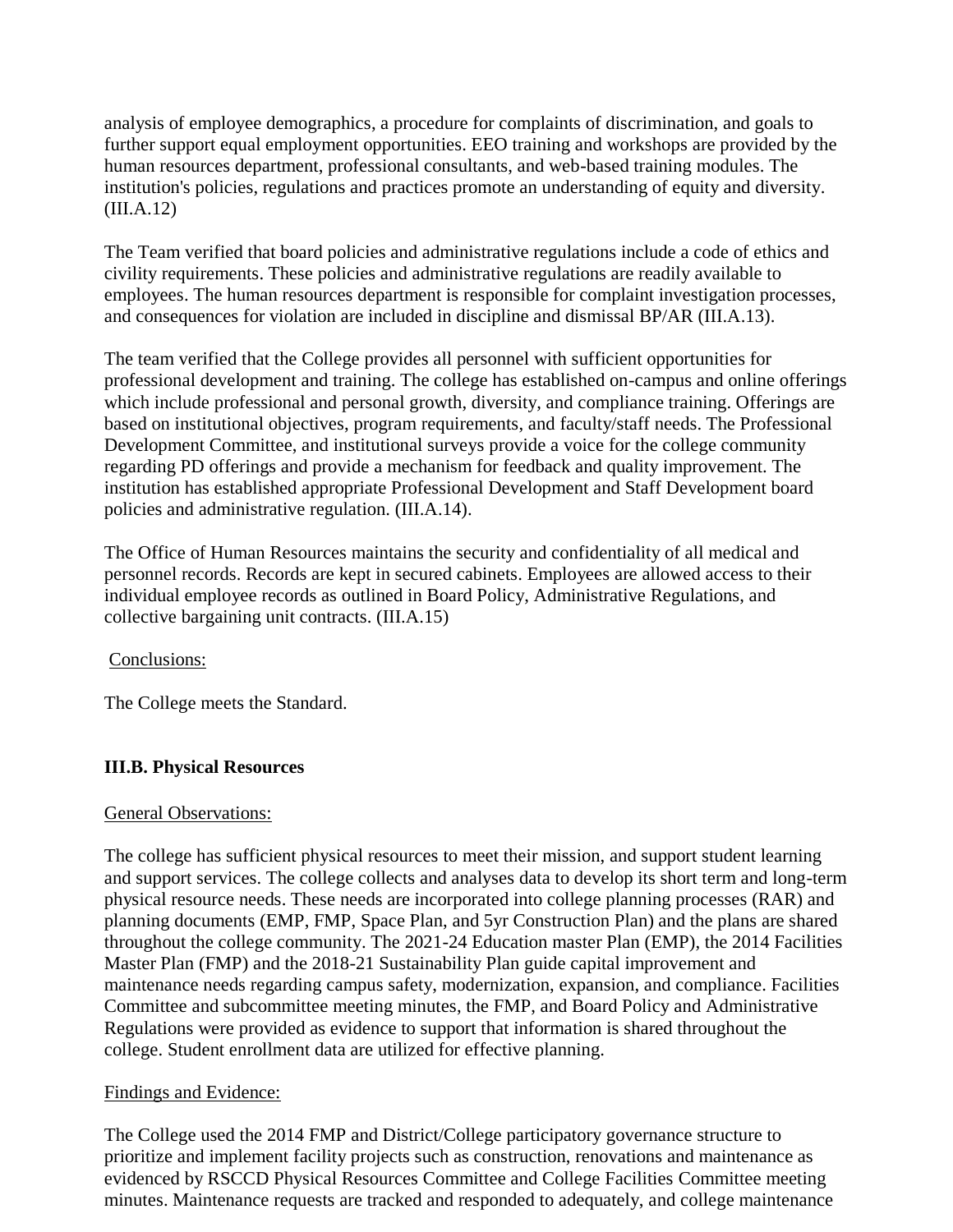and operations staff systematically inspect areas and address issues. The college established participatory governance committees such as the College Facility Committee and Campus Cleanliness Committee to assist in facility and equipment planning and safety. A review of the Facility Committee and Campus Cleanliness committees meeting minutes show they are meeting regularly and addressing planning and operational issues The Division State Architect (DSA) ensures buildings are constructed safely and in accordance with code regulations. The college reported staffing level concerns with regards to new buildings. However, the team verified that processes for staffing new buildings are included in overall planning processes. (III.B.1)

Guided by the recently updated 2021-24 Educational Master Plan and 2014 FMP, Program Review, resource allocation request process, and participatory governance committees the college has ensured that the needs of programs and services are considered as well as the institutional mission during physical resource planning. Two recently completed FMP prioritized projects: the Johnson Student Center and the Science Center provide evidence the college continues to construct and improve physical resources to meet their identified institutional mission and goals. The college continues to plan and implement scheduled maintenance and Architectural barrier removal projects as evidenced by the September 20, 2020 Physical Resources Committee (PRC) meeting. The team was impressed with the campus-wide commitment to sustainability and creating a culture of sustainable practices as evidenced by the Student Environmental Club's planning and events, inclusion of environmental sustainability into new and existing curriculum, and the implementation of best practices for conserving resources and reducing waste. (III.B.2)

The college regularly assesses the use and sufficiency of its facilities through their participatory governance committees guide. College program review and the resource allocation request process provide the mechanism for college constituents to participate. Instructional and non-instructional programs participate in the program review and updates to gauge the sufficiency and effectiveness of their physical resource, equipment, and spaces in meeting the college mission and goals. The Bachelor of Science in Occupational Studies (BSOS) benefits from master planning related to facilities and on-going maintenance at sites where coursework is offered. A new Health Sciences Building, which will house new OS facilities, is slated for completion in 2022. AdAsta scheduling software and FUSION program data are examples of the evaluative use of data to implement facilities use improvements. The college has also utilized surveys of students regarding the safety and appearance of the college physical resources and to inform recommendations for improvements. (III.B.3)

The Facilities Master Plan, Space Plan, Sustainability Plan, 5-Year Capital Outlay plan, and the Strategic Technology Plan driven by the recently updated Education Master Plan, provide evidence that the college is engaged in long-term planning and the effective utilization of its physical resources. The college institutional goals are reflected in the Educational Master Plan and supporting Facilities Master Plan. The College discusses total cost of ownership (TCO) during the facility planning processes and the college has established realistic projections of its physical plant, technology, and equipment replacement needs. Total cost of ownership planning is also incorporated in the 2016 Sustainability Plan. The college uses theses institutional planning documents to link long-term capital projects and equipment needs to institutional planning and evaluation, and each of these plans are in alignment with the College's mission and goals. The plans were created and completed using a collaborate process that included the campus community and with constituent groups. The college has long range capital plans that align with this standard.  $(III.B.4)$ 

#### Conclusion: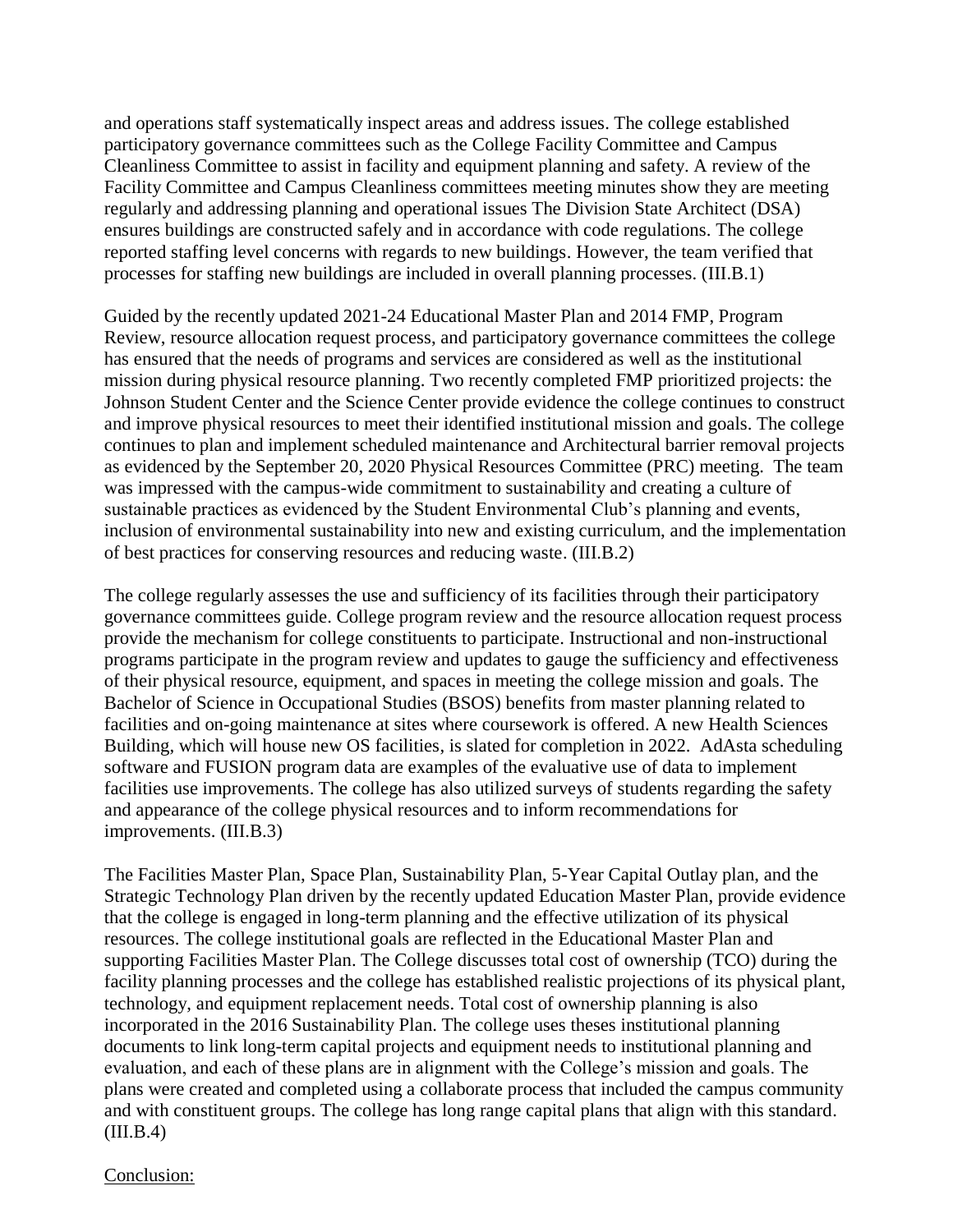The College meets the Standard.

### <span id="page-37-0"></span>**III.C. Technology Resources**

#### General Observations:

Santa Ana College (SAC) provides professional support, facilities, hardware, and software adequately to enable the institution to support its operational, academic and student support programs. The District is organized in such a way that administration and governance is coordinated between College and District and that both share responsibility for resource allocation and planning. The College relies on its continuous, integrated planning to ensure the integrity and quality of its technology infrastructure. Planning occurs at various levels of the institution through the District Strategic Technology Plan, Educational Master Plan, Facilities Master Plan, Annual Updates, program reviews, and technology replacement plan. Reliance on appropriate policies and procedures as well as participatory governance committees such as the District Technology Advisory Group (TAG) and the College's Technology Advisory Committee (SACTAC) further ensures transparency and constituent input.

#### Findings and Evidence:

The College provides sufficient technology services, support and facilities hardware to support operational functions and academic programs of the College. SAC has three departments (ITS, Distance Education and Student Information Support) that help oversee and provide technology services. These departments participate within both the planning and operational information technology governance structure for the district and SAC. The district/college plan is evaluated biannually as evidenced by the 2019-2020 annual report. The current Integrated Technology Plan runs 2015-2018. Technology update plans are in the College's Educational Master Plan. The Information Technology Services (ITS) Employee Satisfaction Survey identifies a high satisfaction level for software and hardware technology needs. The Bachelor of Science in Occupational Studies (BSOS) benefits from college technology and professional student support services. (III.C.1)

The team found that SAC continuously plans for, updates, and replaces technology to ensure its technological infrastructure, quality, and capacity are adequate to support its mission, operations, programs, and services. The RSCCD Strategic Technology Plan (STP) and SACTAC make decisions about allocations and prioritization of technology resources. The College utilizes both short- and long-range financial planning to support the College's technology needs and to implement prioritized technology improvements and replacement projects. Examples of annual institutional updates are provided in the 2018-19 and 2019-20 computer update plans and include instructional and non-instructional equipment. Updates and replacements to technology infrastructure are implemented in accordance with established goals as evidenced through the ITS 2019-2020 Mid-Year Report (III.C.2)

The College relies on the RSCCD Strategic Technology Plan (STP) and SACTAC established standards to provide access to technology where programs and services are offered. Reliable access, safety and network security are ensured through standards established for desktop and laptop systems, smart classrooms/presentation systems and centralized network connectivity and identity management systems. Evidence is provided through district and college plans, technology infrastructure reports, and computer replacement plans. (III.C.3)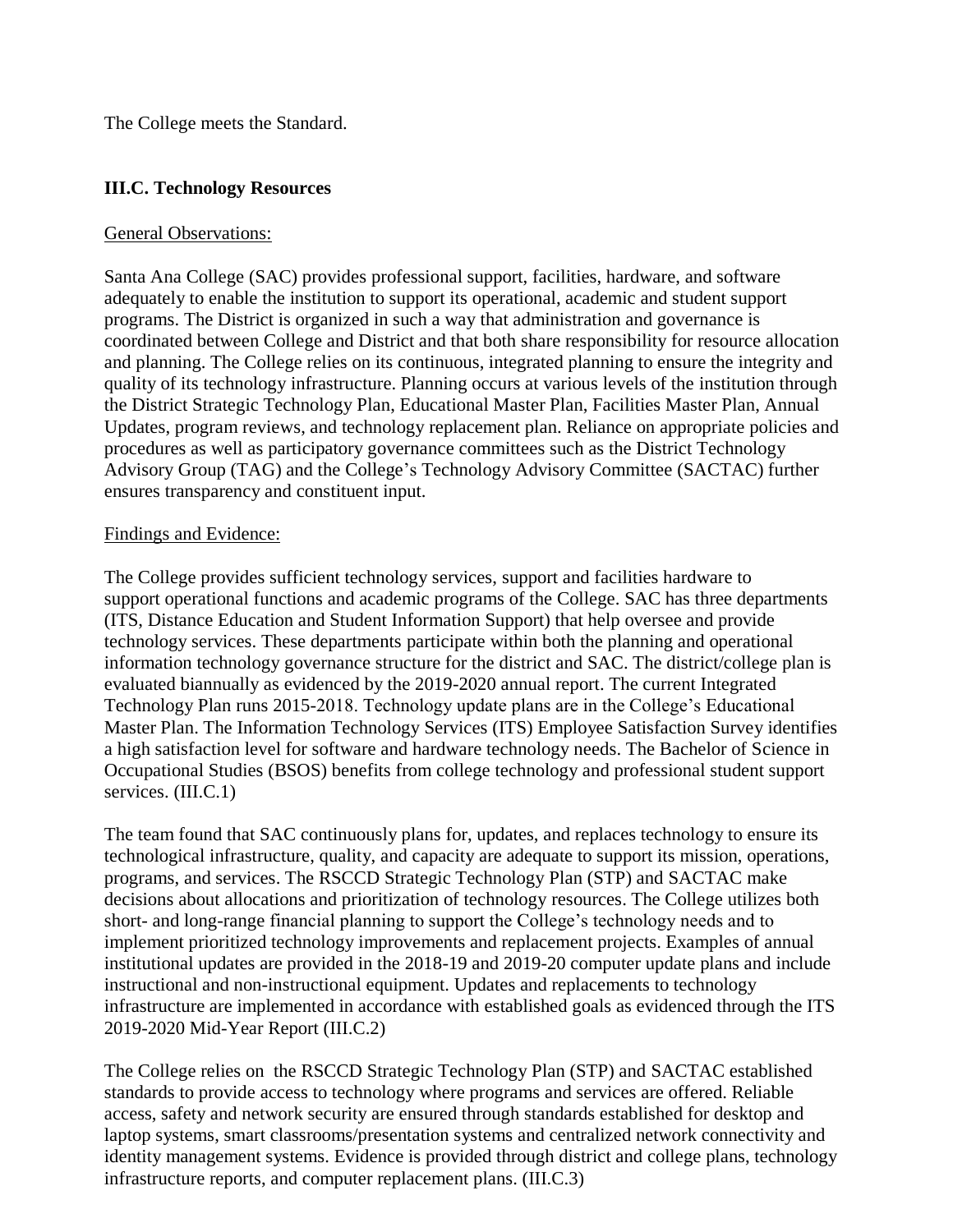The College provides technology support to faculty, staff, students, and administrators as well as regular training through: professional development opportunities, in-person and online workshops, security memos and phishing training campaigns through ITS, as well as district and college supported help desks for employees and students. Faculty technology training that includes faculty FLEX activities and a distance education training certification for its learning management system. The district and college supported ITS Helpdesks provide technology support for district employees and students. The ITS Employee Satisfaction Survey confirms high satisfaction that employees receive from ITS for their services and support. (III.C.4)

The College has approved and adheres to appropriate Board Policies and Administrative Regulations that guide the use of technology in the teaching and learning process and college operations. BP & AR 3720 are the primary policy and procedures which the College relies upon for Computer and Network Use applicable to all students, faculty, staff and all other users of College information resources. In addition to these policies, the College also relies on a number of administrative procedures and Administrative Regulations (BP & AR 3411 Accessibility of Electronic and Information Technology, BP 3730 Information Security Standards, AR 3730.1 Information Security–Logging and Monitoring, and BP 5500 Standards of Student Conduct). The RSCCD Strategic Technology Plan (STP) aligns with the policies and regulations to guide and ensure appropriate use of technology. (III.C.5)

#### Conclusions:

The College meets the Standard.

#### <span id="page-38-0"></span>**III.D. Financial Resources**

#### General Observations:

The College's finances are sufficient and effectively managed to support and sustain learning programs, services, improve effectiveness, and allow for innovation. The College's mission, goals, program review, integrated planning processes, and participatory governance structure provide for effective short-term and long-term financial planning and resource allocation. Integrated District/College participatory governance processes ensure constituent participation and budget transparency. Appropriate board policies, administrative regulations and internal controls are implemented to ensure fiscal stability and regulatory compliance including Title IV of the Higher Education Act. The District and College have established appropriate reserves to maintain fiscal stability, meet long-term liabilities, and address unforeseen issues. Multi-year budget projections are compiled and used to guide long term financial planning and decision making.

#### Findings and Evidence:

The team verified that institutional needs and goals are analyzed and used for prioritizing and allocating/de-allocating resources to meet the mission, vision and core values of the college and funds are appropriately allocated to support educational improvement and innovation. Annual audits and Fiscal Services department program reviews provide evidence that internal controls are reviewed and appropriate, resources are carefully managed and accounted for. The allocation process is transparent and quantifiable. District and College shared governance Committees process ensures constituent participation and transparency. The district maintains a prudent 12.5% contingency reserve, and the College maintains an internal reserve equal to 20% of the roll over budget to address any unforeseen issues. College roll over funds are allocated to one-time resource allocation requests and align with College mission and goals. The college has taken a prudent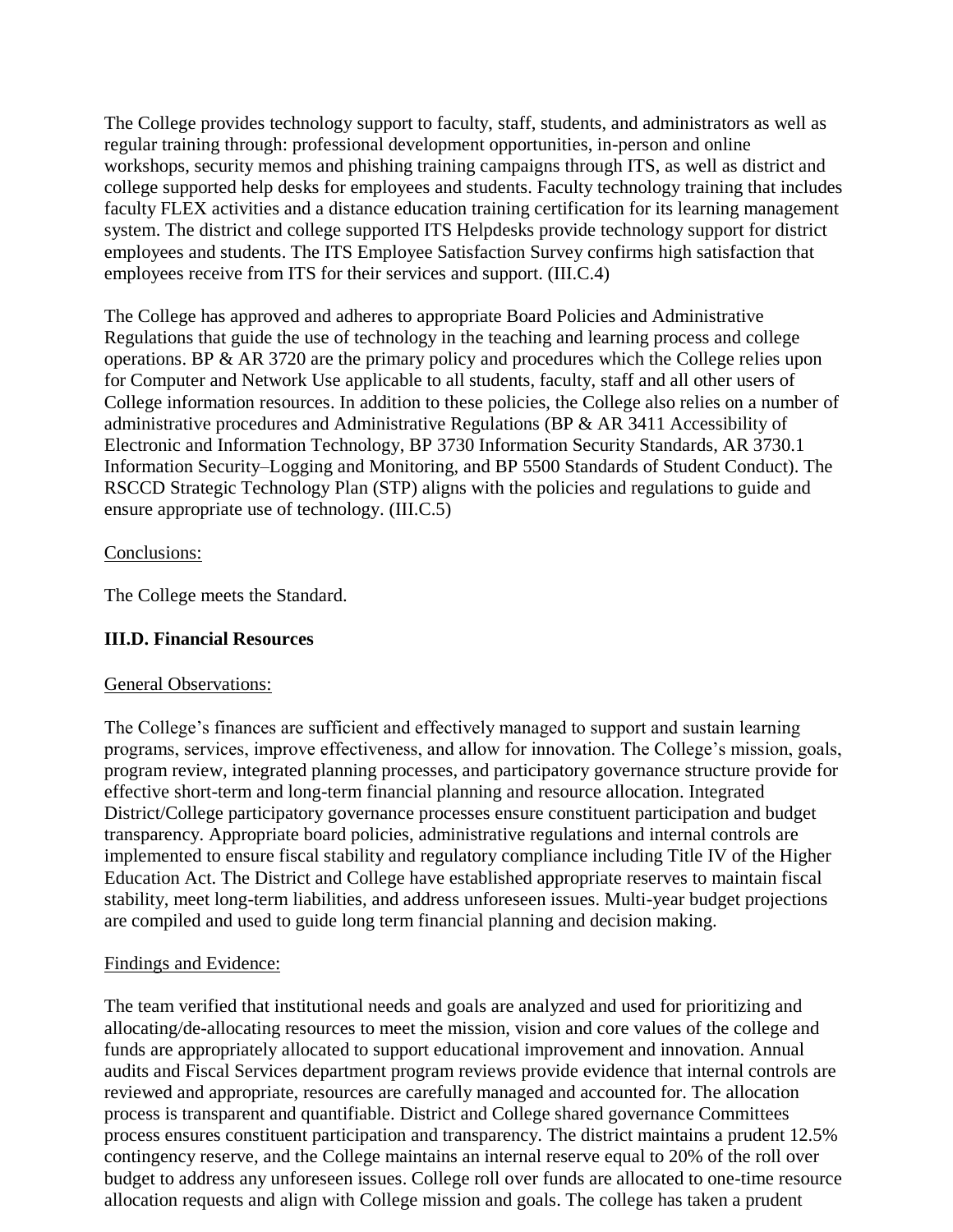approach by establishing contingency reserves to plan for future college needs and budgetary uncertainty as evidenced by the adopted budget and annual financial audits. The team found that the financial resources allocated to the Bachelor of Science in Occupational Studies (BSOS) program are sufficient to support the program. Additional upper division course tuition collected directly supports the program. (III.D.1)

The College Mission and Goals provide the framework for financial planning and are incorporated into the various College planning documents. The Board annually reviews the District mission statement and goals which become the basis for district budget development. Minutes from the District Financial Review Committee, which includes several members of the College provide district wide budget transparency. Meeting minutes from the College Budget and Planning Committee and adopted budget book provide evidence that the budget aligns with the college mission, institutional goals and that short-term and long-term needs are identified and addressed. Board Policies (BP) and Administrative Regulations (AR) requiring a minimum District level reserve to ensure financial stability have been implemented. Financial information is distributed through regular collegial consultation meetings, the Adopted Budget Book, and quarterly budget reports. (III.D.2.)

The College and District adhere to well-defined guidelines and processes for financial planning and budget development based upon its mission and Strategic Goals. Utilizing the participatory governance-based district Fiscal Resource Committee, College Planning and Budget Committee the college links planning to budget. As evidenced by Adopted Budget Book, Budget Workshop, the budget workbooks, and resource allocation requests, constituent groups are actively engaged in the budget planning, and the processes are understood. (III.D.3)

The team found that the College's planning reflects a realistic assessment of financial resource availability, development of financial resources, partnerships, and expenditure requirements. BP and AR 6200 require that the annual budget support the District and College master and educational plans and other planning documents. The resource allocation process to the College is a well-defined, utilizing the Student-Centered Funding Formula (SCFF) model, providing a realistic and quantifiable assessment of financial resource availability. Planning and Budget Committee meeting minutes and resource allocation requests provide evidence that resource allocation is informed by college strategic goals and budget priorities. College constituents are involved in financial planning and are provided timely and accurate information. The annual adopted budget provides current and anticipated fiscal information including plans to meet future liabilities. Evidence such as the established college contingency fund for the health science building highlight the college's long-term planning efforts. (III.D.4)

The College and District have appropriate internal control mechanisms as evidenced by clean audits, and adequate separation of duties. Appropriate controls are established by BP and AR, and that internal accounting practices are adhering to generally accepted auditing practices, the California Community Colleges Budget and Accounting Manual, Governmental Accounting Standards Board (GASB), and applicable regulatory compliances. The College Planning & Budget Committee annually reviews goals and budget priorities to analyze and evaluate current fiscal processes and suggest improvements where needed. Information about budget, fiscal conditions, and financial planning are provided throughout the district utilizing the ERP system, district and college committees, Board of Trustee meetings, and websites. Financial documents are accurate as evidenced by the annual independent financial audits. (III.D.5)

The team found that Financial documents, including the budget, have a high degree of credibility and accuracy, and reflect appropriate allocation and use of financial resources to support student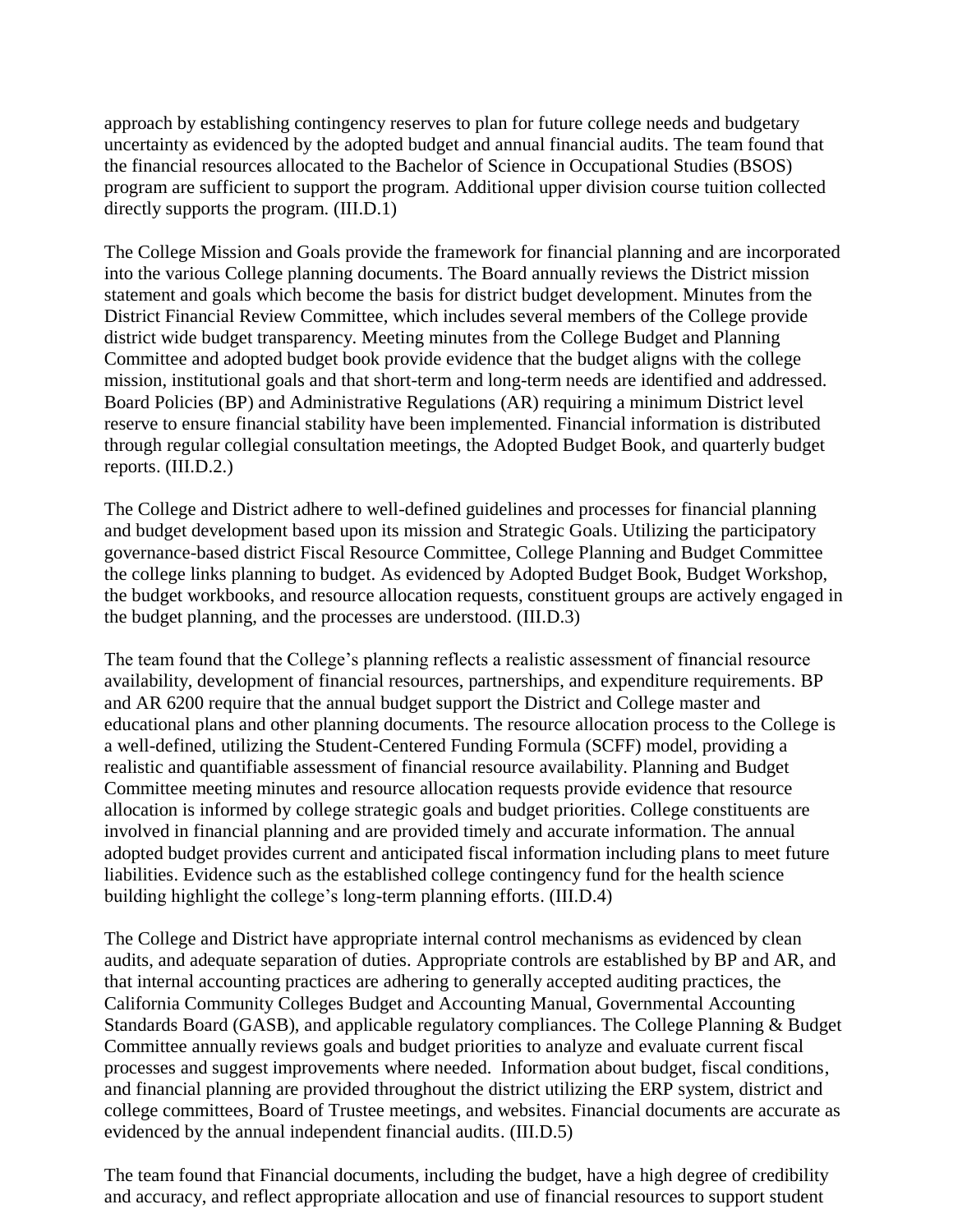learning as evidenced by clean audits. Multi-level review and approval processes including college and district fiscal services, and the District internal auditor have been implemented to ensure accuracy and compliance. The District undergoes annual independent financial audits that indicate regulatory compliance and that financial statements are accurate and credible. The District submits required revenue and expenditures reports to the state on a quarterly basis. Quarterly financial reports are compiled by the Director of Budgeting Accounting, reviewed by the Vice President Administrative Services, President's Cabinet, and the college Planning and Budget Committee. (III.D.6)

The team was able to confirm that an independent firm performs annual financial and compliance audits on the District Finances. In reviewing the last 6 years of District financial audits, only the June 30, 20016 audit contained audit findings. The findings for that year were addressed and corrected resulting in no recurring findings. All audits and findings are reported to the Fiscal Audit Committee of the Board of Trustees, at Board of Trustee meetings, and posted to the district website. (III.D.7)

Financial and internal control systems are evaluated and assessed for validity and effectiveness as evidenced by independent financial and compliance audits. The last four audits of the district financials, Bond financials, and College Foundation financials had no findings, indicating the integrity of financial management practices. The Fiscal Services Department conducts regular program review, including evaluation of the effectiveness of internal control processes and recommendations for improvement. (III.D.8)

The College and District maintain sufficient cash flow and reserves to maintain stability and protect against the fiscal uncertainties, and other economic factors. District unrestricted general fund reserves are maintained at a minimum of 12.5% in BP 6250 and AR 6305. Comprehensive insurance requirements to manage risk are stated in BP and AR 6540. The District maintains an internal self-insurance fund with assets exceeding \$8.5 million and participates in two JPA's to provide excess insurance coverage above the self-insured retention level. Settled claims have not exceeded the coverage provided by the JPA in any of the past three fiscal years. (III.D.9)

The College practices effective oversight of contracts, finances, management of financial aid grants, externally funded programs, and institutional investments. Board Policy and Administrative Regulations for effective fiscal management and oversight and safeguarding of assets have been established. College Auxiliary Services oversees the accounting and disbursement of all auxiliary funds in alignment with district Fiscal Services guidelines, and regulatory requirements. Student Financial Aid Programs undergo a comprehensive compliance review as part of the annual external audit. The District has not received compliance or internal control findings in the last four previous audits. The College Foundation is a separate nonprofit entity with its own board of directors and external audit. Foundation has an adopted investment policy and funds are managed by the Foundation Director and reviewed by the SAC Foundation Board of Directors. There have been no findings in the last six Foundation audits. (III.D.10)

The College plans and allocates resources for the payment of current liabilities and future obligations as evidenced by their budget assumptions, approved annual budget, multi-year budget planning, and Planning and Budget Committee meeting minutes. Multi-year budget projections address long term goals and commitments. The external financial audit report includes short-term and long-term financial commitments including bond repayment, compensated absences, pension, and other post-employment benefits liabilities. The district and college maintain sufficient reserves to provide financial stability and cover future obligations. (III.D.11)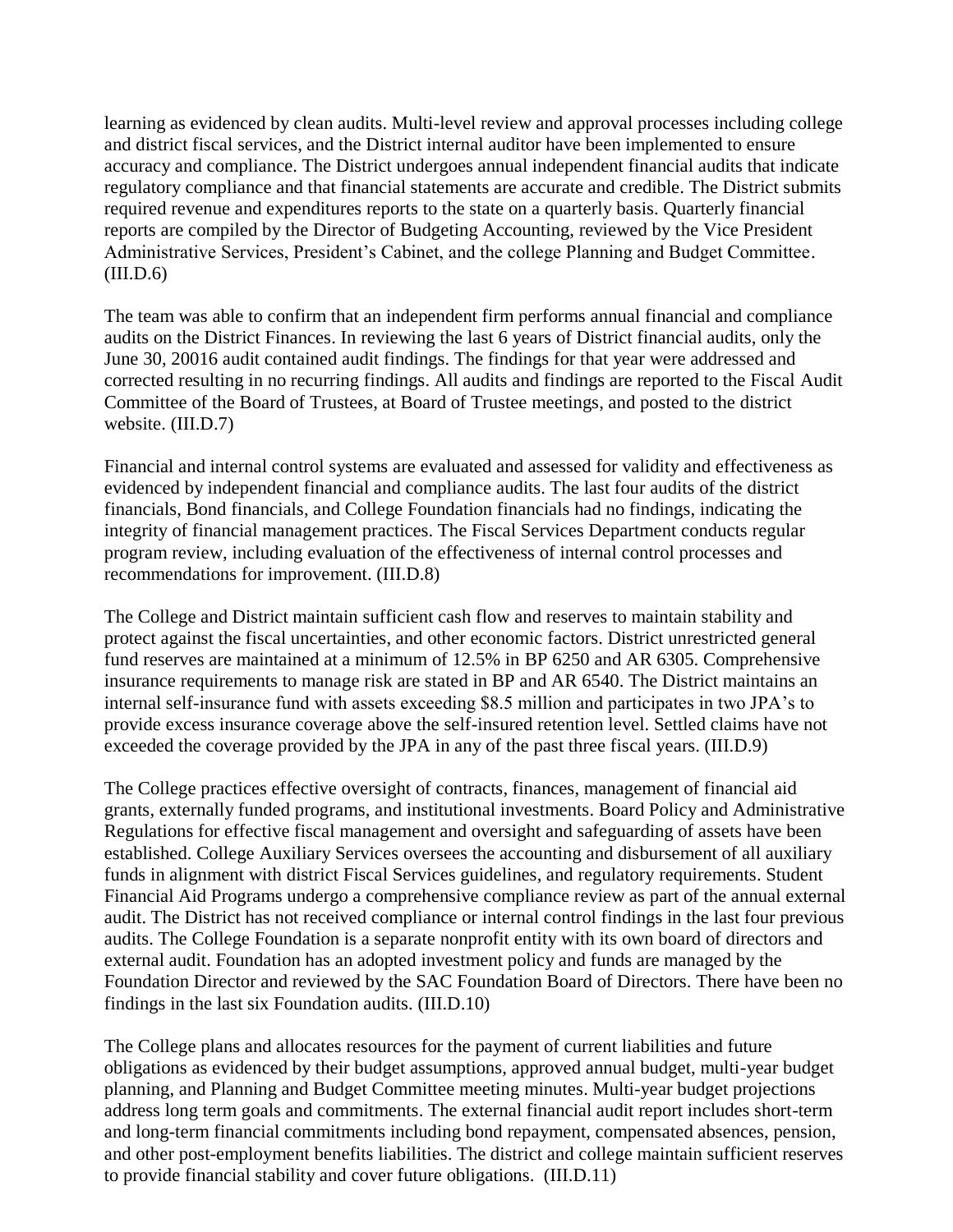The District plans for and allocates appropriate resources for the payment of liabilities and future obligations. The District complies with Governmental Accounting Standards Board (GASB) requirements to have an actuarial study completed on post-employment healthcare benefit obligations. The pension and OPEB liabilities of the institution are planned and sufficiently funded. The District deposited \$40 million to open an irrevocable OPEB trust with Public Agency Retirement Services (PARS). Actuarially Required Contribution (ARC) have been fully funded each year. (III.D.12)

The District assesses and allocates resources for the repayment of locally incurred debt instruments that can affect the financial condition of the District. The District has not incurred any local debt against general fund revenues as evidenced in the annual financial audit. The institution has established and implemented BP and AR 6307 Debt Issuance and Management to guide long term debt instrument decisions and reporting. General Obligation bonds ad valorem repayment schedule is included in the annual independent financial audit to provide transparency. (III.D. 13)

The team found that the College resources are used with integrity and within the established parameters of the funding source. College Foundation and Auxiliary Services funds maintain internal controls over funding sources and expenditures to meet state guidelines, restricted fund parameters, and Public Contract Code. The Team reviewed District, Foundation, and bond program audit reports for the past 6 years. The District has received clean audit opinions related to bond, foundation, and District finances. There have been no material findings in compliance or recordkeeping over the last 4 years. The District has passed two general obligation bond measures, Measure E and Measure Q. Measure E General is fully expended. Measure Q Santa Ana College Facilities Improvement District bond was passed in 2012, with the latest series of Measure Q being sold in August of 2019 for \$56.8 million. All expenditures meet institutional goals identified within the college's 2014 Facilities Master Plan as evidenced by CBOC annual report and annual Measure Q financial and performance audit. (III.D.14)

The College monitors and manages student loan default rates, revenue streams, and assets to ensure compliance with federal requirements, including Title IV. The College's Financial Aid department monitors and manages the student loan three-year default rate to ensure it is within federal guidelines. The current default rate is 7.5% (2017), well below the maximum allowable of 30%. Should the default rate increase, the college stated it would implement a default reduction plan.  $(III.D.15)$ 

The District and College have established appropriate approvals and oversight to ensure that contractual agreements maintain the integrity of the institution and are consistent with the mission and goals of the College. The team confirmed that the District and College have implemented contracting procedures and approval levels. All contracts must be reviewed by the appropriate Chancellor's Cabinet member, approved or ratified by the Board of Trustees, and signed by the Vice-Chancellor of Business Operations and Fiscal Services. The College recently implemented a contractual standard operating procedure (SOP) which provided employees with detailed information on contractual processes, and requirements. Contractual agreements are governed by BP 6340, AR 6330 delegation and approval limits section and AR 6150 Designation of Authorized signatures provide evidence that the college has established appropriate contractual controls.  $(III.D.16)$ 

#### Conclusions:

The College meets the Standard.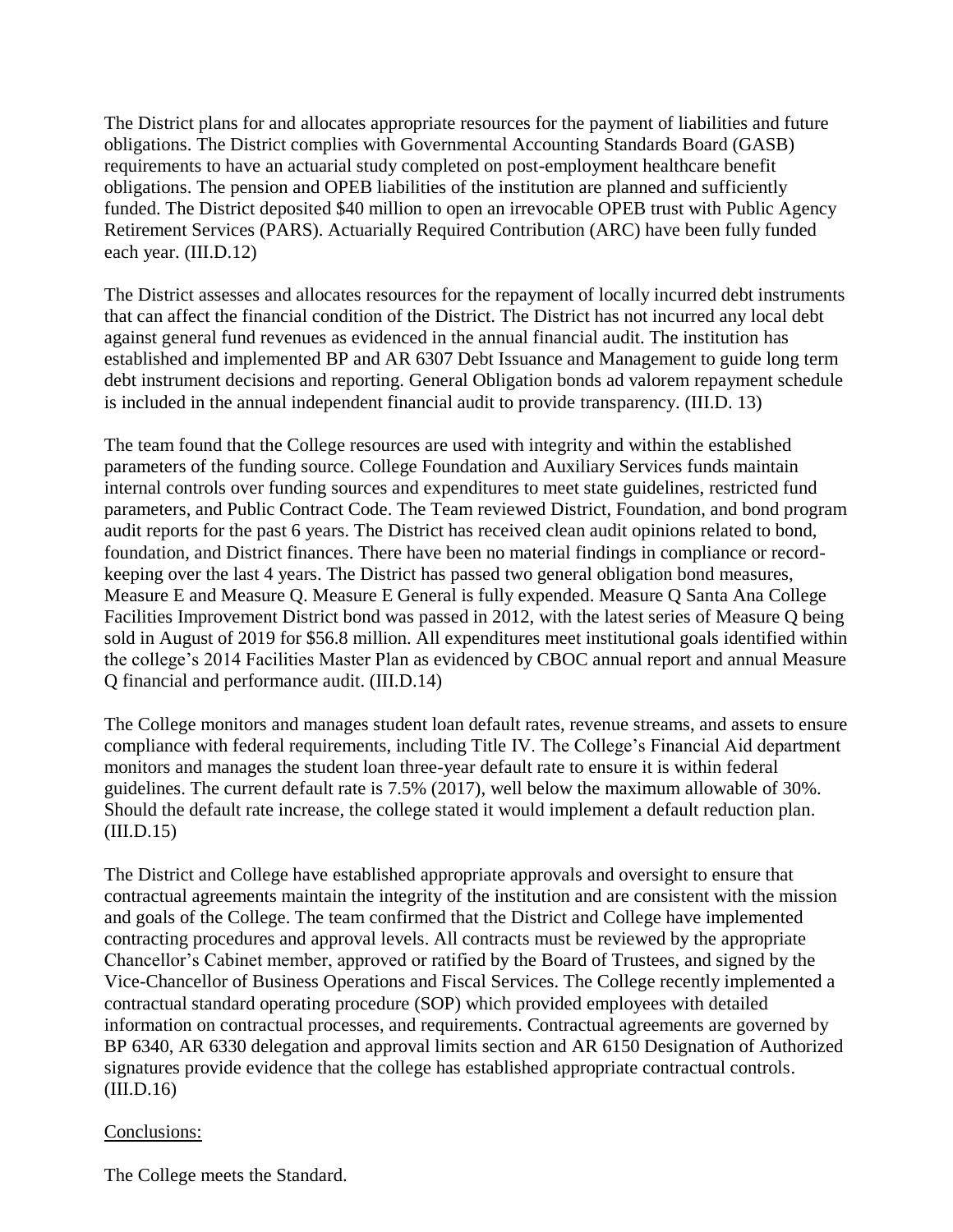# **Standard IV**

# **Leadership and Governance**

### <span id="page-42-1"></span><span id="page-42-0"></span>**IV.A. Decision-Making Roles & Processes**

#### General Observations:

Decision-making roles and processes are clearly delineated for the Institution. Participation in governance complies not only with accreditation standards but also with applicable legislation. The Aspen Institute's recognition of Santa Ana College as an Outstanding School exemplifies the commitment of leadership to innovation and institutional excellence.

#### Findings and Evidence:

The SAC Participatory Governance Handbook outlines the involvement of all constituencies. Several programs have been created and been highly successful, demonstrating innovation leading to institutional excellence. The Pathway to Law School, and the International Business Program have all been recognized worldwide as model programs. (IV.A.1)

District Board Policy (BP) 2510 outlines participation by staff, faculty, administrators, and students in the local decision-making process. The Participatory Governance manual states constituency involvement in the college governance council. The institution establishes and implements policies and procedures such as BP 2510 Local Decision Making that authorizes administrator, faculty, staff, and student participation in governance groups and their decisionmaking process. Student participation is specifically outlined and encouraged in the Participatory Governance Handbook and the Associated Student Government constitution and bylaws. (IV.A.2)

SAC Participatory Governance Committees webpage outlines the governance structure and hierarchy of all 5 Participatory Governance committees and their subcommittees. SAC has a clearly delineated participatory governance structure outlined on the Participatory Governance Committees webpage and the Handbook. All four constituencies are included and individual appointments for each committee is determined by constituency leadership. (IV.A.3)

SACs curriculum process is driven by their policy on curriculum and course development (BP /Administrative Regulation 4020), course approval (BP/Administrative Regulation 4022) and the curriculum and instruction handbook. The roles and responsibilities of the faculty and administration are delineated throughout these documents. Faculty experts for the Bachelor of Science in Occupational Studies (BSOS) program indicate that in the development of the curriculum for the baccalaureate program, faculty and administrators had responsibility for the planning, implementation, and assessment of the curriculum, as well as student learning programs and services related to the support of the program. In addition, development and review of curriculum for the bachelor's degree followed the same approval process as other programs. (IV.A.4)

BP and Administrative Regulations (AR) on Local decision-making (2510), Board Duties and Responsibilities (2200) and Student Member (2015) ensure appropriate consideration of relevant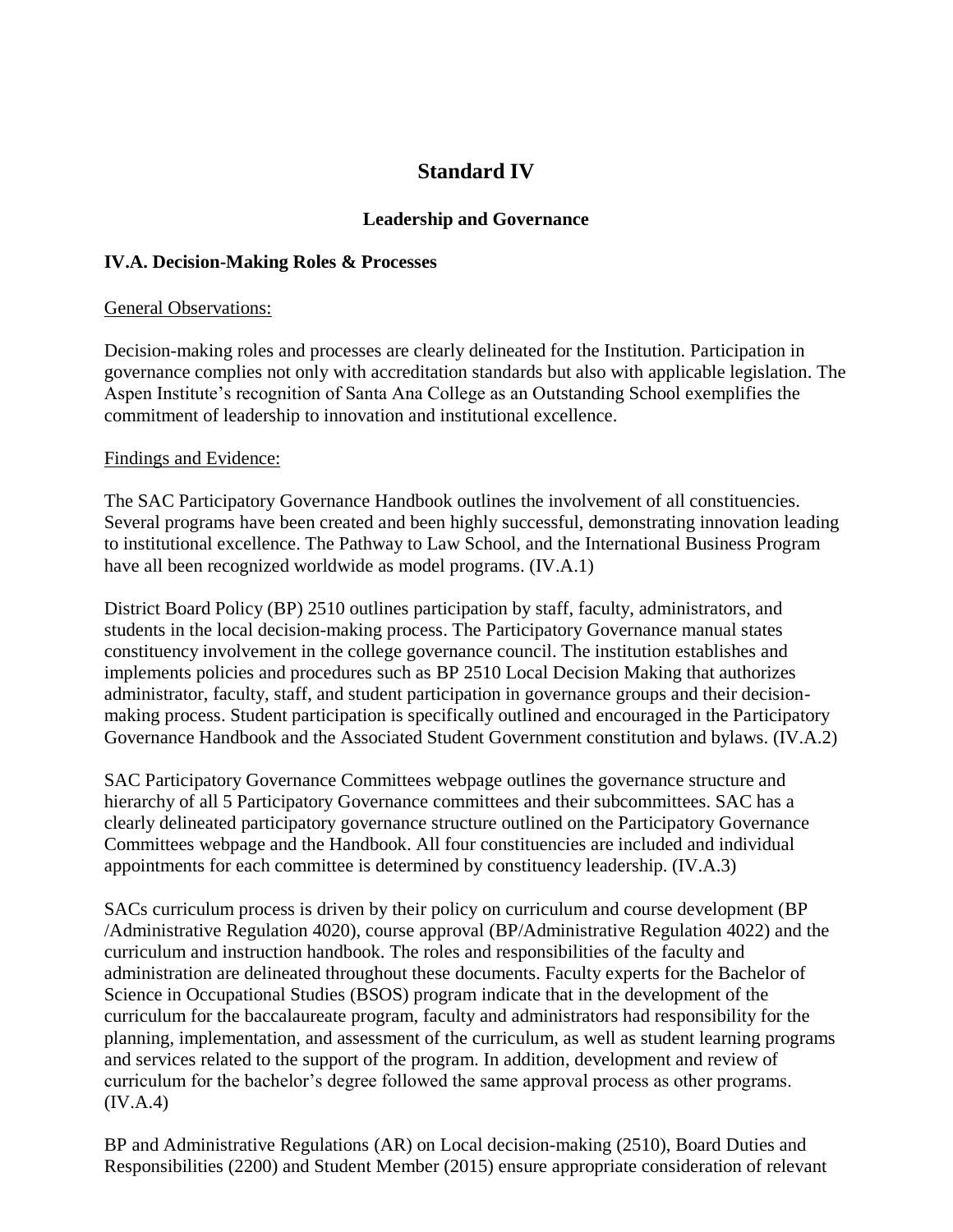perspectives. The SAC Participatory Governance Manual and the RSCCD Planning Design Manual identify the ways constituency groups participate. (IV.A.5)

Websites for Planning and Budget, Academic Senate and Student Success and Equity were provided as evidence of the public dissemination of decisions resulting from governance groups and committees. The websites included information such as membership, scheduled meetings, and agendas and minutes. The process for decision-making and resulting decisions are documented through committee and council websites such as the Planning and Budget Committee which provides agendas and minutes, as well as membership, scheduled meetings, and purpose. (IV.A.6)

Evidence of regular evaluation is provided from the results of the 2020 Employee Engagement Survey. The Professional Development Office provided results, takeaways, and next steps at a campus wide event. Beginning in 2021 per the PG Handbook Article IV, Section 1 "Goal-setting and Assessment", each council and committee will establish and review annual goals aligned with the Mission statement. SAC utilizes the Employee Engagement Survey and instrument developed by the Research Department and College Cabinet leadership to evaluate leadership and the institution's governance practices. (IV.A.7)

#### Conclusion:

The College meets the Standard.

#### <span id="page-43-0"></span>**IV.B. Chief Executive Officer**

#### General Observations:

The president of Santa Ana College provides regular reports to the campus community, the chancellor, and the Board of Trustees. Strong and effective relationships are built because of these regular reports. The president fulfills the leadership and governance responsibilities as required by the ACCJC. The work of the president takes shape through an integrated leadership system.

#### Findings and Evidence:

The president of SAC serves as the CEO and demonstrates effective "leadership through participation in the institution's shared governance process." One of the duties of the president is to serve as the chair of the College Council. In the College Council the president "hear(s) directly about planning, organization, budget, and institutional effectiveness." As the final step of the hiring process, the college president conducts the interview and makes recommendations to the chancellor. (IV.B.1)

The president regularly evaluates the organizational structure of SAC. Since 2019, the Employee Engagement Survey has been employed, one aspect of which is the feedback of the administrative structure. Regular review of committees' purpose, membership, and effectiveness is done. Resulting from the regular review is the reconstruction of the Institutional Effectiveness. (IV.B.2)

SAC's president led a review of its Integrated Planning, governance, and Education Master Plan which then culminated in the adoption of the college's Strategic Goals. The president, as chair of College Council, is responsible for all integrated planning efforts. Due to the structure of College Council, integrating planning encapsulates resource planning, budgeting priorities, and making recommendations on resource allocation. (IV.B.3)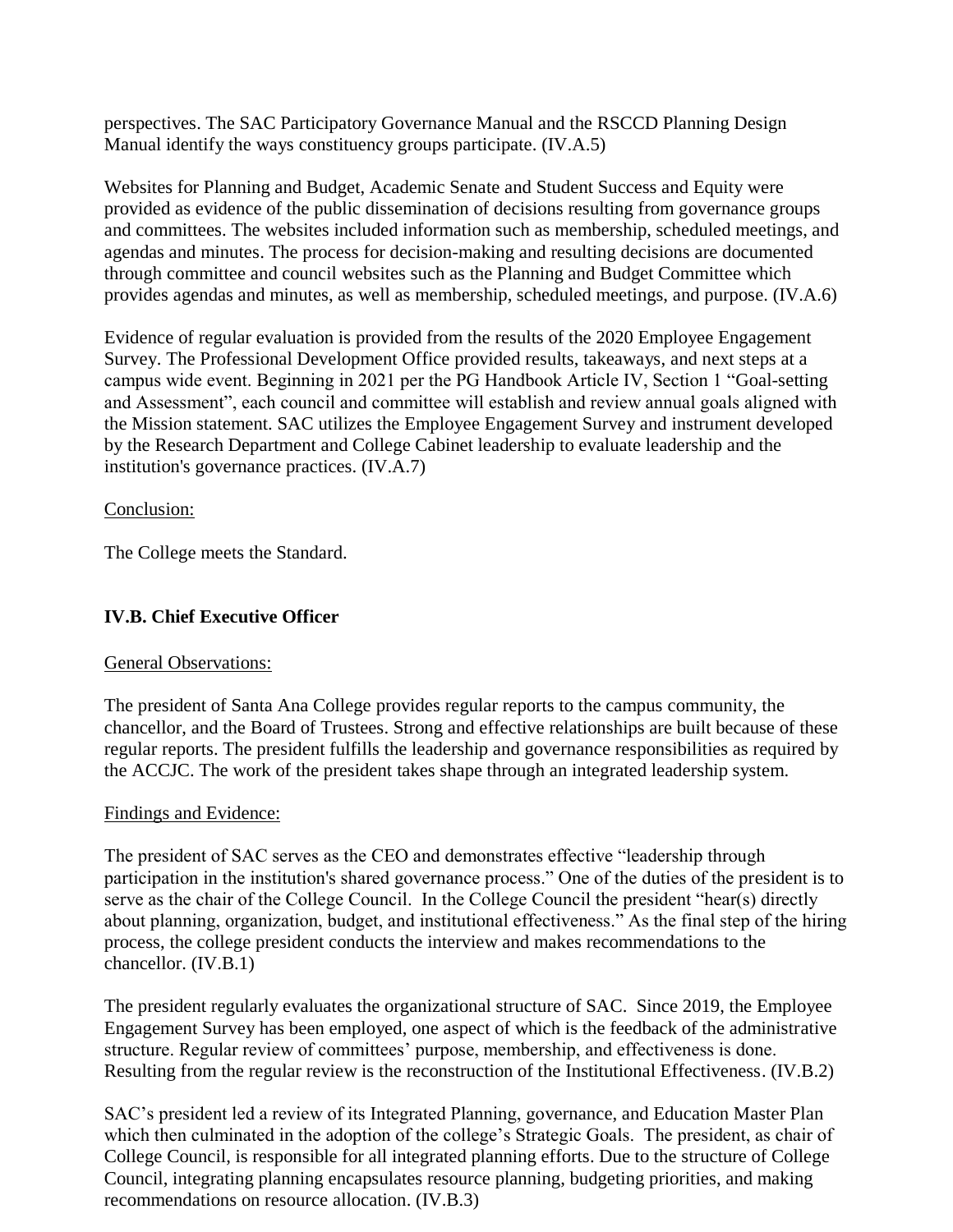The president has the primary leadership role for accreditation. The president regularly discusses accreditation management items at College Council and cabinet meetings. "SAC utilizes a shared governance model described in the institution's participatory governance handbook in addition to the college website to fulfill the participatory governance requirements of AB 1725 and its accreditation responsibilities." The governance conversations ensure accreditation topics remain connected to the mission of the college. (IV.B.4)

Regular meetings between the president and the Chancellor's Cabinet, Campus Management Councils, and College Council assure the "timely implementation of statues, regulations, and Board of Trustee policies across SAC's campuses, functions, responsibilities, and work areas." One primary purpose of the College Council is to offer the president advice on policies and administrative regulations. One aspect of budget control relates to the Resource Allocation Request process which are only recommendations until approved by the president. (IV.B.5)

The president works and communicates effectively with the communities served by the college through a variety of ways. The president makes sure that the "campus is open to organizations that provide important support to students, staff, and community members." The president is also a "regional and statewide leader as a representative of SAC and its community". (IV.B.6)

#### Conclusion:

The College meets the Standard.

#### <span id="page-44-0"></span>**IV.C. Governing Board**

#### General Observations:

The Rancho Santiago Community College District governing board operates under clearly defined BP and AR that support decisions to promote student learning and support. Board Policies also provide for regular training, compliance, and succession planning, and they are consistent with the mission of the college. These policies and regulations are designed to ensure improvement in board performance, academic quality, and institutional effectiveness.

#### Findings and Evidence:

RSCCD's seven-member board is duly elected by the voting members of the district. While the board recognizes its responsibility to establish policies that govern the planning and operations of the district, it also is but one component of the participatory structure. Constituent groups can, by board policy, amend and create board policy in addition to participating in district-wide decisions, though the board is the ultimate decision-making body. (IV.C.1)

The board acts as a collective entity, not only as proven in policy, but also as evidenced by the unanimous passing of the resolutions responding to current social and political crises: Resolution 17-06 (DACA), Resolution 20-10 (Anti-Racism), and Resolution 20-06 (Denouncing Xenophobia and Anti-Asian sentiments). The team noted the proactive advocacy for students and the permissive culture promoted by the creation of such policies. (IV.C.2)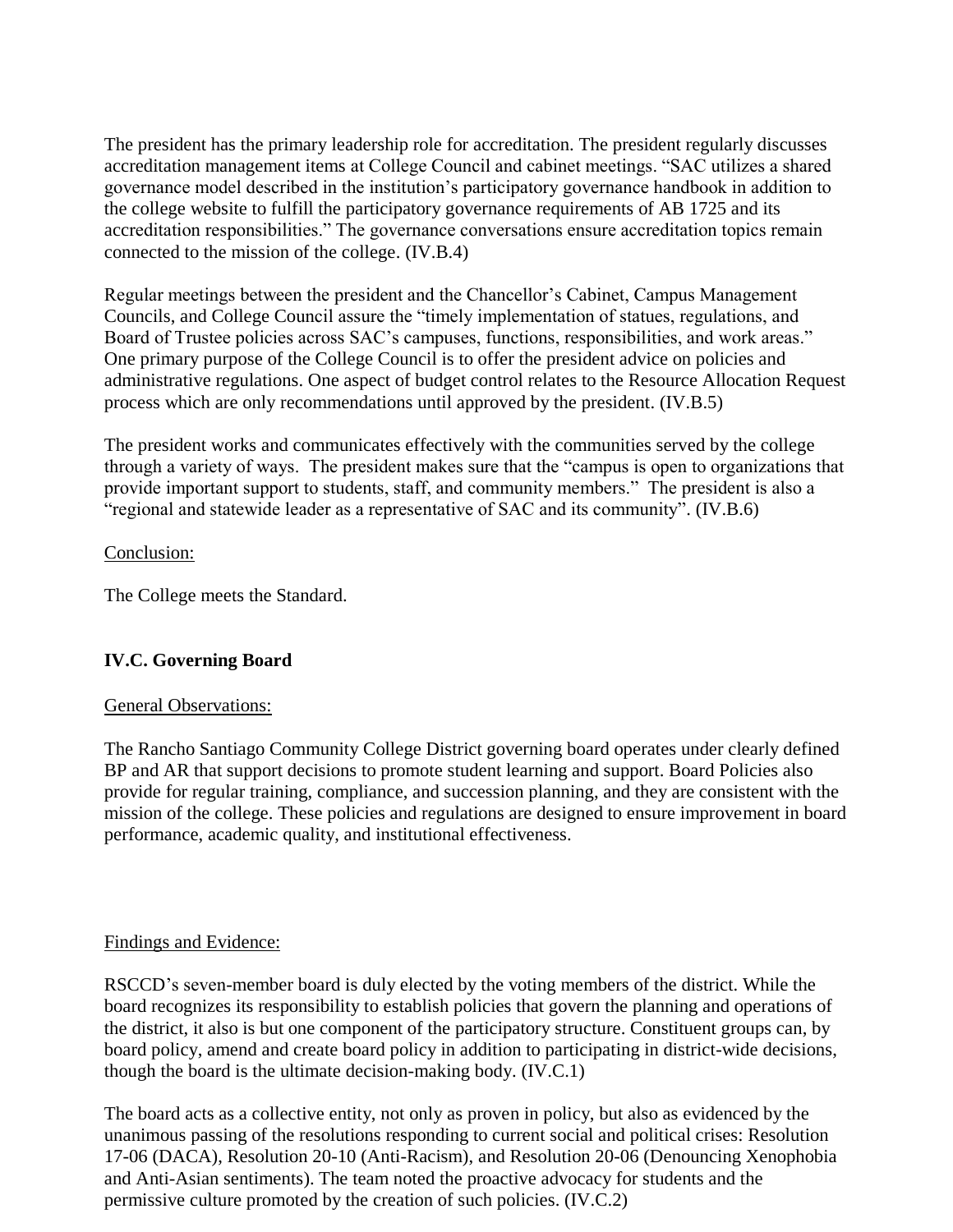The board has clearly defined policy and administrative regulations that govern the selection and evaluation of both the district chancellor and college presidents. Board minutes provide evidence of the board following those regulations not only to select chancellor and president, but also to appoint an interim president during a time of transition. (IV.C.3)

While the board is an elected body, the board has enacted policy to prevent conflicts of interest and encourage and maintain high ethical standards preventing undue influence from outside political influences or personal convictions. (IV.C.4)

An overall review of RSCCD's board policies show it is consistent with the mission to support student learning and services with needed resources. The governing board has multiple board policies that ensure ultimate responsibility for educational quality, legal matters, and overall financial integrity and stability. (IV.C.5)

Multiple policies exist that define the parameters of the board (e.g. size, duties, responsibilities, structure, and operating procedures). With transparency, these policies and administrative regulations are posted on the publicly accessible website for open access from any constituent.  $(IV.C.6)$ 

Consistent and regular review of board policy ensures timeliness and compliance with legal mandates. Once each semester, a legal review is carried out in addition to regular meetings of the Board Policy Committee. The district is a member of CCLC, and the regular updates help ensure compliance. (IV.C.7)

The Board of Trustees carries out its duty to review key performance indicators and the Student Success Scorecard in an effort to ensure the institution is accomplishing its goals for student success. Board agendas, minutes, presentations, and handouts evidence consistent review. (IV.C.8)

Board Policy 2740 exemplifies the board's commitment to ongoing training, from orientations to regular training during board meetings. Also in Board Policy is the provision for continuity of membership and staggered terms of office to ensure the smooth and continued operations of the district. (IV.C.9)

The Rancho Santiago Board of Trustees annually performs a self-evaluation, as authorized and laid out in BP 2745 and 2015. Upon reviewing the self-evaluation, the board constructs goals intended to improve performance and service to the district. (IV.C.10)

The team observed distinct Board Policies to address ethics, conflict of interest, and gift ban. Components of these policies deal with "Violations and Enforcement" and lay out what consequential action may be taken if a board member is found in violation of these policies. (IV.C.11)

The RSCCD Board of Trustees delegates full responsibility and authority to the chancellor to implement and administer Board Policies without interference. As a result, the board holds the chancellor accountable for the operations of the district and/or college. Accountability is ensured through annual Chancellor evaluations. (IV.C.12)

The team observed evidence of board training, professional development, presentations, and interaction with the accreditation process. Evidence indicates the board is informed about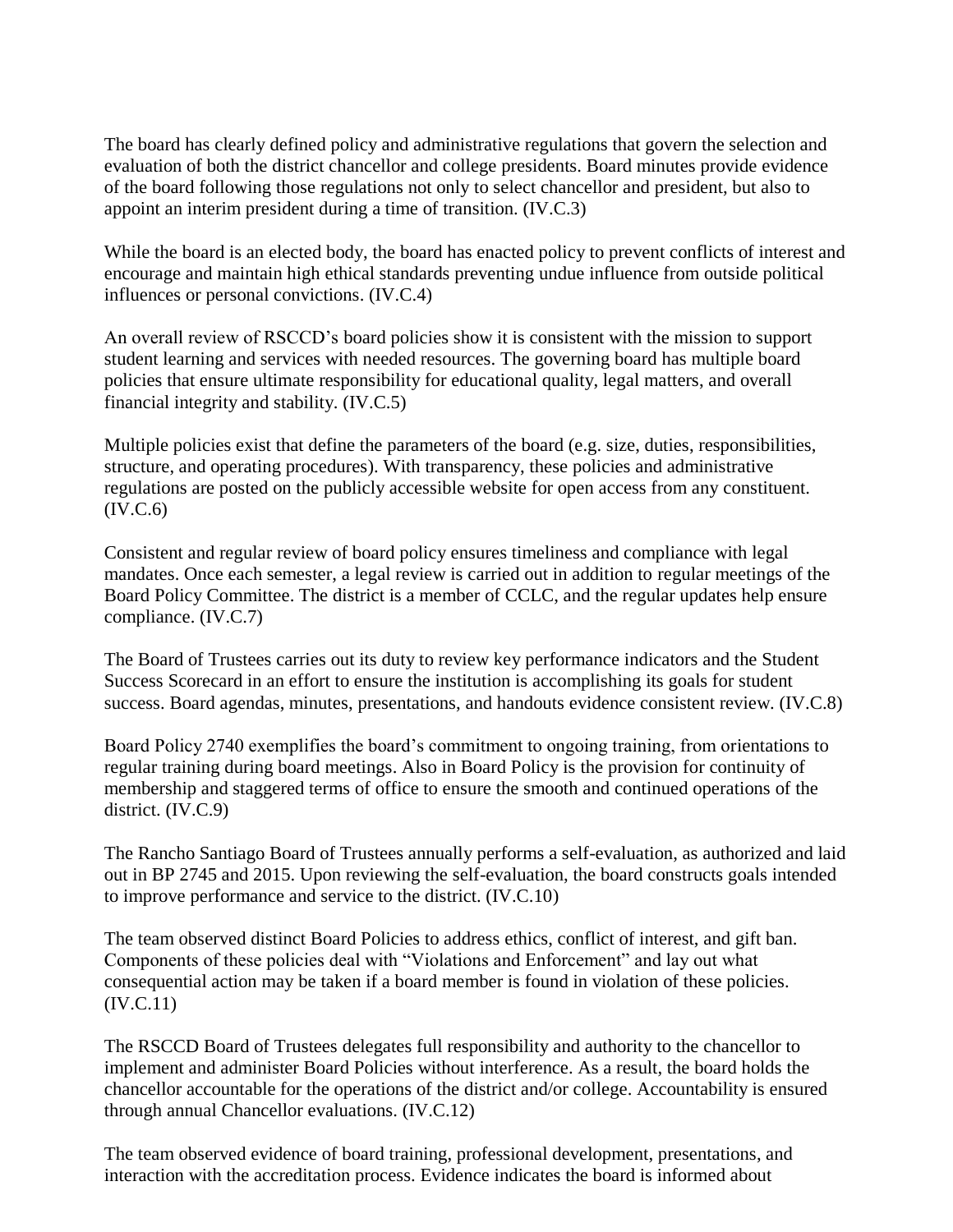Eligibility Requirements, the Accreditation Standards, Commission Policies, and the Accreditation Process. (IV.C.13)

Conclusion:

The College meets the Standard.

#### <span id="page-46-0"></span>**IV.D. Multi-College Districts or Systems**

#### General Observations:

Santa Ana College is one of two colleges in the Rancho Santiago Community College District. Throughout Standard IV, the narrative and evidence describing the policies, processes, and actions of the governing board set the context for the discussion in this Standard.

#### Findings and Evidence:

RSCCD exemplifies a district/system that has mechanisms in place to ensure effective communication, maintenance of high expectations of educational excellence and integrity, and clearly defined roles within the district/system. There is a participatory governance structure at the district level that ensures wide constituent input into critical operational and planning matters. The functional map delineates responsibilities and illustrates relationships between the colleges and the district. (IV.D.1)

The district's Chancellor participates and promotes effective participatory governance, and annually there is a survey sent to college staff to provide feedback on District Services. The survey is both quantitative and qualitative, and the Chancellor's Cabinet reviews the survey results as prepared in an annual report. To ensure strategic and effective allocation of resources, the planning and allocation model is adhered to. (IV.D.2)

RSCCD's Budget and Allocation Manual ensures both compliance to legal obligations and also guides college expenditure expectations and responsibilities. The BAM clarifies that the Board of Trustees has statutory authority and responsibility to make all final budgetary decisions, and the Chancellor, under the direction of the Board, is "responsible for the successful operation, reputation, and fiscal integrity of the entire District." Board policies and procedures underscore these responsibilities and ensure consistent execution of these processes. (IV.D.3)

The organizational structure of the RSCCD, Board Policies, and the job description of the President of the College ensure that the RSCCD Board of Trustees has delegated full responsibility and authority to the college presidents to implement and administer district policies. (IV.D.4)

District/Systems planning and evaluation are integrated with the colleges' efforts by design of the RSCCD Planning Manual. The planning begins in response to the District Mission and moves to planning and resource allocation to the colleges. The college planning cycles are in sync with the district so as to ensure consistent and up to date plans that are aligned to support student learning and institutional effectiveness. (IV.D.5)

Structures such as the Chancellor's Cabinet, District Committees, and emails provide for regular, accurate communication. The Participatory Governance structure also allows for two-way communication to inform and facilitate decision making. (IV.D.6)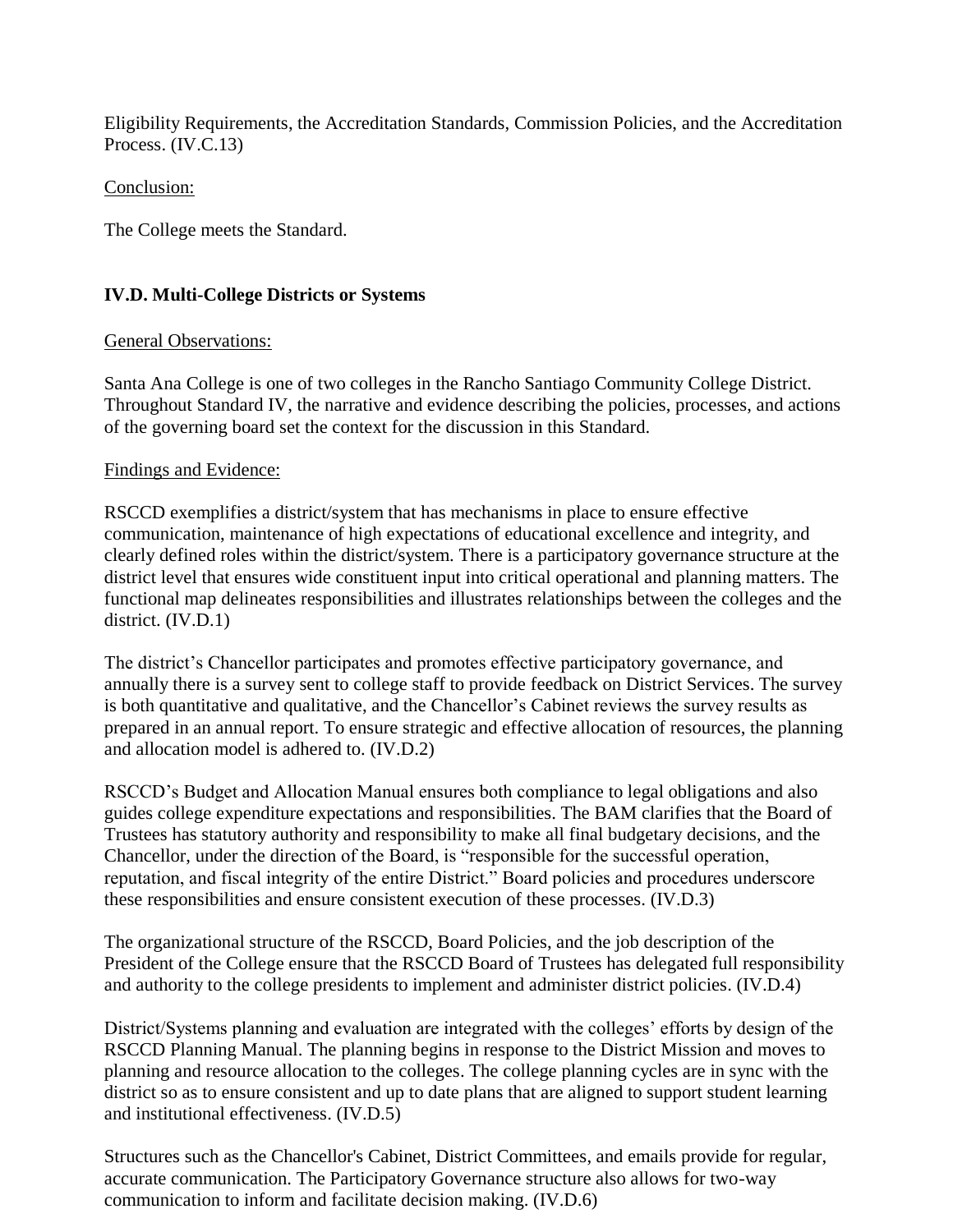The district solicits feedback and has a process for evaluating the efficacy of district-wide processes and procedures. The information is systematically reviewed by the Chancellor and communicated with constituent groups. (IV.D.7)

Conclusion:

The College meets the Standard.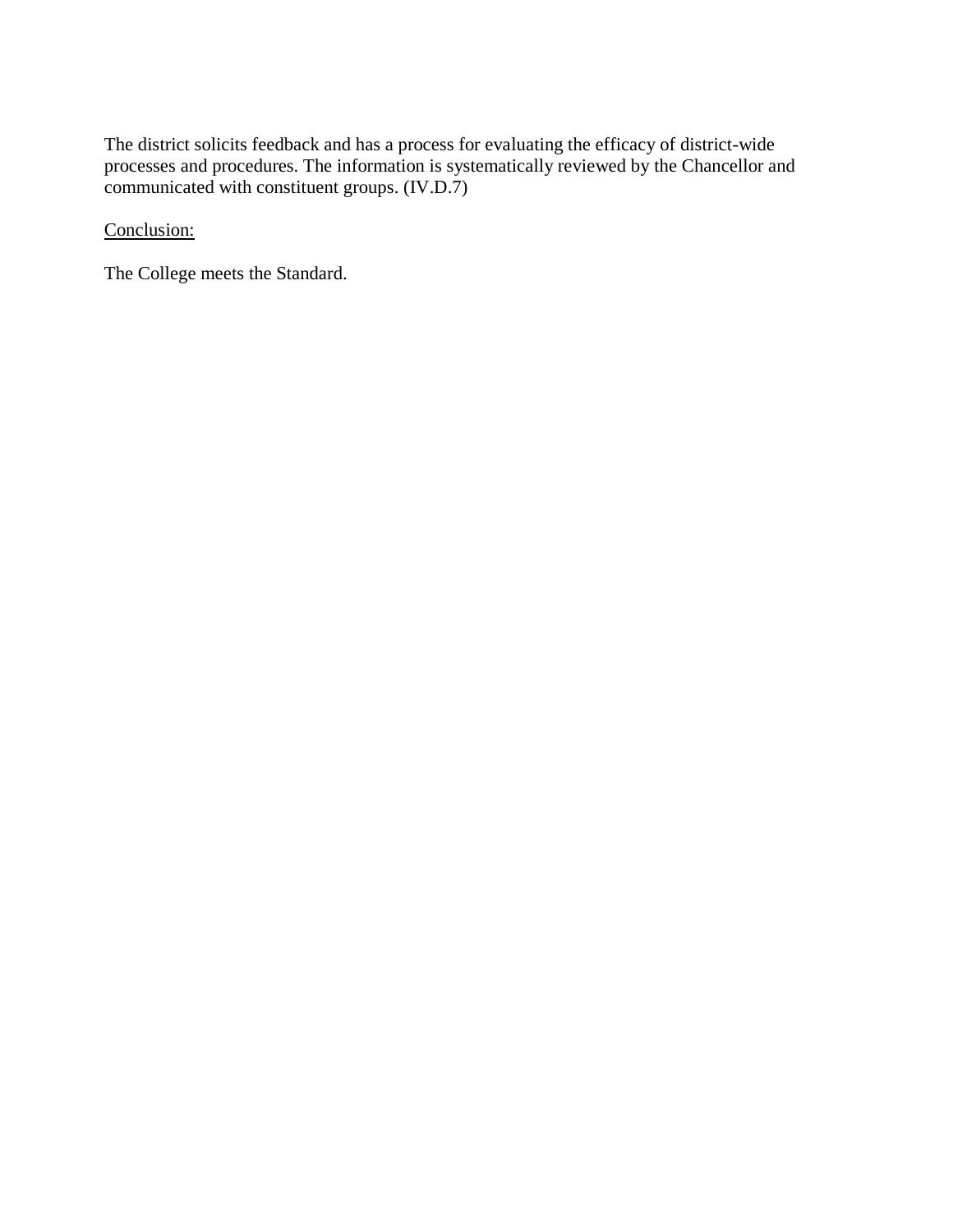# **Quality Focus Essay**

<span id="page-48-0"></span>The ACCJC's Guide to Institutional Self-Evaluation states the function of the Quality Focus Essay (QFE) as "the opportunity for member institutions to be innovative and to propose new ideas and projects that will improve student learning and/or student achievement at the institutional level." Colleges are asked to "identify two or three areas of need or areas of interest that arise out of the institutional self-evaluation and that focus on student learning and student achievement." The Team reviewed the QFE identified in the College's ISER. The College identified three projects all centered on Guided Pathways (GP): #1 Career and Academic Pathway; #2 Program Mapping; #3 Learning & Engagement Equity Team

#### **#1 Career and Academic Pathway**

Santa Ana College has developed meta-majors, they have named Career & Academic Pathways (C&AP) in a thoughtful data driven process. The College has created Success Teams to support each C&AP. This QFE has three goals for the Success Teams 1) ensuring Pell-grant recipients have completed their FAFSA/Dream Act applications and are receiving aid 2) ensuring all students have an electronic education plan and 3) ensuring that all students are in the right C&AP by engaging in career exploration activities. The Success Teams were created in the fall of 2020.

#### **#2 Program Mapping**

Program maps (maps) are fundamental to implementing GP. The College GP Team has created maps for Associates of Arts, Sciences and Transfer degrees. The QFE has the goal to complete maps for certificates and ADTs, integrate them with electronic education plans (part of QFE #1), maintain a public website for the maps and institutionalize the annual maintenance of maps understanding personnel and technology resources will be required. There is an interest in creating career-oriented maps, and math maps for the different C&APs. To realize the goal of serving students the College is strongly encouraged to schedule courses to enable students to follow the program maps, as of the date of the ISER this activity is not systematic.

#### **#3 Learning & Engagement Equity Team**

This team supports the GP fourth pillar, Ensure Learning with a focus on equity. The team's framework, called T3, uses the Tradition approach to understand the equity gap, Transitional practices to support modifications and Transformative consciousness using historical and sociopolitical frame to support data informed efforts to reinvent systems with an equity lens. The College has engaged in Personal initiative to support increasing self-awareness of the faculty, staff and administrators, Professional initiatives with a focus on equity minded curriculum delivery and an inclusive classroom environment and Systemic reflections of inequitable campus cultures, planning practices and policies.

The three QFEs support the College's goal of institutionalizing GP as a systemic commitment to support student success. It is well thought out and planned. Sound, time honored and proven project management principles are being applied with the activities, responsible parties, resources and timelines to achieve these goals specified and the level of scalability noted as progress is made for each aspect of the goals. This supports the work of the College and provides a high degree of transparency. While the College is to be applauded for all three of its QFEs, the QFEs on equity is an outstanding example of its commitment to closing the equity gap as a sustained high-profile effort that many colleges have sought to achieve.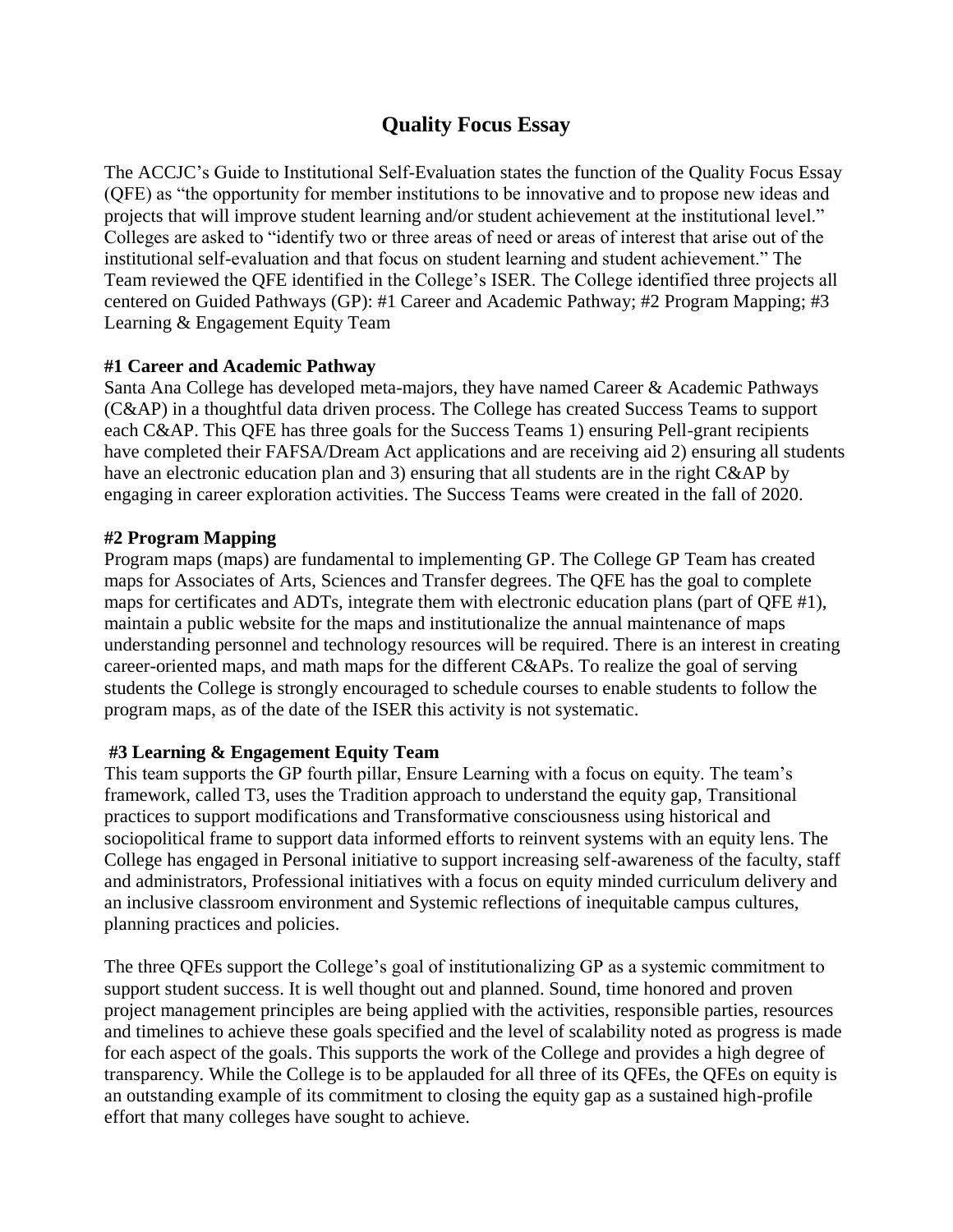# **Appendix A: Core Inquiries**

<span id="page-49-0"></span>

ACCJC ACCREDITING COMMISSION FOR COLLEGES WESTERN ASSOCIATION OF SCHOOLS AND COLLEGES

**Formative/Summative Model for Comprehensive Review**

# **CORE INQUIRIES**

Santa Ana College 1530 W. 17th Street Santa Ana, CA 92706

The Core Inquiries are based upon the findings of the peer review team that conducted Team ISER Review on October 6, 2021.

> Dr. Whitney Yamamura Team Chair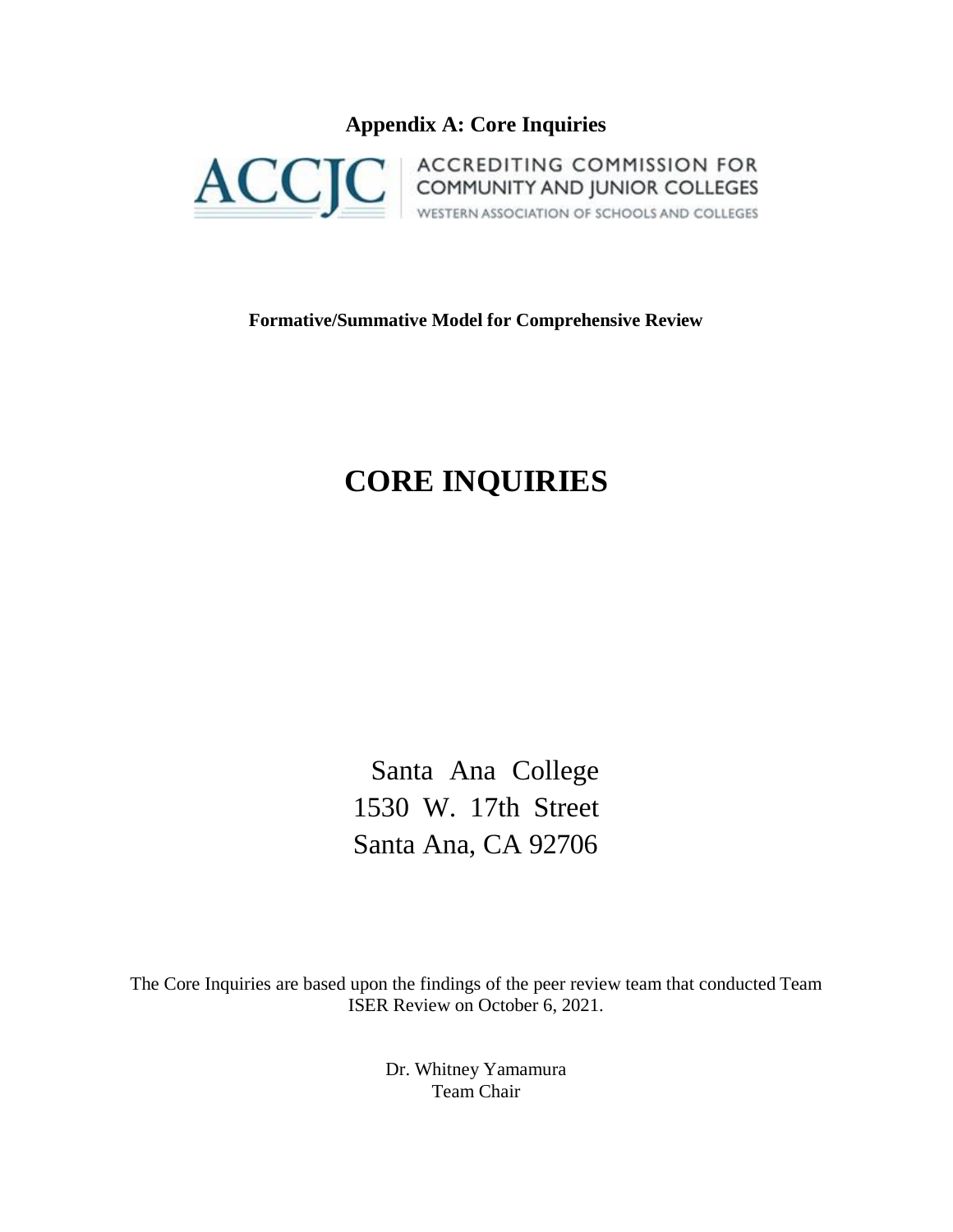| <b>Table of Contents</b> |  |
|--------------------------|--|
|                          |  |
|                          |  |
|                          |  |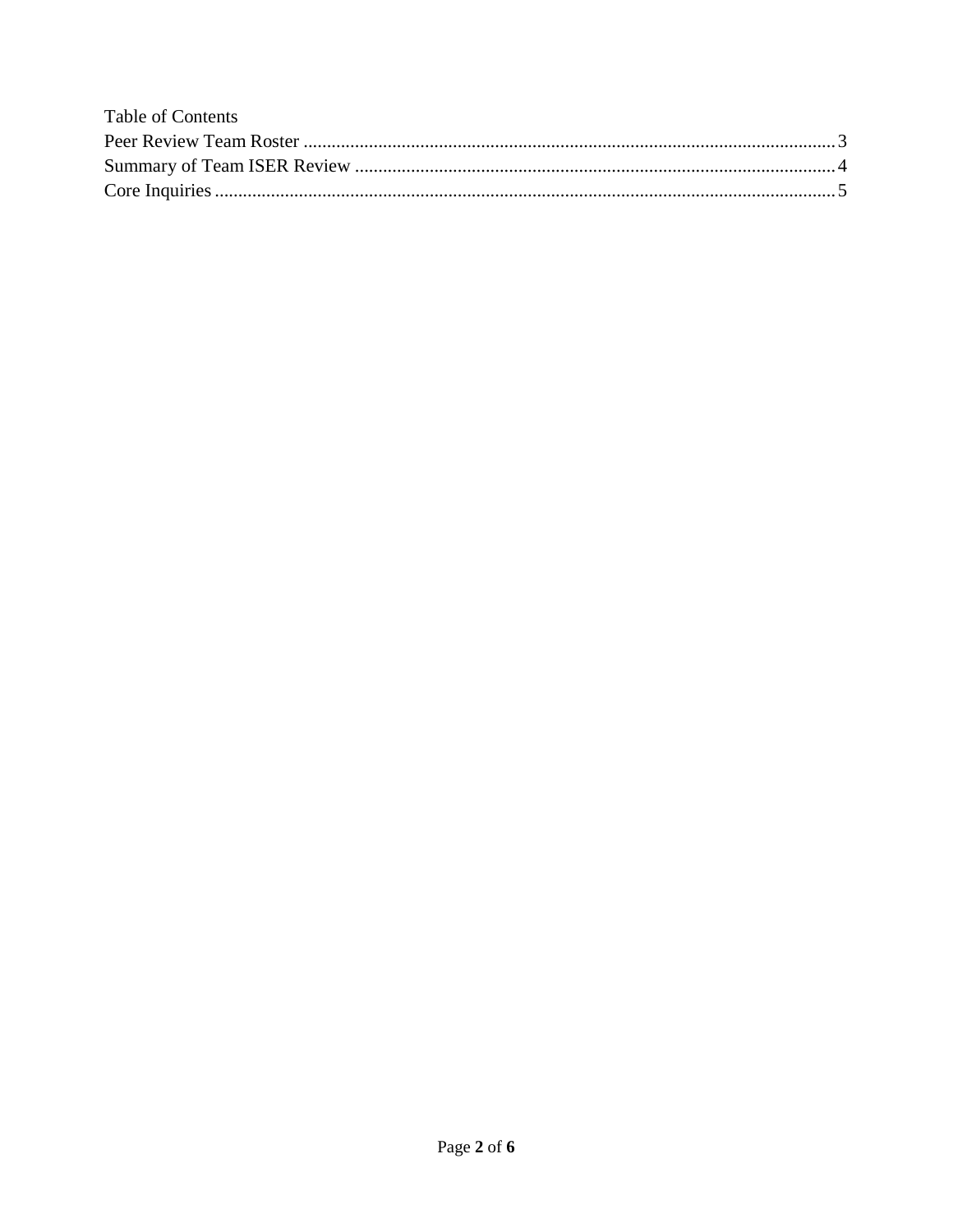# **Santa Ana College Peer Review Team Roster Team ISER Review**

Wednesday, October 6, 20201

<span id="page-51-0"></span>

| Dr. Whitney Yamamura, Team Chair<br>Folsom Lake College<br>President                            | Dr. Seher Awan, Vice Chair<br>Los Angeles Southwest College<br>President                |
|-------------------------------------------------------------------------------------------------|-----------------------------------------------------------------------------------------|
| <b>ACADEMIC MEMBERS</b>                                                                         |                                                                                         |
| Ms. Stephanie Joy Collier<br>College of the Sequoias<br><b>Math Faculty</b>                     | Mr. Raymond Hernandez<br><b>Skyline College</b><br>Dean - Science, Math, and Technology |
| Ms. Melissa Reeve<br><b>Solano Community College</b><br>Instructor, English and ESL             | Mr. Jeffrey Sabol<br>Long Beach City College<br>Librarian/Assistant Professor           |
| Dr. Kurt Sterling<br>West Hills College Lemoore<br>Dean of Educational Services                 |                                                                                         |
| <b>ADMINISTRATIVE MEMBERS</b>                                                                   |                                                                                         |
| Dr. Erik Cooper<br>Sierra College<br>Dean of Planning, Research, and Resource<br>Development    | Mr. Tim Flood<br>MiraCosta College<br>Vice President, Administrative Services           |
| Ms. Heather Ostash<br>Cerro Coso Community College<br><b>Vice President of Student Services</b> | Dr. Jennifer Zellet<br>Modesto Junior College<br>Vice President of Instruction          |
| <b>ACCJC STAFF LIAISON</b>                                                                      |                                                                                         |
| Dr. Catherine Webb<br><b>ACCJC</b><br>Vice President, ACCJC                                     |                                                                                         |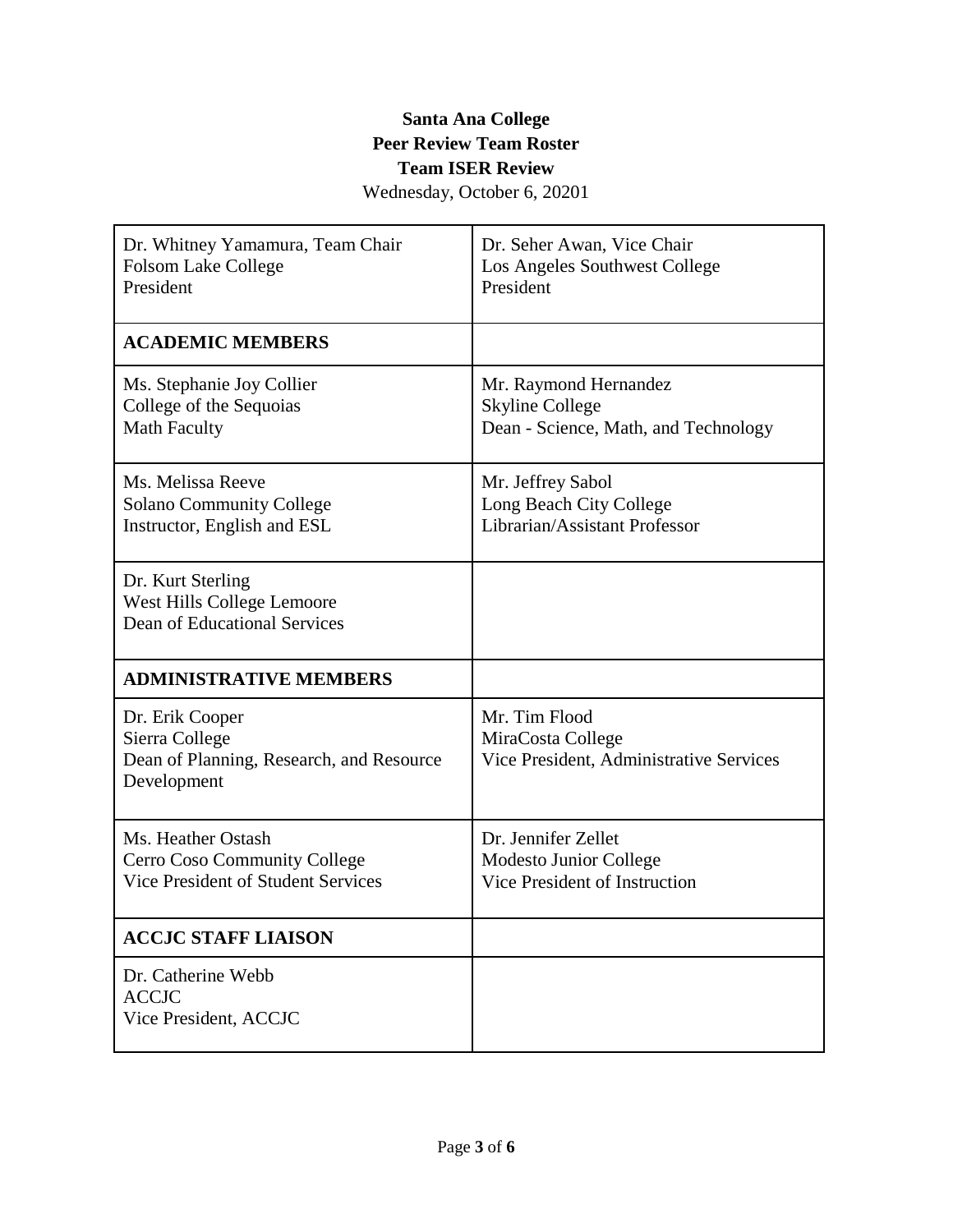#### **Summary of Team ISER Review**

<span id="page-52-0"></span>**INSTITUTION:** Santa Ana College

# **DATE OF TEAM ISER REVIEW:** Wednesday, October 6, 2021

**TEAM CHAIR:** Dr. Whitney Yamamura, President, Folsom Lake College

Santa Ana College is a participating member in the Fall 2021 pilot cohort of colleges in ACCJC's Formative/Summative Model for comprehensive review. An 11-member accreditation peer review team conducted Team ISER Review of Santa Ana College on Wednesday, October 6, 2021.

The Team ISER Review is a one-day, off-site analysis of an institution's self-evaluation report. The peer review team received the college's self-evaluation document (ISER) and related evidence several weeks prior to the Team ISER Review. Team members found the ISER to be a comprehensive, well written, document detailing the processes used by the College to address Eligibility Requirements, Commission Standards, and Commission Policies. The team confirmed that the ISER was developed through broad participation by the entire College community including faculty, staff, students, and administration. The team found that the College provided a thoughtful ISER containing several self-identified action plans for institutional improvement. The College also prepared a Quality Focus Essay.

In preparation for the Team ISER Review, the team chair attended a team chair training workshop on August 27, 2021 and held a pre-review meeting with the college CEO on August 31, 2021. The entire peer review team received team training provided by staff from ACCJC on September 2, 2021. Prior to the Team ISER Review, team members completed their team assignments, identified areas for further investigation, and provided a list of requests for additional evidence to be considered during Team ISER Review.

During the Team ISER Review, team members spent the morning discussing their initial observations and their preliminary review of the written materials and evidence provided by the College for the purpose of determining whether the College continues to meet Accreditation Standards, Eligibility Requirements, Commission Policies, and US ED regulations. In the afternoon, the team further synthesized their findings and developed Core Inquiries to be pursued during the Focused Site Visit, which will occur in March of Spring 2022.

Core Inquiries are a means for communicating questions and potential areas of institutional improvement that arise during the Team ISER Review. Core Inquiries fall into two categories: Additional Information Requests or Interview/Observation Requests. Core Inquiries highlight areas in the ISER that require clarification or expansion and are used to develop both Team recommendations and commendations. In the course of the Focused Site Visit, the ACCJC staff liaison will review new or emerging issues which might arise out of the discussions on Core Inquiries.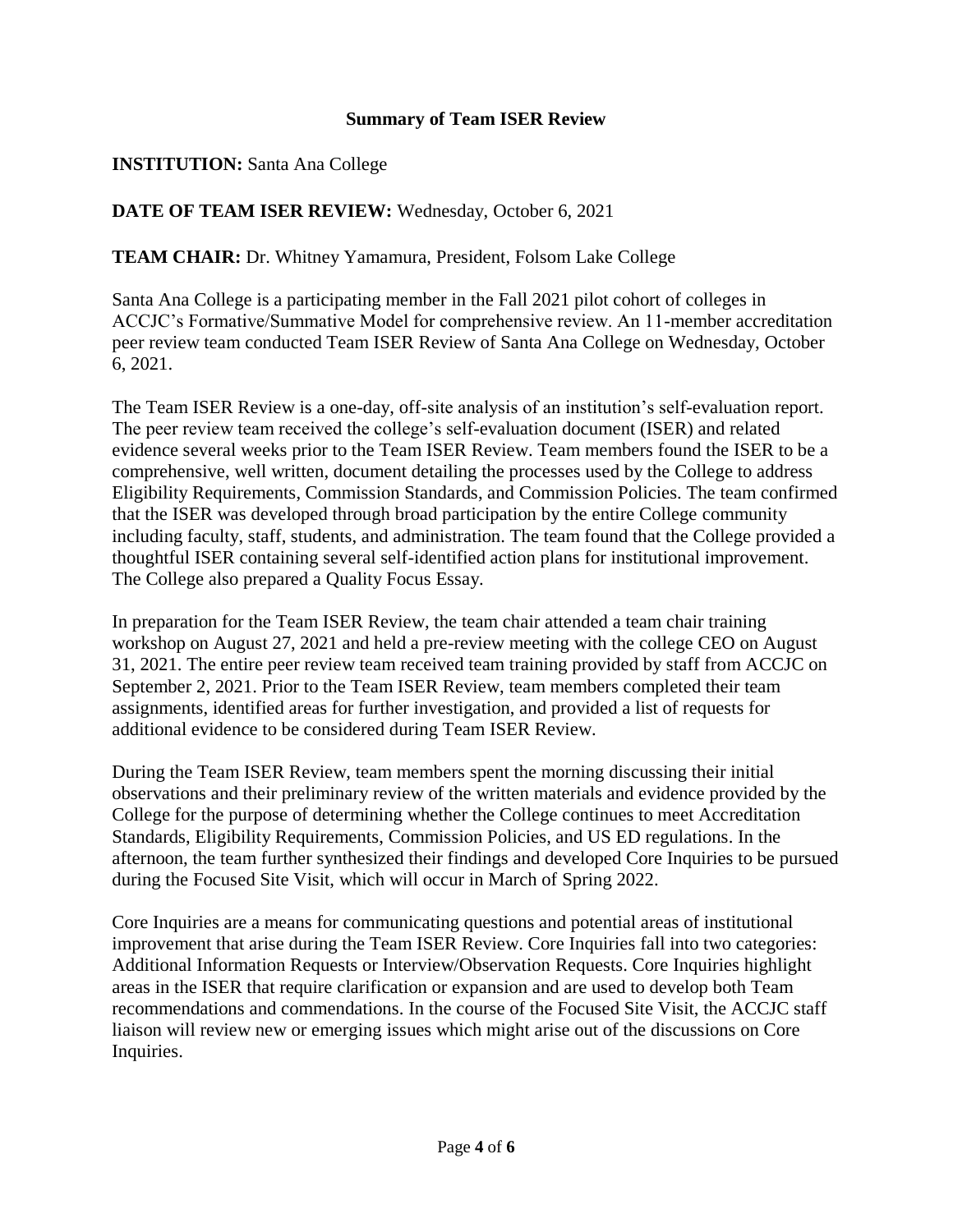# **Core Inquiries**

<span id="page-53-0"></span>Based on the team's analysis during the Team ISER Review, the team identified the following core inquiries that relate to potential areas of interest for further clarification.

**Core Inquiry 1:** The team seeks to better understand the implementation of improvements/redesign to systems for assessment and program review that support resource allocation.

**Standards or Policies:** I.A.2, I.B.5., I.B.9, II.C.1.

#### **Description:**

- a. The team has observed significant updates to the program review process, the SLO assessment cycle, and decision-making that impacts resource allocation.
- b. The team would like clarification about how these new processes have been implemented and if they have been successful to-date.

#### **Questions:**

- a. Are the changes the College implemented having the intended results? What are you learning from this implementation?
- b. How will your new processes help you close the assessment loop and provide support for your decision-making?
- c. What is the progress of the implementation?
- d. What improvements do you expect these new systems to lead to?
- e. What, if any, concrete examples of improvement have resulted from the implementation of these new systems?
- f. How is disaggregated data and mode of delivery being used?

*\*The team recognizes that these are new systems and that Santa Ana College may not have full assessment cycles yet.*

#### **Request for Additional Information/Evidence:**

- a. Example of a student services program review that was completed using the new process
- b. Program review and/or other evidence that demonstrate how disaggregated data and mode of delivery are being used to support decision-making and/or improvements

#### **Request for Observations/Interviews:**

- a. Program Review Subcommittee
- b. Student Success Equity Committee
- c. Institutional Effectiveness and Assessment Committee